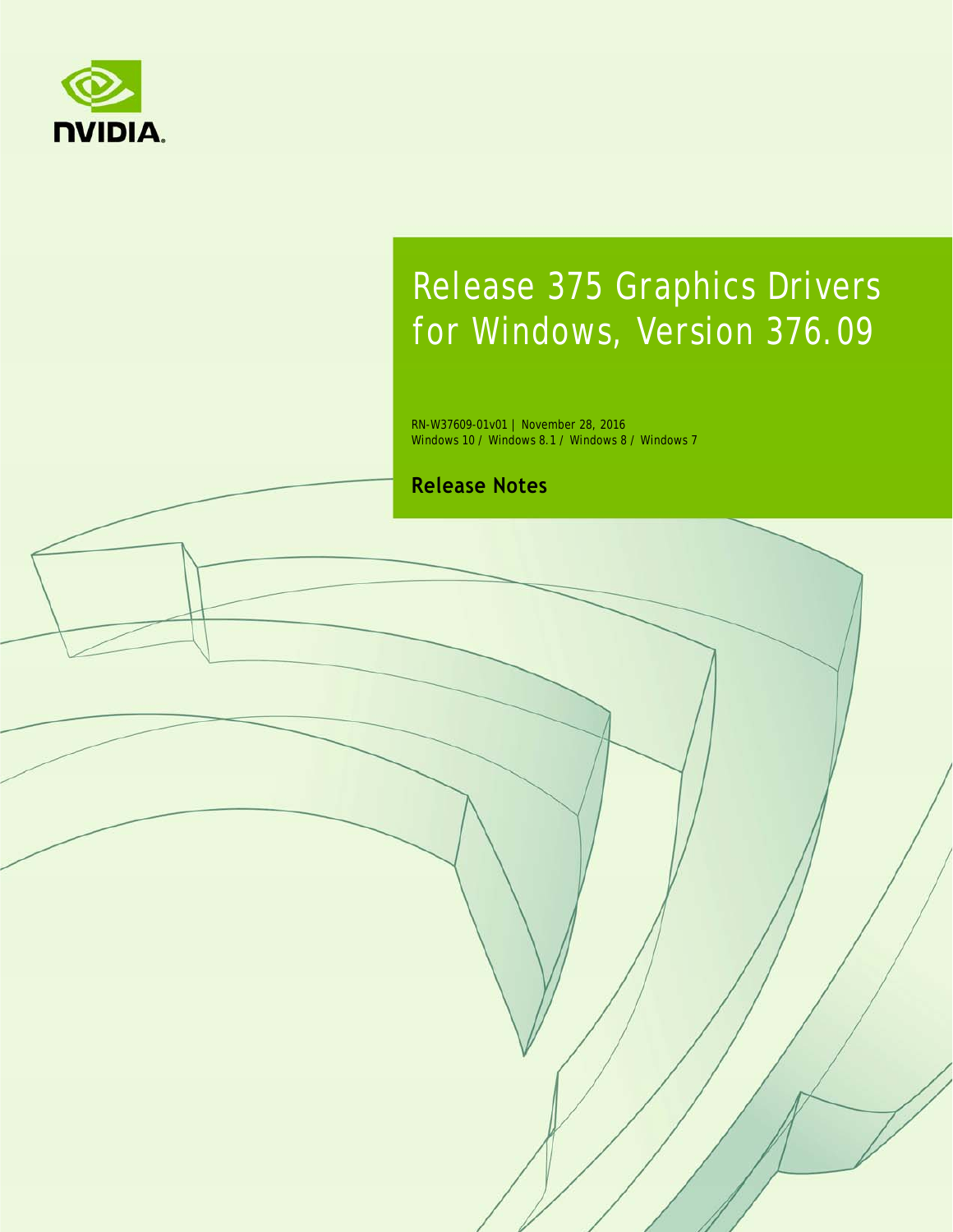## **TABLE OF CONTENTS**

| GPU Temperature Reported Incorrectly on Optimus Systems 16               |
|--------------------------------------------------------------------------|
| Damaged or Missing WMI Service Prevents NVIDIA Driver Installation  17   |
| Screen Turns Black During Clean Overinstall of NVIDIA Drivers on Windows |
| Total Available Graphics Memory Reported Incorrectly 19                  |
|                                                                          |
|                                                                          |
|                                                                          |
| NVIDIA PhysX System Software Cannot Be Installed or Uninstalled in       |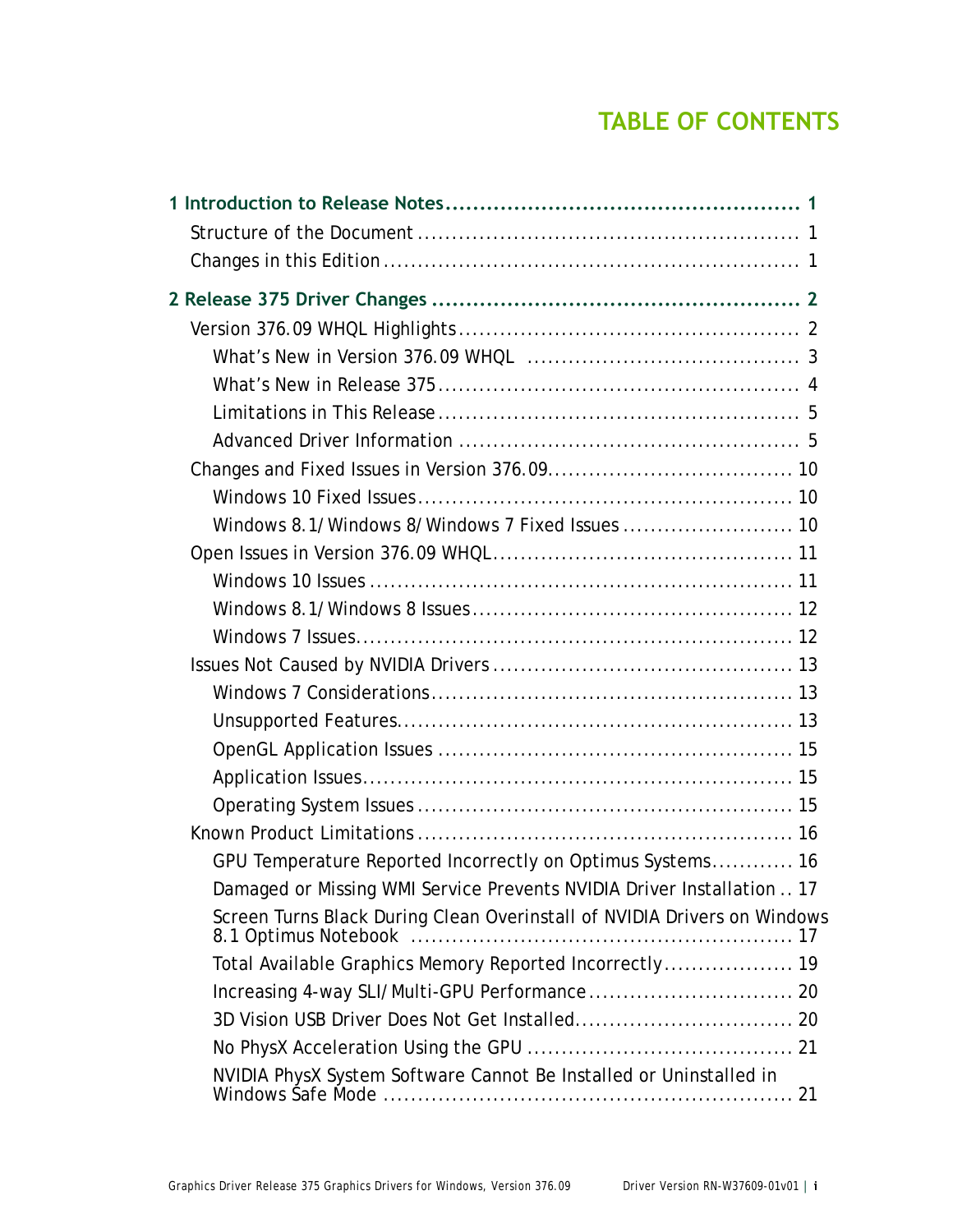## **TABLE OF CONTENTS**

| Do Not Use Windows Rollback for Graphics Drivers  22                                |
|-------------------------------------------------------------------------------------|
| Uninstalling Drivers Using Device Manager is Not Supported  22                      |
| Changing Primary Display Across SLI GPUs Slower Than Expected  22                   |
| Understanding the DirectX Version Shown in the NVIDIA System Information            |
| Using HDMI Audio with Displays That Have a High Native Resolution 23                |
| Using HDMI/DisplayPort Audio in Dualview or Clone Mode  24                          |
| Flat Panel Scaling Controls Not Functional for Some TV Modes in Some                |
| GPU Runs at a High Performance Level (full clock speeds) in Multi-display           |
| 1280 × 1024 @ 60 Hz Not Available on BenQ FP241W Monitors  25                       |
| Image Sharpening Control Not Available with GeForce 8 Series and Later              |
|                                                                                     |
|                                                                                     |
|                                                                                     |
|                                                                                     |
|                                                                                     |
|                                                                                     |
|                                                                                     |
|                                                                                     |
|                                                                                     |
|                                                                                     |
|                                                                                     |
|                                                                                     |
|                                                                                     |
|                                                                                     |
|                                                                                     |
| GeForce 1000, 900, 700, 600, 500, and 400 Series GPUs  38                           |
| GeForce 900M, 800M, 700M, 600M, 500M, and 400M Series GPUs<br>$(Notes. ) \ldots 39$ |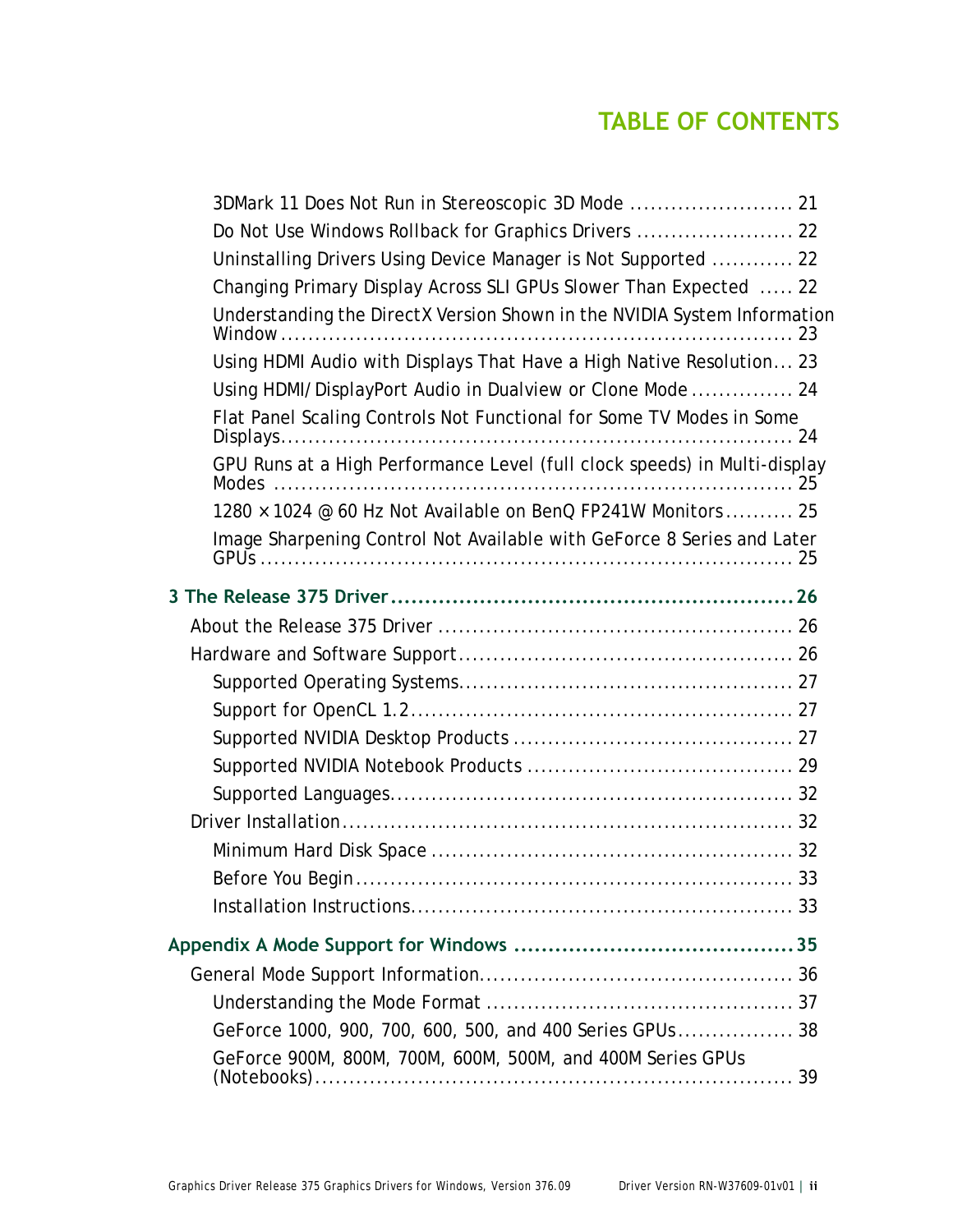### **LIST OF TABLES**

| Table 3.3 Supported NVIDIA NVS and Quadro NVS M GPUs  38      |  |
|---------------------------------------------------------------|--|
| Table 3.4 Supported NVIDIA Quadro M and Quadro FX M GPUs 38   |  |
|                                                               |  |
|                                                               |  |
|                                                               |  |
| Table A.4 Mode Support for Component YPrPb Out and DVI Out 48 |  |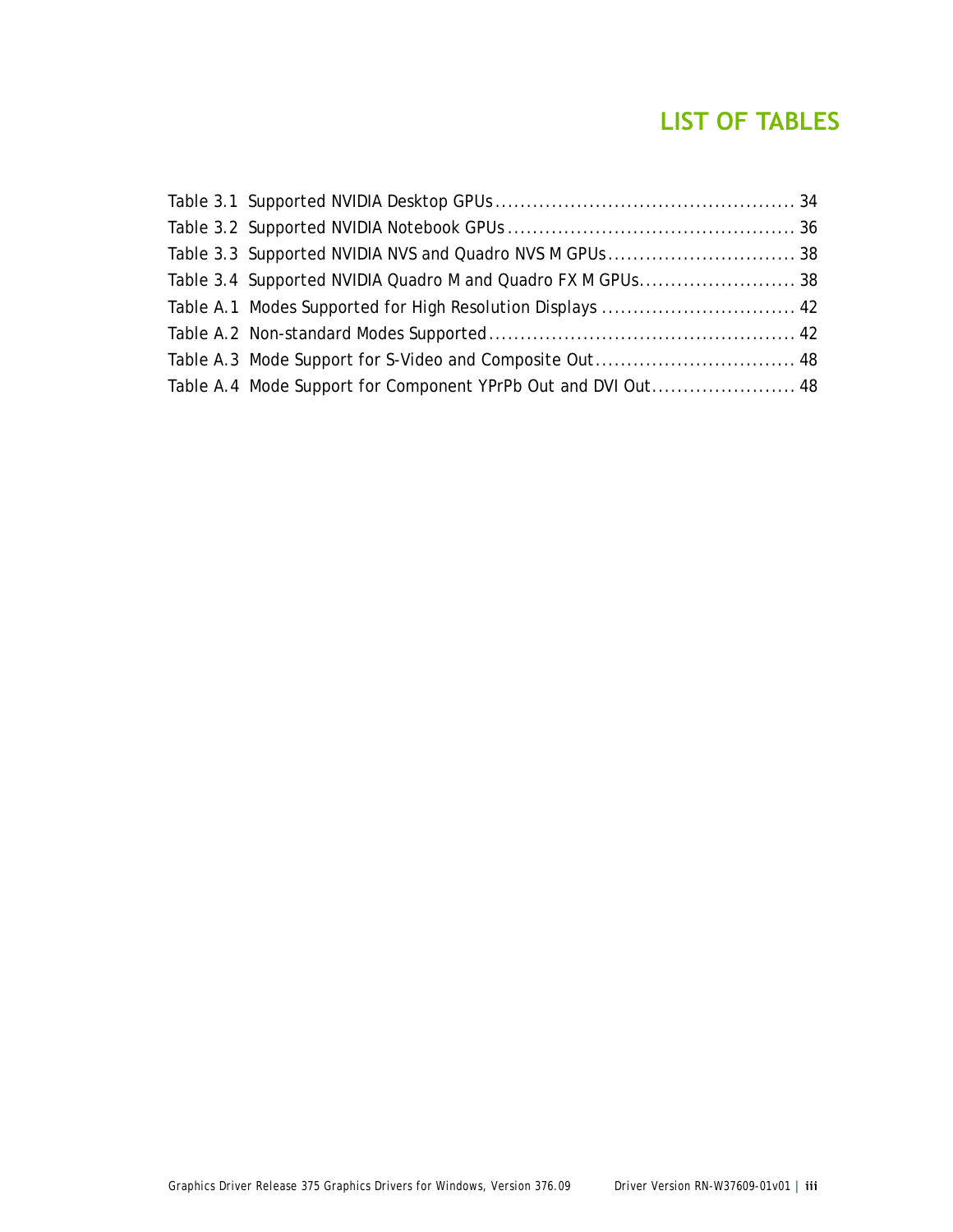# <span id="page-4-0"></span>1 INTRODUCTION TO RELEASE NOTES

This edition of *Release Notes* describes the Release 375 family of graphics drivers (versions 375.*xx* to 376.*xx*) for Microsoft**®** Windows**®** 7 and later<sup>1</sup> . NVIDIA provides these notes to describe performance improvements and bug fixes in each documented version of the driver.

## <span id="page-4-1"></span>Structure of the Document

This document is organized in the following sections:

- ["Release 375 Driver Changes" on page](#page-5-2) 2 gives a summary of changes, and fixed and open issues in this version.
- ["The Release 375 Driver" on page](#page-29-3) 26 describes the NVIDIA products and languages supported by this driver, the system requirements, and how to install the driver.
- ["Mode Support for Windows" on page](#page-38-1) 35 lists the default resolutions supported by the driver.

# <span id="page-4-2"></span>Changes in this Edition

This edition of the *Release Notes* for Windows includes information about NVIDIA graphics driver version 376.09 WHQL and lists changes made to the driver since driver version 375.95. These changes are discussed beginning with the chapter ["Release 375](#page-5-2)  [Driver Changes" on page](#page-5-2) 2.

<sup>1.</sup> Includes Windows 7, Windows 8, Windows 8.1, and Windows 10.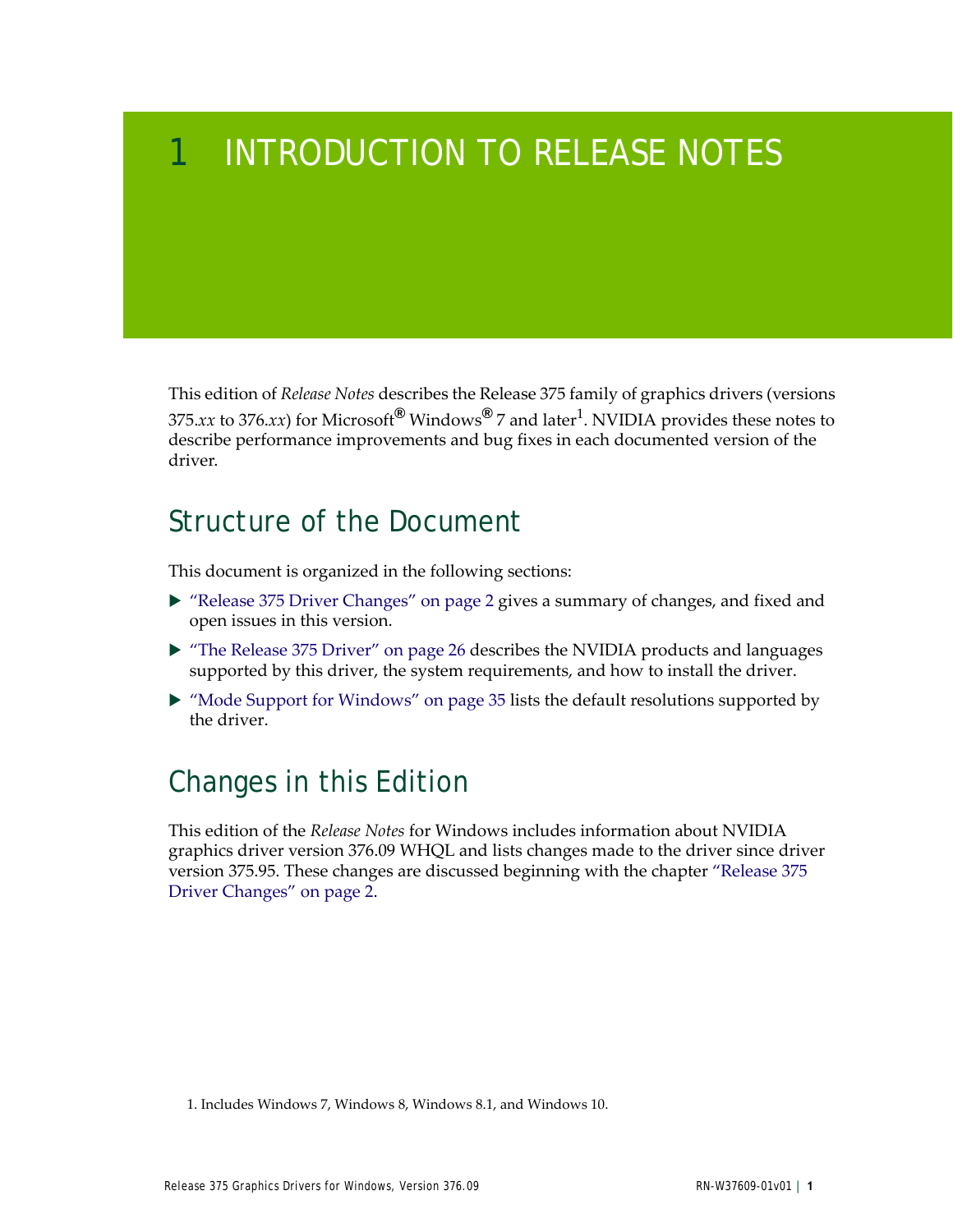# <span id="page-5-2"></span><span id="page-5-0"></span>2 RELEASE 375 DRIVER CHANGES

This chapter describes open issues for version 376.09 WHQL, and resolved issues and driver enhancements for versions of the Release 375 driver up to version 376.09 WHQL.

The chapter contains these sections:

- ▶ ["Version 376.09 WHQL Highlights" on page](#page-5-1) 2'
- ["Changes and Fixed Issues in Version 376.09" on page](#page-13-3) 10
- ▶ ["Open Issues in Version 376.09 WHQL" on page](#page-14-2) 11
- ["Issues Not Caused by NVIDIA Drivers" on page](#page-16-3) 13
- ["Known Product Limitations" on page](#page-19-2) 16

## <span id="page-5-1"></span>Version 376.09 WHQL Highlights

This section provides highlights of version 376.09 WHQL of the NVIDIA Release 375 Driver for Windows 7, Windows 8, Windows 8.1, and Windows 10.

- [What's New in Version 376.09 WHQL](#page-6-0)
- [What's New in Release 375](#page-7-0)
- **[Limitations in This Release](#page-8-0)**
- ▶ [Advanced Driver Information](#page-8-1)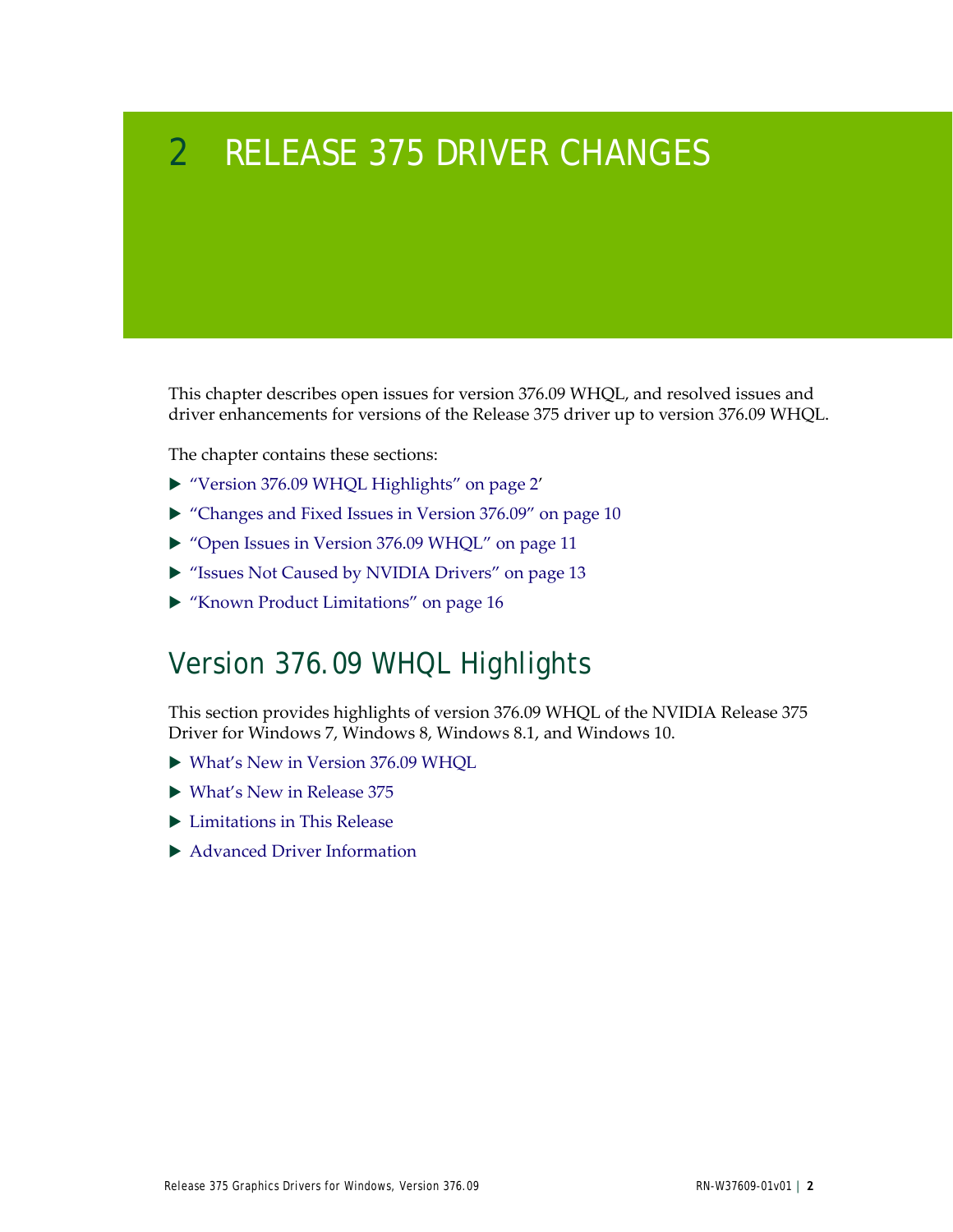### <span id="page-6-0"></span>What's New in Version 376.09 WHQL

Game Ready Drivers provide the best possible gaming experience for all major new releases, including Virtual Reality games. Prior to a new title launching, our driver team works until the last minute to ensure every performance tweak and bug fix is included for the best gameplay on day one.

### Game Ready

Provides the optimal experience for Watch Dogs 2.

#### Application SLI Profiles

Added or updated the following SLI profiles:

- **Watch Dogs 2** *updated SLI profile*
- **Call of Duty: Infinite Warfare** *disabled SLI*
- **Call of Duty: Modern Warfare Remastered** *disabled SLI*

#### 3D Vision Profiles

Added or updated the following 3DV profiles:

- **Watch Dogs 2** *not recommended*
- **Dreadnought** *not recommended*

### 3D Compatibility Mode Profiles

These games must be run in DirectX 10/11 mode to see improvements and are not compatible with 3D Vision Surround mode. See ["3D Compatibility Mode" on page](#page-9-0) 6 for more information.

Added or updated the following compatibility mode profiles:

- **Mafia III** *excellent*
- **Shadow Warrior 2** *excellent*

#### Software Module Versions

- **NView 148.03**
- **HD Audio Driver 1.3.34.17**
- **NVIDIA PhysX System Software 9.16.0318**
- **GeForce Experience 3.1.2.31**
- **CUDA 8.0**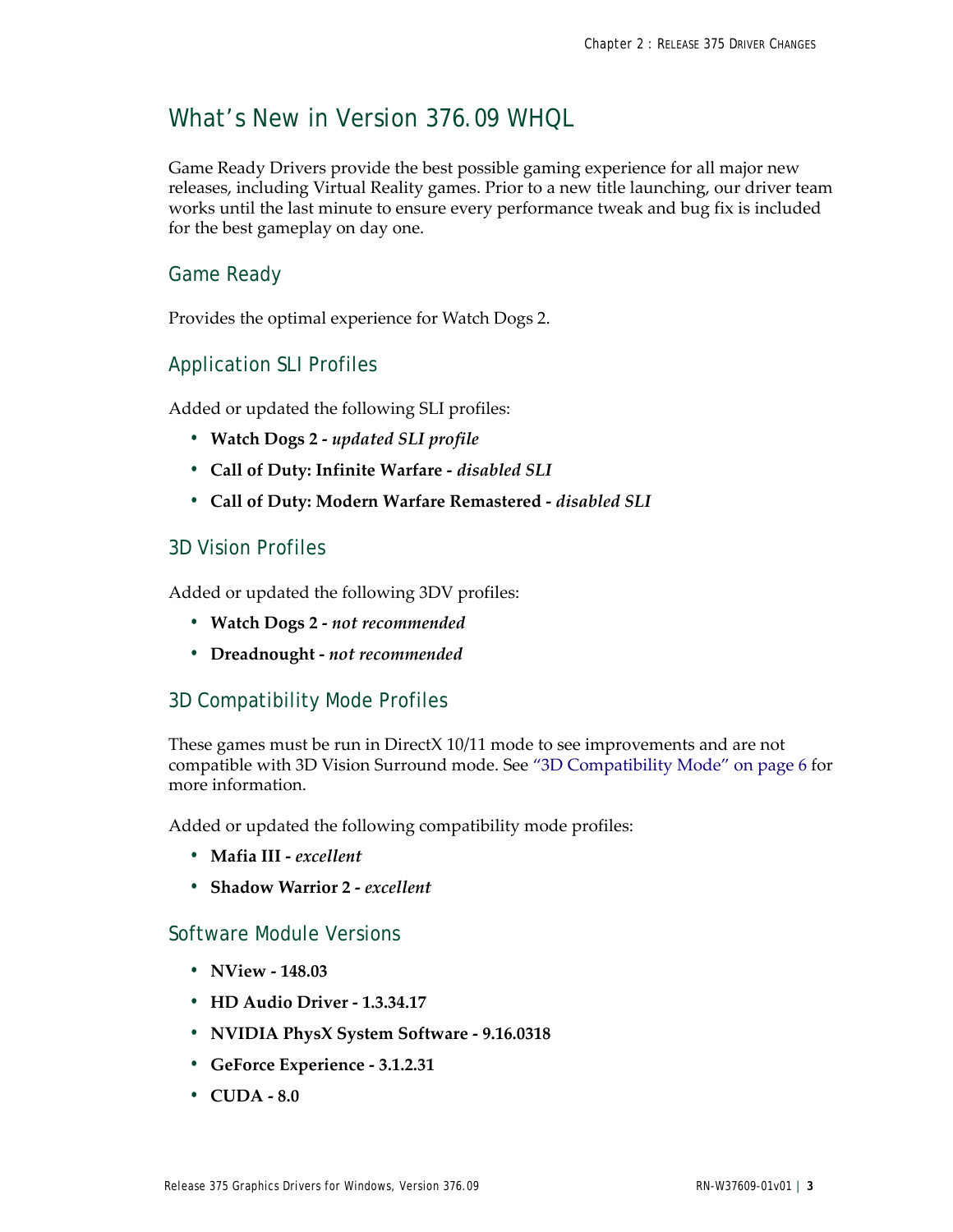#### Fixed Issues

See ["Changes and Fixed Issues in Version 376.09" on page](#page-13-3) 10 for a list of other changes and resolved issues in this driver version.

### <span id="page-7-0"></span>What's New in Release 375

This section summarizes the driver changes previously introduced in Release 375.

**Note:** Windows Vista support was deprecated in Release 367, and Windows XP is deprecated in Release 370. Driver releases for older systems can be found on the NVIDI[A website](http://www.geforce.com/drivers).

#### Game Ready

Provided optimal experience for the following:

- Call of Duty: Infinite Warfare, Call of Duty: Modern Warfare Remastered, The Elder Scrolls V: Skyrim Special Edition, Obduction, Titanfall 2
- ▶ Battlefield 1, Civilization VI, Steep: Open Beta, Tom Clancy's The Division Survival DLC

#### Game Ready VR

Provided optimal VR experience for the following:

▶ Eagle Flight, Obduction, Serious Sam VR: The Last Hope

#### New Features

Enhanced the performance and quality of the motion vectors provided by the Motion-Estimation-Only mode of the video encoder, specifically in stereo VR use cases.

#### Application SLI Profiles

Added or updated the following SLI profiles:

- **Call of Duty: Infinite Warfare** *added temporal SLI profile*
- **Dishonored 2** *added SLI profile*
- **Lineage Eternal: Twilight Resistance** *added SLI profile*

#### 3D Vision Profiles

Added or updated the following 3DV profiles:

- **Call of Duty: Infinite Warfare** *not recommended*
- **Call of Duty: Modern Warfare Remastered** *fair*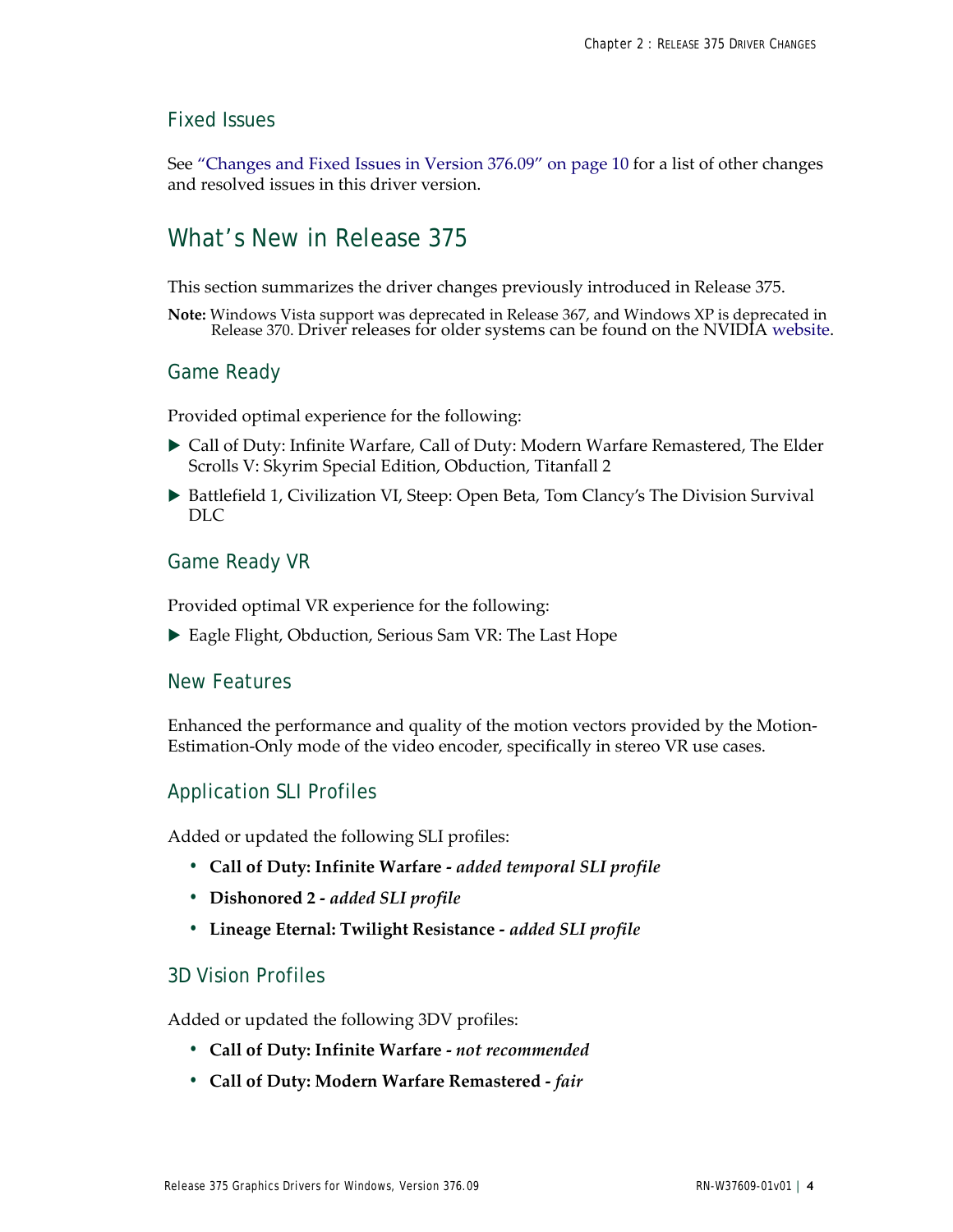- **Civilization VI** *good*
- **For Honor** *not recommended*
- **Steep** *not recommended*
- **Titanfall 2** *good*

#### 3D Compatibility Mode Profiles

No compatibility mode profiles had been added in Release 375.

### <span id="page-8-0"></span>Limitations in This Release

The following features are not currently supported or have limited support in this driver release:

#### **Crescent Bay and OSVR Headsets on Multiple GPU Systems**

With Release 367 and future NVIDIA drivers, Crescent Bay and Open Source Virtual Reality development kit headsets will not work with VRWorks Direct Mode in systems that contain GPUs from multiple vendors (for example, NVIDIA and Intel). For such systems, please disable the Intel integrated graphics (from the system BIOS) in order to use Direct Mode.

#### **Negative LOD Bias Clamp**

Negative LOD bias clamp for DirectX applications is not supported on Fermi-based GPUs and later.

### <span id="page-8-1"></span>Advanced Driver Information

This section contains the following additional information about the driver:

- ▶ [Differing GPU Voltages in SLI Mode](#page-8-2)
- ▶ [3D Compatibility Mode](#page-9-0)
- ▶ [Help for Resizing Your HDTV Desktop](#page-10-0)
- [Understanding the DirectX Information Shown in the NVIDIA System Information](#page-11-0)  [Window](#page-11-0)

#### <span id="page-8-2"></span>Differing GPU Voltages in SLI Mode

When non-identical GPUs are used in SLI mode, they may run at different voltages. This occurs because the GPU clocks are kept as close as possible, and the clock of the higher performance GPU is limited by that of the other. One benefit is that the higher performance GPU saves power by running at slightly reduced voltages.

An end-user gains nothing by attempting to raise the voltage of the higher performance GPU because its clocks must not exceed those of the other GPU.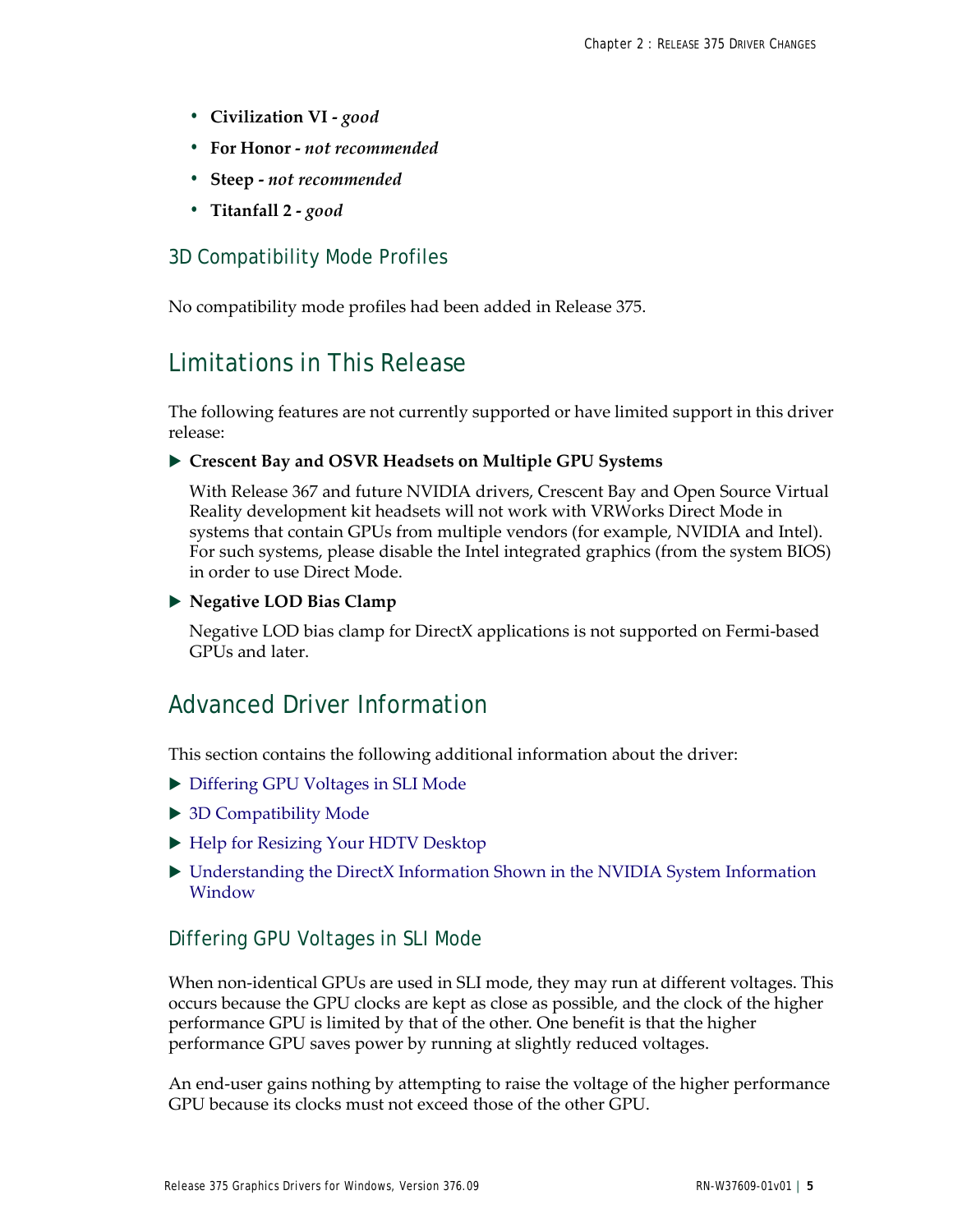#### <span id="page-9-0"></span>3D Compatibility Mode

3D Compatibility Mode is an NVIDIA proprietary rendering mode for 3D Vision that improves the 3D experience for many key DirectX 10 and 11 games. NVIDIA continues to add game support with new driver versions.

Requirements and Compatibility

- Games must be run in DirectX 10 or DirectX 11 mode.
- $\triangleright$  Not compatible with 3D Vision Surround.

Switching Compatibility Modes

Games with 3D Compatibility Mode will launch in this mode by default. You can switch between 3D Compatibility mode and standard 3D Vision mode as follows:

- **1** Before starting the game, enable Advanced In-game Settings in the NVIDIA Control Panel:
	- a Open the NVIDIA Control Panel and navigate to the *Stereoscopic 3D->Set up stereoscopic 3D* page and click **Set Keyboard Shortcuts**.
	- b Click the S*how advanced in-game settings* arrow if the section is not expanded, then select **Enable advanced in-game settings.**
	- c Click **OK**.
- **2** Press Ctrl+Alt+F11 during the game to toggle between 3D Compatibility mode and standard 3D Vision mode.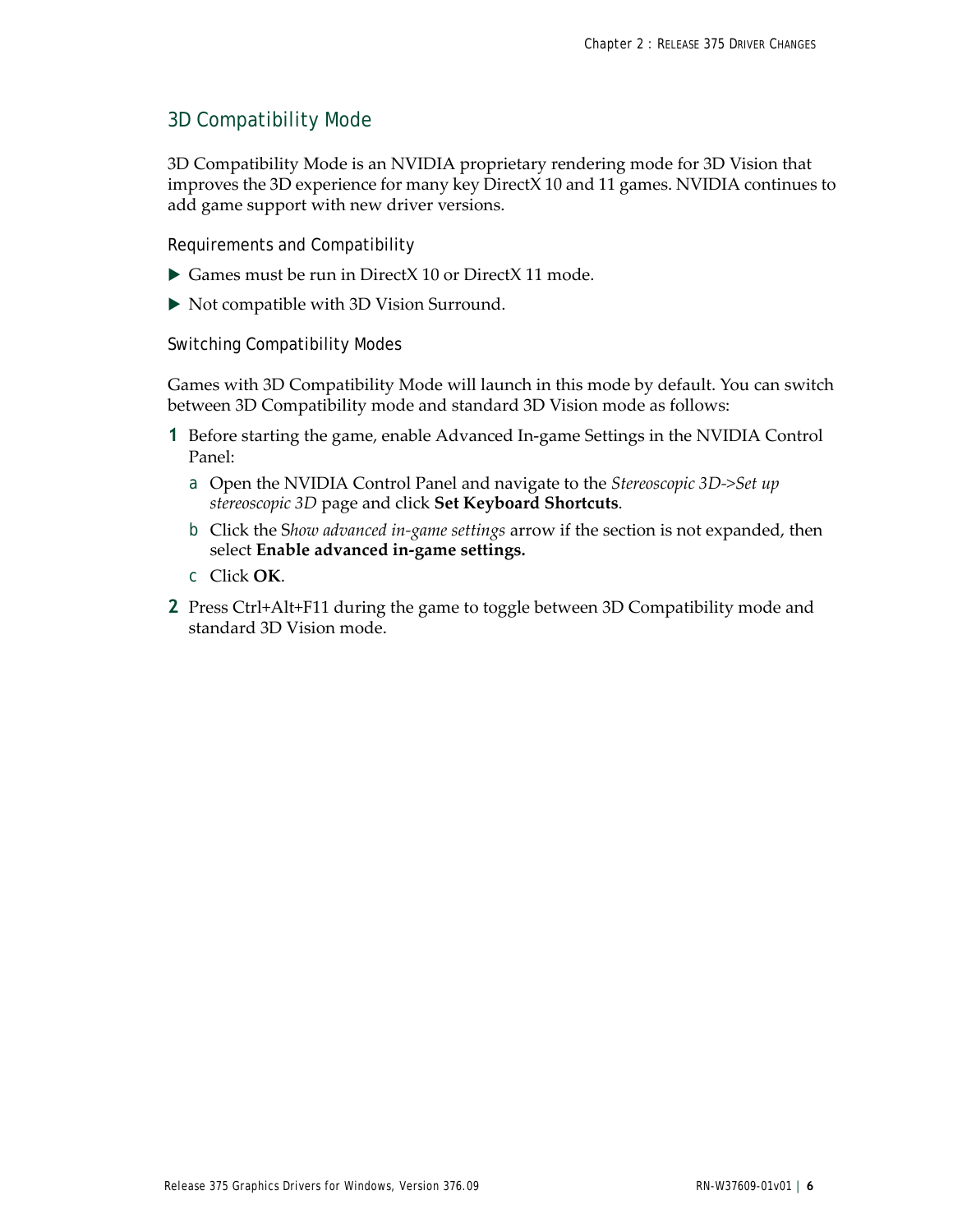### <span id="page-10-0"></span>Help for Resizing Your HDTV Desktop

The best way to resize the screen in order to view the entire content is to use the controls provided by the display hardware. Click the link on the Size tab to view a guide to changing the settings on your display hardware.

| Edit View Profiles Display Help<br><b>File</b><br>Ð<br>Back -<br>Advanced Settings<br>m<br>Select a Task<br>Adjust Desktop Size and Position<br><b>B</b> 3D Settings<br>Adjust image settings with preview<br>Manage 3D settings<br>You can adjust the desktop size and position for your display.<br><b>Display</b><br>-Change resolution<br>-Adjust desktop color settings<br>1. Select the display you would like to change.<br>Adjust desktop size and position<br>Rotate display<br>Set up multiple displays<br><b>Performance</b><br>Device settings<br>-View system information<br>Dell E248WFP<br>Sharp E2347<br>-Profile policies<br>System Update<br>L.Update your System Drivers<br>2. Apply the following settings:<br>- Video<br>Size<br>Adjust video color settings<br>Scaling<br>-Adjust video image settings<br>Use these settings if the display overscans (enlarges) the desktop resulting in portions<br>i<br>of the desktop, such as the taskbar, being off-screen.<br>1. Use the picture settings on the display to fit the desktop on the screen.<br>Help me find the right setting on my display<br>2. Resize the desktop if the display setting did not provide a proper fit.<br>Enable desktop resizing<br>Resize | $\mathbf{x}$<br>$\Box$ $\Box$<br>NVIDIA Control Panel |  |                         |  |
|--------------------------------------------------------------------------------------------------------------------------------------------------------------------------------------------------------------------------------------------------------------------------------------------------------------------------------------------------------------------------------------------------------------------------------------------------------------------------------------------------------------------------------------------------------------------------------------------------------------------------------------------------------------------------------------------------------------------------------------------------------------------------------------------------------------------------------------------------------------------------------------------------------------------------------------------------------------------------------------------------------------------------------------------------------------------------------------------------------------------------------------------------------------------------------------------------------------------------------------------|-------------------------------------------------------|--|-------------------------|--|
|                                                                                                                                                                                                                                                                                                                                                                                                                                                                                                                                                                                                                                                                                                                                                                                                                                                                                                                                                                                                                                                                                                                                                                                                                                            |                                                       |  |                         |  |
|                                                                                                                                                                                                                                                                                                                                                                                                                                                                                                                                                                                                                                                                                                                                                                                                                                                                                                                                                                                                                                                                                                                                                                                                                                            |                                                       |  |                         |  |
|                                                                                                                                                                                                                                                                                                                                                                                                                                                                                                                                                                                                                                                                                                                                                                                                                                                                                                                                                                                                                                                                                                                                                                                                                                            |                                                       |  | <b>Restore Defaults</b> |  |
|                                                                                                                                                                                                                                                                                                                                                                                                                                                                                                                                                                                                                                                                                                                                                                                                                                                                                                                                                                                                                                                                                                                                                                                                                                            |                                                       |  |                         |  |
|                                                                                                                                                                                                                                                                                                                                                                                                                                                                                                                                                                                                                                                                                                                                                                                                                                                                                                                                                                                                                                                                                                                                                                                                                                            |                                                       |  |                         |  |
| System Information                                                                                                                                                                                                                                                                                                                                                                                                                                                                                                                                                                                                                                                                                                                                                                                                                                                                                                                                                                                                                                                                                                                                                                                                                         |                                                       |  |                         |  |

The resize controls on the NVIDIA Control Panel are provided in case satisfactory results cannot be achieved using the controls on the display.

After resizing the HDTV desktop using the NVIDIA Control Panel Resize controls, the new custom resolution created is now added to the list of available resolutions for that display, and also added to the resolution list within the game or application.

The method for resizing the HDTV desktop was improved to provide better image quality when applying underscan. This method results in a new custom resolution being created which needs to be selected from games or applications to apply the resizing. In the example displayed in the following screen shot, the underscan has created a new resolution (1216  $\times$  682). Although this resolution looks different, it is still in HD format.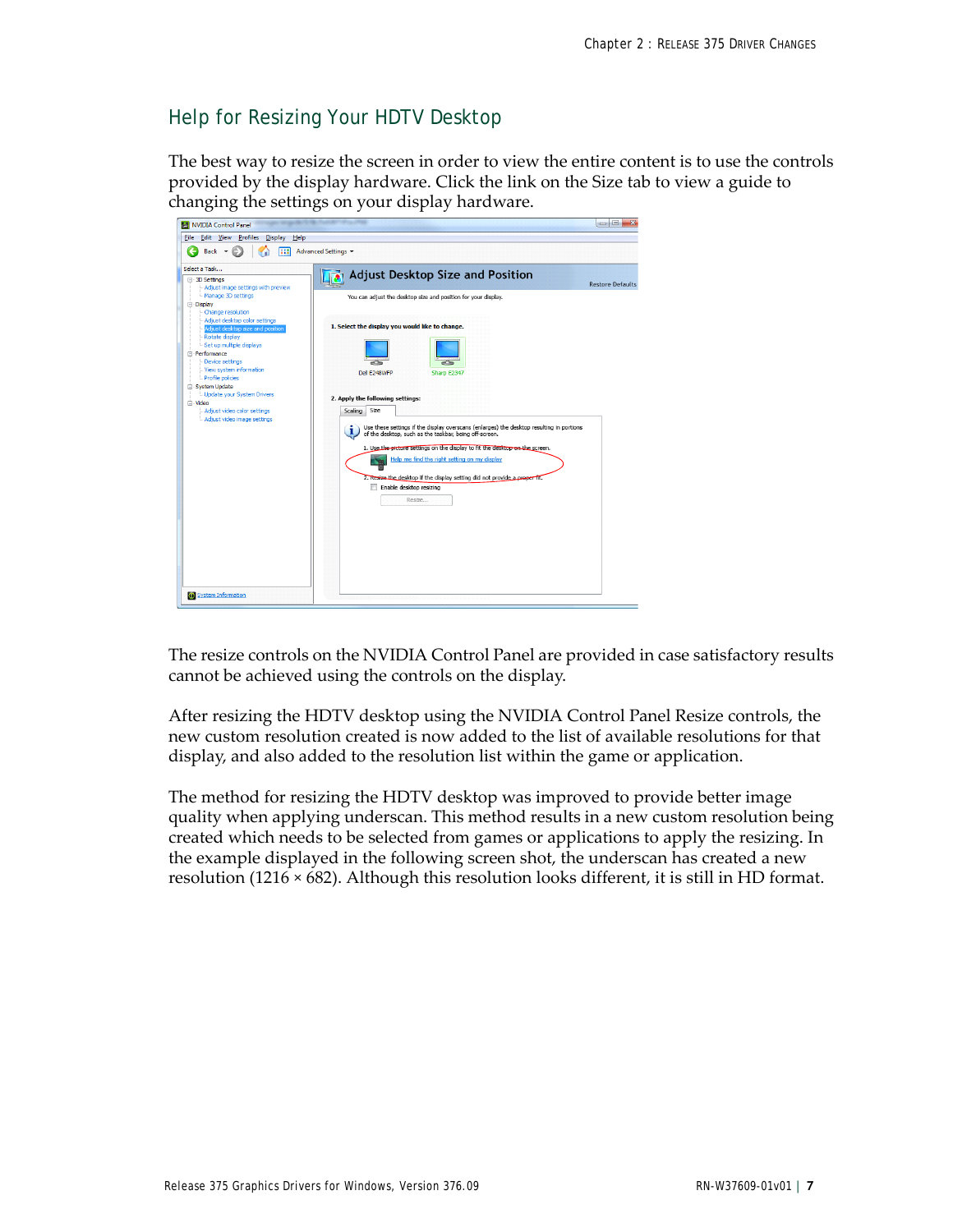Remember to select this resolution in your game or other application in order to take advantage of it.



**Note:** Some games or applications may not support the new resolution.

### <span id="page-11-0"></span>Understanding the DirectX Information Shown in the NVIDIA System Information Window

The System Information window–accessed by clicking **System Information** at the bottom left corner of the NVIDIA Control Panel–provides technical information about the NVIDIA graphics cards and driver installed in the system.

It also provides the following system information:

- **Operating system**: For example, "Windows 7 Enterprise, 64-bit"
- **DirectX runtime version**: For example, "11.0"

#### *In order to use the version of DirectX reported in the System Information window, the NVIDIA GPU and graphics driver must also support that DirectX version.*

This information is provided in the *Graphics card information* section of the System Information window as follows:

#### **DirectX support**

(Provided in previous driver versions)

This is the DirectX version that is supported by the NVIDIA graphics hardware and driver.

#### **Direct3D API version**

(Provided in later driver versions, for Windows 7 and later.)

This is the Direct3D version that is supported by the NVIDIA graphics hardware and driver. The API version is expressed in terms of Direct3D – the graphics subsystem component of DirectX.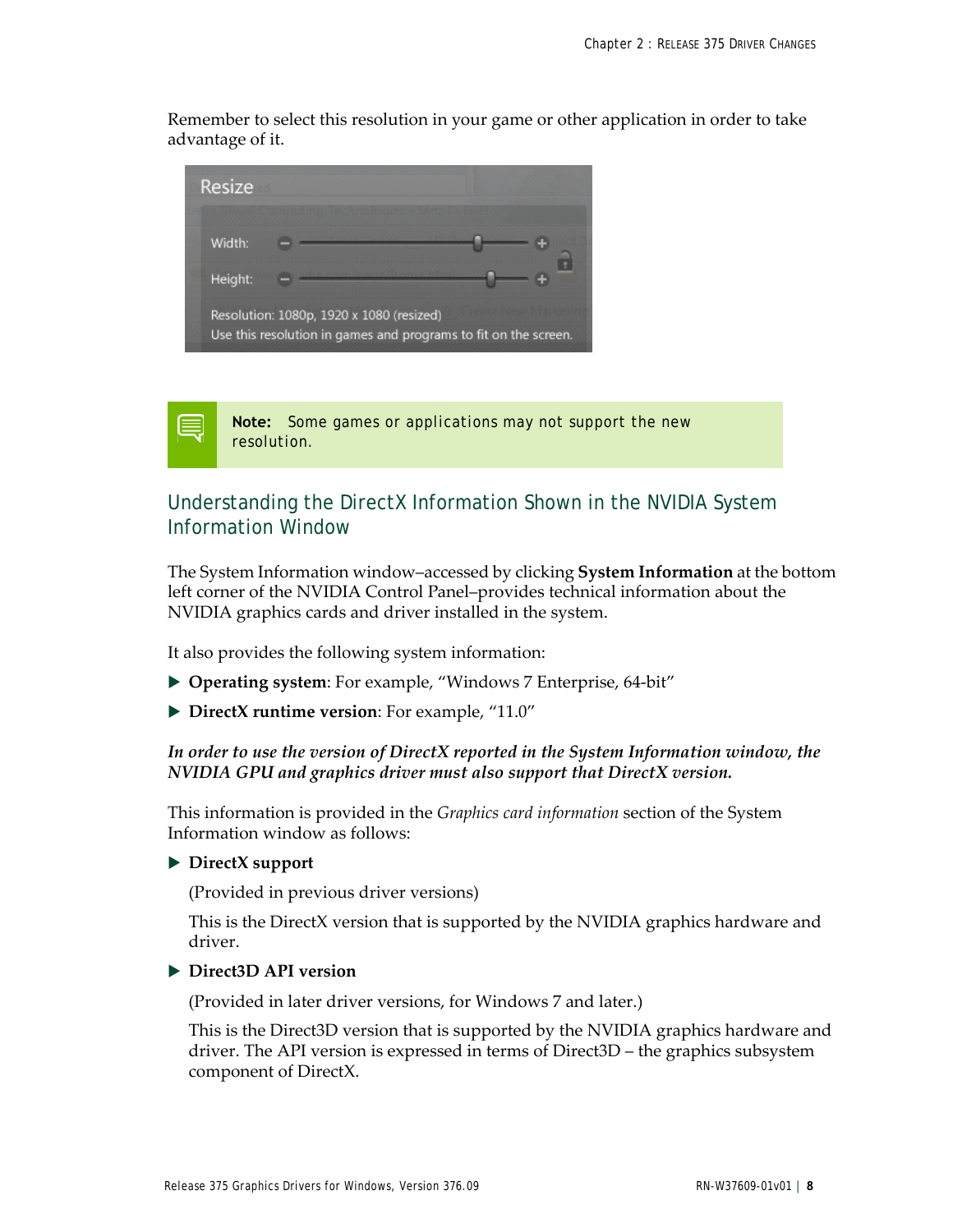#### **Direct3D feature level**

(Provided in later driver versions, for Windows 7 and later)

Direct3D feature levels describe a subset of features within the Direct3D API version that are supported by the NVIDIA graphics hardware and driver.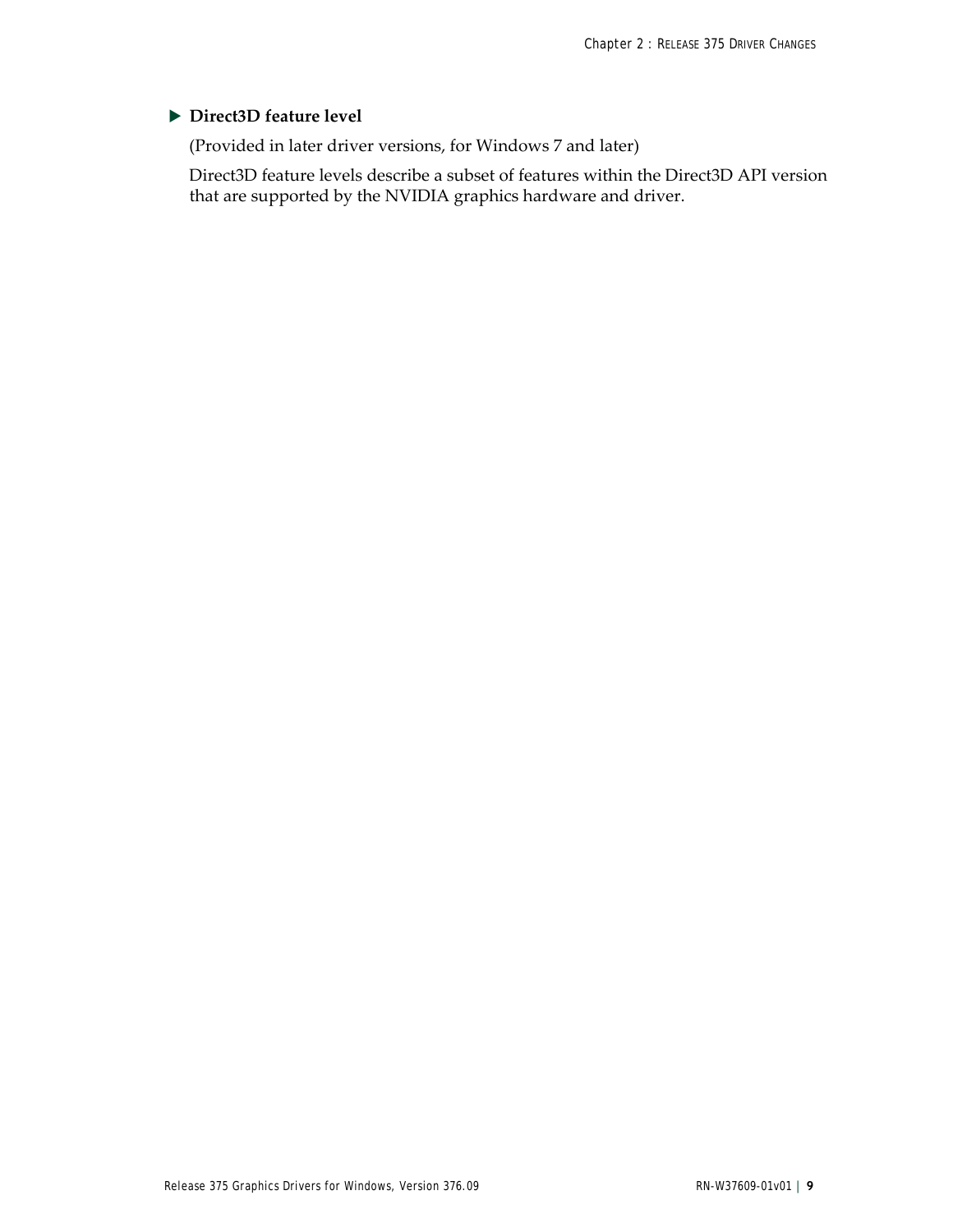## <span id="page-13-3"></span><span id="page-13-0"></span>Changes and Fixed Issues in Version 376.09

The following sections list the important changes and the most common issues resolved in this version. This list is only a subset of the total number of changes made in this driver version. The NVIDIA bug number is provided for reference.

### <span id="page-13-1"></span>Windows 10 Fixed Issues

- High GPU idle clocks with two DisplayPort displays. [1739442]
- [375.63] Adobe Premiere Element 13 crashes during launch. [1832736]
- ▶ [375.63] NVIDIA Vulkan ICD breaks Vulkan initialization on AMD. [1833600]
- [NVIDIA Quadro] Cannot enable DisplayPort display after its EDID is unloaded. [1836969]
- Black screen occurs each time an update to the 375.70 drivers is attempted. [1837551]
- [375.86, GeForce GTX 960] Tearing, checkerboard corruption occurs in Adobe Lightroom. [1842089]
- [368.26] Call of Duty: Infinite Warfare has no SLI profile. [1772100]
- [GeForce GTX 780/770] Forza Horizon 3 crashes reported with 372.90 GRD. [1824535]
- [MSHybrid GM204+GP104] Yellow bang seen on XGPU entry in device manager. [200236450]

### <span id="page-13-2"></span>Windows 8.1/Windows 8/Windows 7 Fixed Issues

▶ High GPU idle clocks with two DisplayPort displays. [1739442]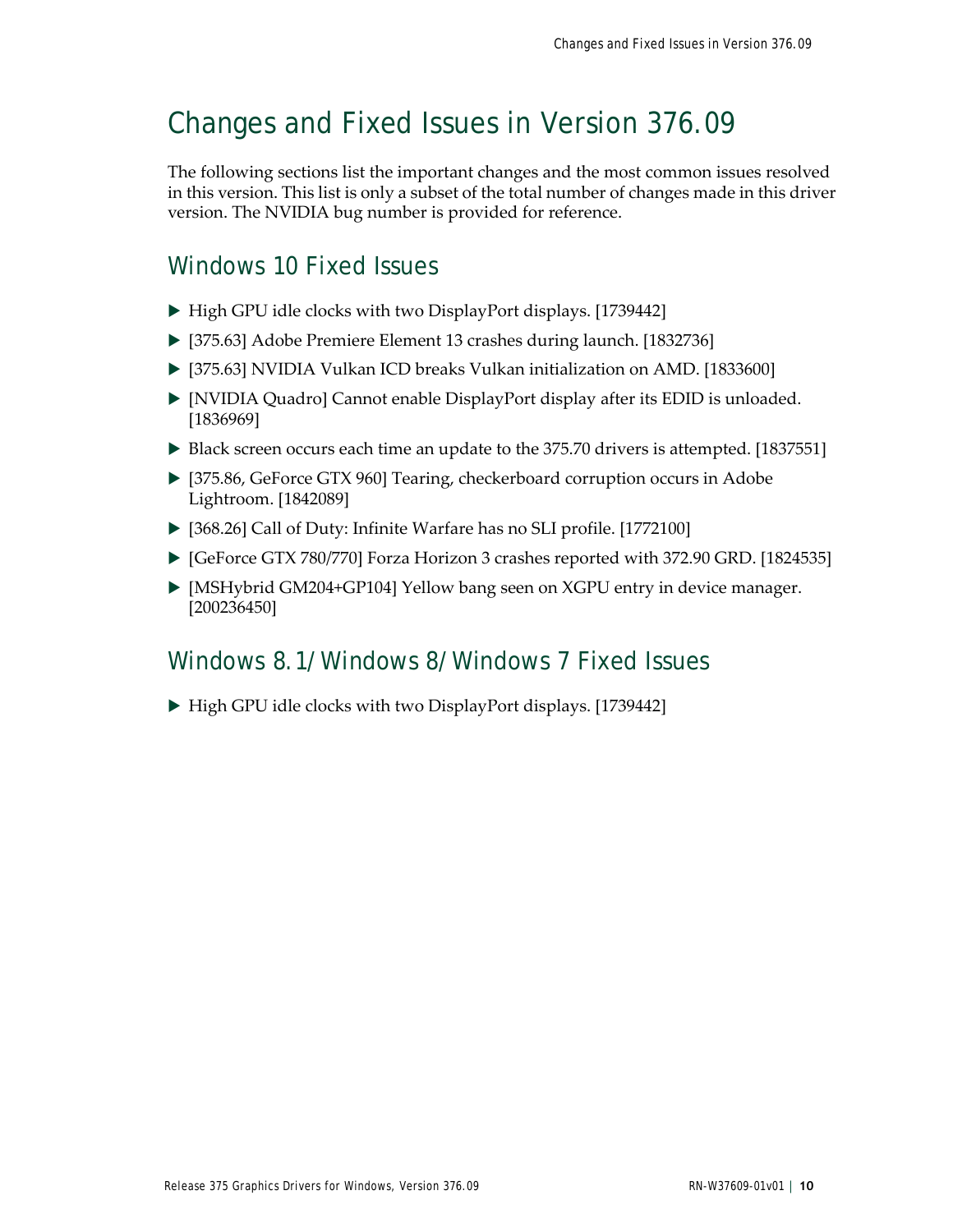# <span id="page-14-2"></span><span id="page-14-0"></span>Open Issues in Version 376.09 WHQL

As with every released driver, version 376.09 WHQL of the Release 375 driver has open issues and enhancement requests associated with it. This section includes lists of issues that are either not fixed or not implemented in this version. Some problems listed may not have been thoroughly investigated and, in fact, may not be NVIDIA issues. Others may have workaround solutions.

#### *For notebook computers, issues can be system-specific and may not be seen on your particular notebook.*

- ▶ ["Windows 10 Issues" on page](#page-14-1) 11
- ▶ ["Windows 8.1/Windows 8 Issues" on page](#page-15-0) 12
- ▶ ["Windows 7 Issues" on page](#page-15-1) 12

### <span id="page-14-1"></span>Windows 10 Issues

- [GM204, Tom Clancy's The Division Survival DLC] Game crashes pointing to ntdll.dll when changed to full-screen and to windowed full-screen. [200252894]
- $\triangleright$  [GM204, ShadowPlay] For Honor silently crashes if intro video is skipped and instant replay is on. [200247313]
- [SLI] [GeForce GTX 970M] Level loading hangs in Gears of War 4. [1826307]
- $\triangleright$  [GeForce GTX 1070][Alienware Graphics Amplifier] The graphics card is not detected upon installing the driver. [200236450]
- [367.77, WDDM 2.1] Driver install/overinstall requires reboot. [1757931]
- [SLI, GP104] Installer prompts for reboot during express overinstall of 372.69 driver on 372.54. [200231806]
- [GM204] Quantum Break window either remains blank or freezes in game scene in windowed mode. [1804910]
- Assassins Creed Syndicate shows intermittent flickering black or white patches on game character faces. [200211264]
- Surround Display icon disappears after rotate mode set to portrait. [200201040]
- $\triangleright$  [SLI] Street Fighter V performance drop (pause and play) observed when the game is played at 4K resolution with SLI enabled. [200172046]
- [Luxmark 3.0] Display driver stopped responding while running benchmark LuxBall HDR (Simple Bechmark:217K triangles). [200153736]
- [347.09, GM204] Blank screen observed on an ASUS Tiled display when system resumes from shutdown or hibernation with Fast boot option enabled from BIOS. [1591053]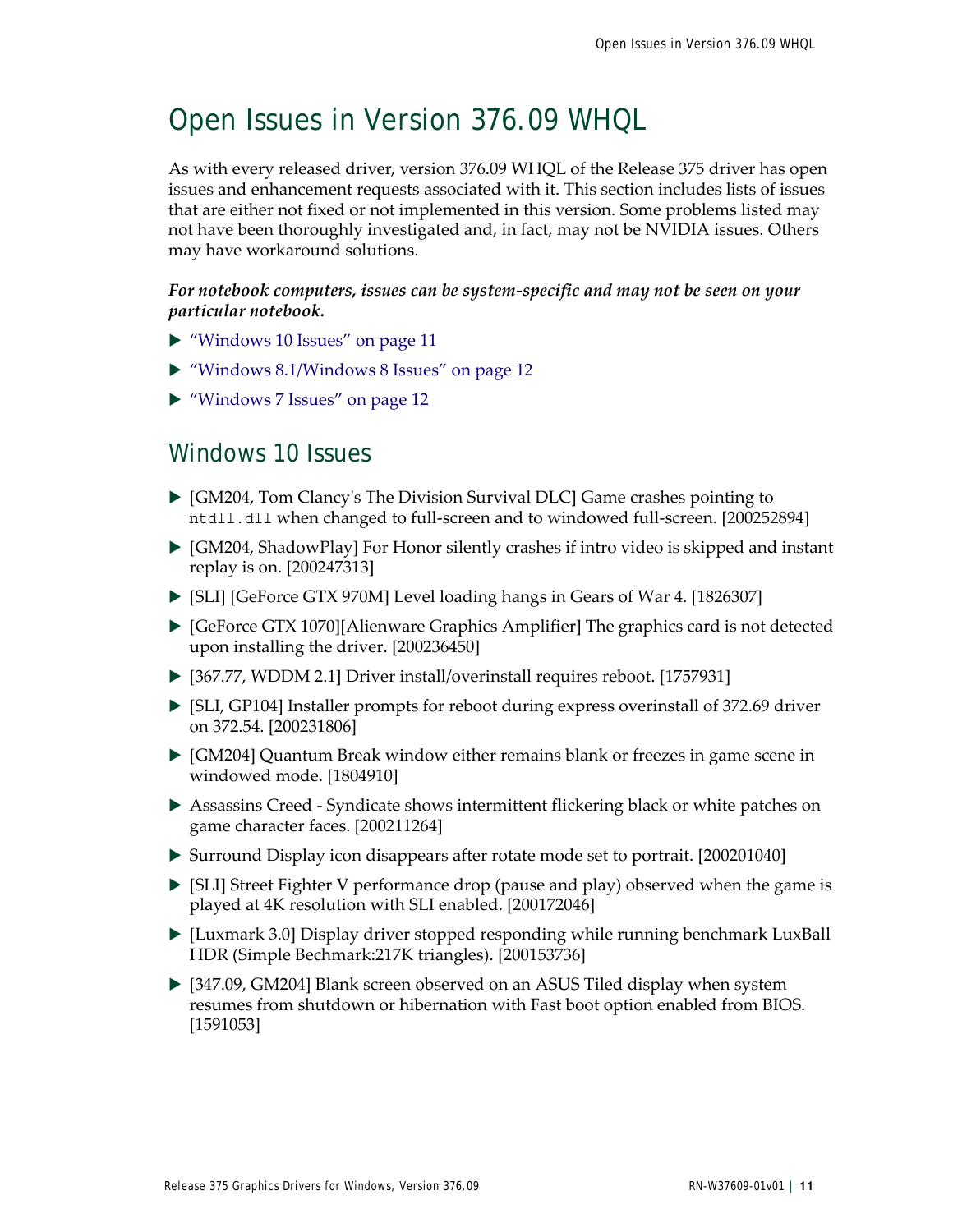### <span id="page-15-0"></span>Windows 8.1/Windows 8 Issues

- [3DVision] While a stereoscopic 3D video with stereoscopic 3D enabled is played, the monitor refresh rate switches to 60 Hz after changing the resolution using the Windows control panel. [1314811]
- [Video, Notebook] The NVIDIA Control Panel video color settings have no effect on YouTube flash video playback within Internet Explorer 10. [999485]

### <span id="page-15-1"></span>Windows 7 Issues

- $\triangleright$  [GeForce GTX 1080] Battlefield 1 hangs when campaign loaded with Fast Sync enabled from the NVIDIA Control Panel. [200254350]
- [SLI] Street Fighter V performance drop (pause and play) observed when the game is played at 4K resolution with SLI enabled. [200172046]
- [3DVision] While a stereoscopic 3D video with stereoscopic 3D enabled is played, the monitor refresh rate switches to 60 Hz after changing the resolution using the Windows control panel. [1314811]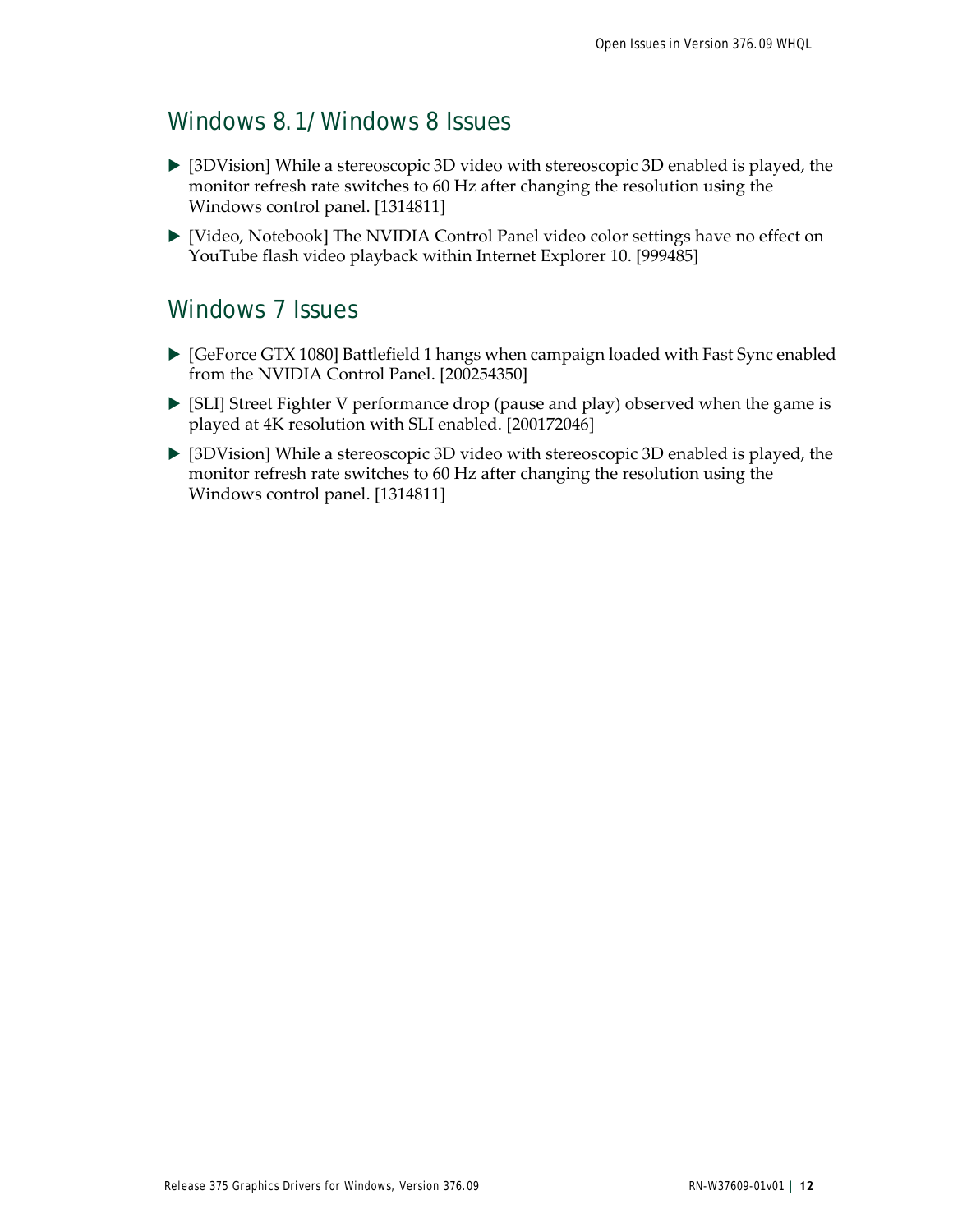# <span id="page-16-3"></span><span id="page-16-0"></span>Issues Not Caused by NVIDIA Drivers

This section lists issues that are not due to the NVIDIA driver as well as features that are not meant to be supported by the NVIDIA driver for Windows 7.

- ▶ ["Windows 7 Considerations" on page](#page-16-1) 13
- ["Unsupported Features" on page](#page-16-2) 13
- ▶ ["OpenGL Application Issues" on page](#page-18-0) 15
- ▶ ["Operating System Issues" on page](#page-18-2) 15

### <span id="page-16-1"></span>Windows 7 Considerations

#### Hotplug Action

Under Windows 7, the default settings are not applied when a new display is hotplugged, and there is no message balloon alert stating that a new display was detected. All display connection and detection events are handled through the Windows 7 Connecting and Configuring Displays (CCD) mechanism.

### NVIDIA Control Panel Rotate Display Page

The rotation radio button labels are consistent with the Microsoft panel

| <b>Clockwise Rotation</b> | <b>Windows 7 Label</b> |
|---------------------------|------------------------|
| 0 degrees                 | Landscape              |
| 90 degrees                | Portrait               |
| 180 degrees               | Landscape (flipped)    |
| 270 degrees               | Portrait (flipped)     |

**Table 2.1** NVIDIA Control Panel Rotation Page Radio Buttons

### Limitation

 When switching the refresh rate from 59 Hz to 60Hz, the refresh rate remains at 59 Hz. *[See the Microsoft KB article KB2006076 at http://support.microsoft.com/kb/2006076.](http://support.microsoft.com/kb/2006076)*

### <span id="page-16-2"></span>Unsupported Features

The following are features and functionality that were available in driver releases supporting Windows XP, but are not–and will not be–available in driver releases for Windows 7:

- **High resolution scaling desktop (HRSD)**
- **MultiView Display Mode** (for NVIDIA Quadro NVS graphics cards)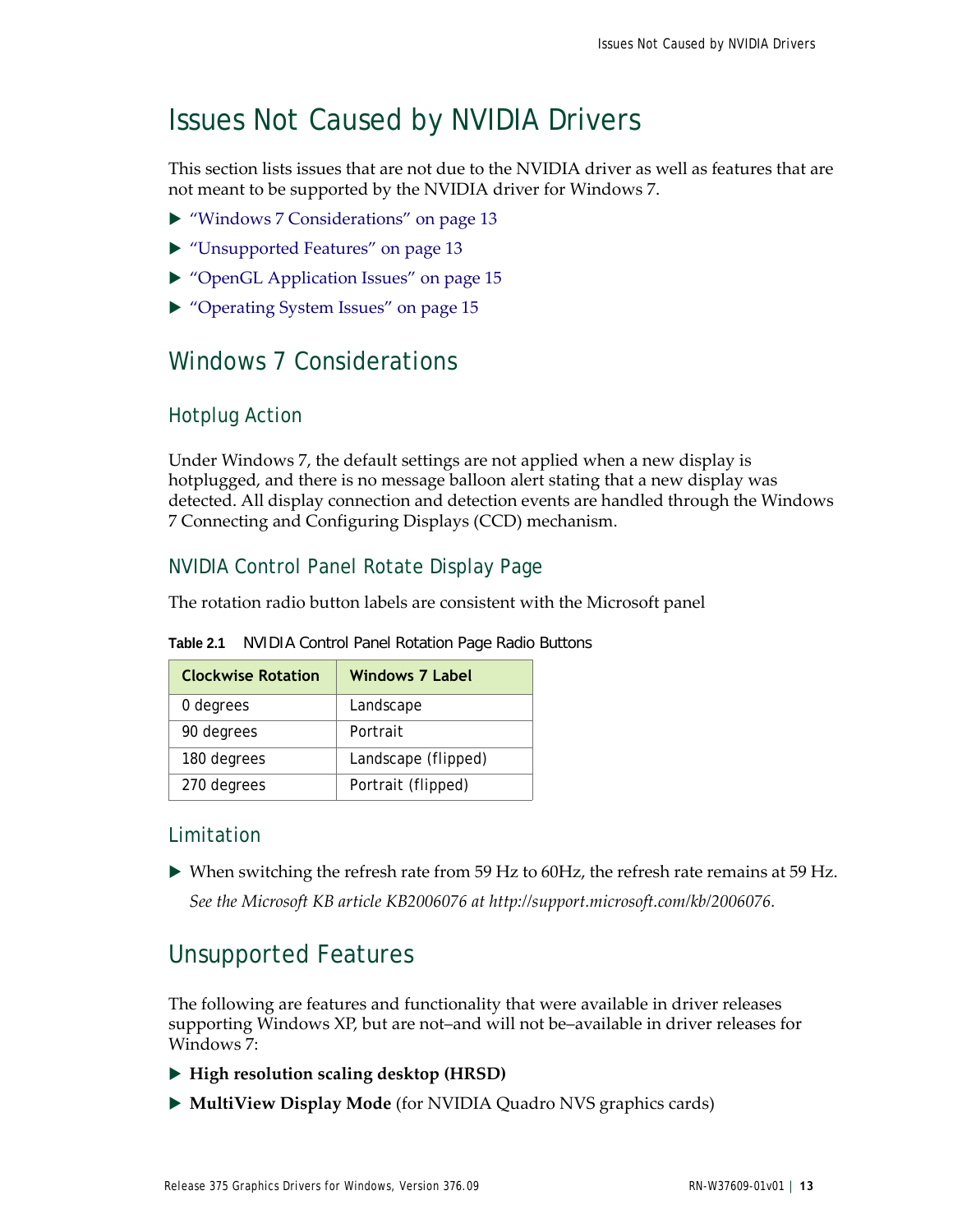**NVKeystone**

#### **Unified back buffer (UBB) controls**

#### **OpenGL Video Overlays**

This is an operating system limitation.

Windows 7 window manager features will provide new ways of accomplishing overlays, but will require application porting.

#### **Overclocking**

GPU overclocking is no longer supported in the default GPU driver control panel. This feature is available in the NVIDIA System Tools software, which you can download from [NVIDIA.com.](http://www.nvidia.com/object/nvidia_system_tools_6.06.html)

#### **GPU Temperature Monitoring**

Temperature monitoring is no longer supported in the default GPU driver control panel. This feature is available in the NVIDIA System Tools software, which you can download fro[m NVIDIA.com.](http://www.nvidia.com/object/nvidia_system_tools_6.06.html)

#### **AGP Settings Adjustment**

#### **Video Zoom**

**Pan & Scan** - the process of panning across the desktop in order to display a desktop on a monitor with lower resolution

#### **Per-display Desktop Color Setting Adjustments**

For Clone mode, the desktop color setting adjustments through the NVIDIA Control Panel can only be made across all displays in a system, and not on a per-display basis.

#### **Per-display Video Color Setting Adjustments**

For Dualview mode, the video color setting adjustments through the NVIDIA Control Panel can only be made across all displays in a system, and not on a per-display basis.

- **Edge Blending**
- **Run display optimization wizard**
- **Run multiple display wizard**
- **Run television setup wizard**
- **nView Horizontal and Vertical Span Modes**

Due to architectural changes of the Windows Window Display Driver Model (WDDM), span mode cannot be supported in NVIDIA graphics drivers. NVIDIA recommends using the built-in Windows multi-display modes.

- **Display/Connection Wizard** (such as was provided with Windows Media Center Edition)
- **DVD/MPEG Extensions** (such as was provided with Windows Media Center Edition)
- **Audio Extensions** (such as was provided with Windows Media Center Edition)
- **NVIDIA nView Desktop Manager**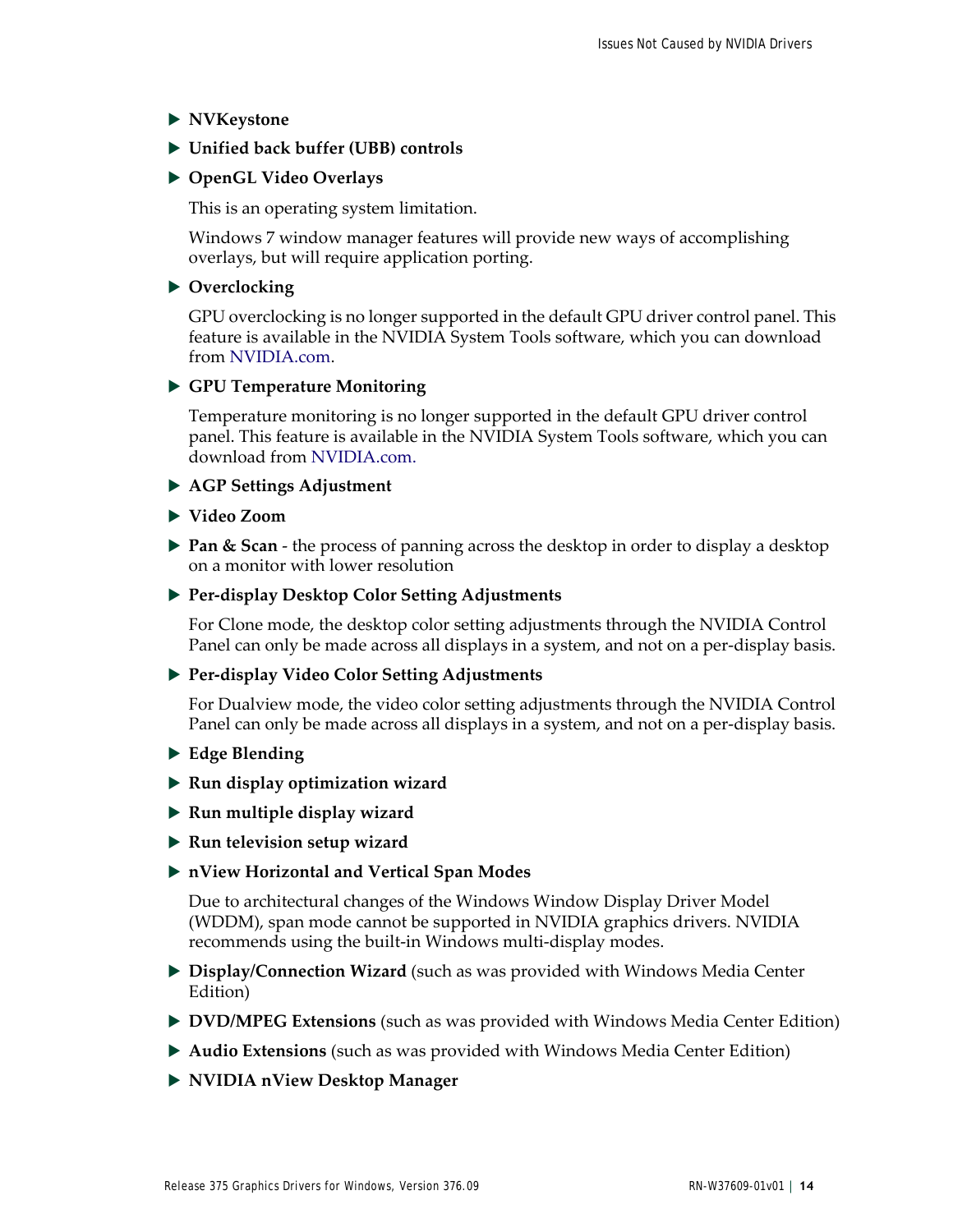The nView Desktop Manager will not be included in drivers for GeForce products.

### <span id="page-18-0"></span>OpenGL Application Issues

The following are known compatibility issues for OpenGL applications developed under Windows XP:

 $\triangleright$  Mixed GDI and OpenGL rendering does not work.

A number of applications use GDI to render UI components and object highlighting. This is not supported starting with the WDDM model.

NVIDIA recommends converting GDI rendering to OpenGL.

The following are some applications that are known to have this issue:

- Maya 7.01
- Applications, tools, and benchmarks that are not supported after Windows XP:
	- GLperf
	- 3ds max 8 (later releases may be supported)
	- CATIA V5R15 (V5R16 is supported)
	- PTC's CDRS 2001
- ▶ Front buffered rendering may be slow, especially when DWM is enabled.

Flushing the rendering queue while rendering to the front buffer may cause the window manager to recomposite. Applications should therefore minimize the frequency with which they flush the rendering queue.

### <span id="page-18-1"></span>Application Issues

 [Windows 10][Bethesda Softworks games (Fallout 3, Fallout New Vegas, Skyrim)] Games crash when launched. [1802925]

### <span id="page-18-2"></span>Operating System Issues

#### Windows 8

 When upgrading from Windows 7 to Windows 8, the system fails to retrieve the installed WHQL display driver. [1024416]

See the Microsoft KB article KB2743349<http://support.microsoft.com/kb/2743349>.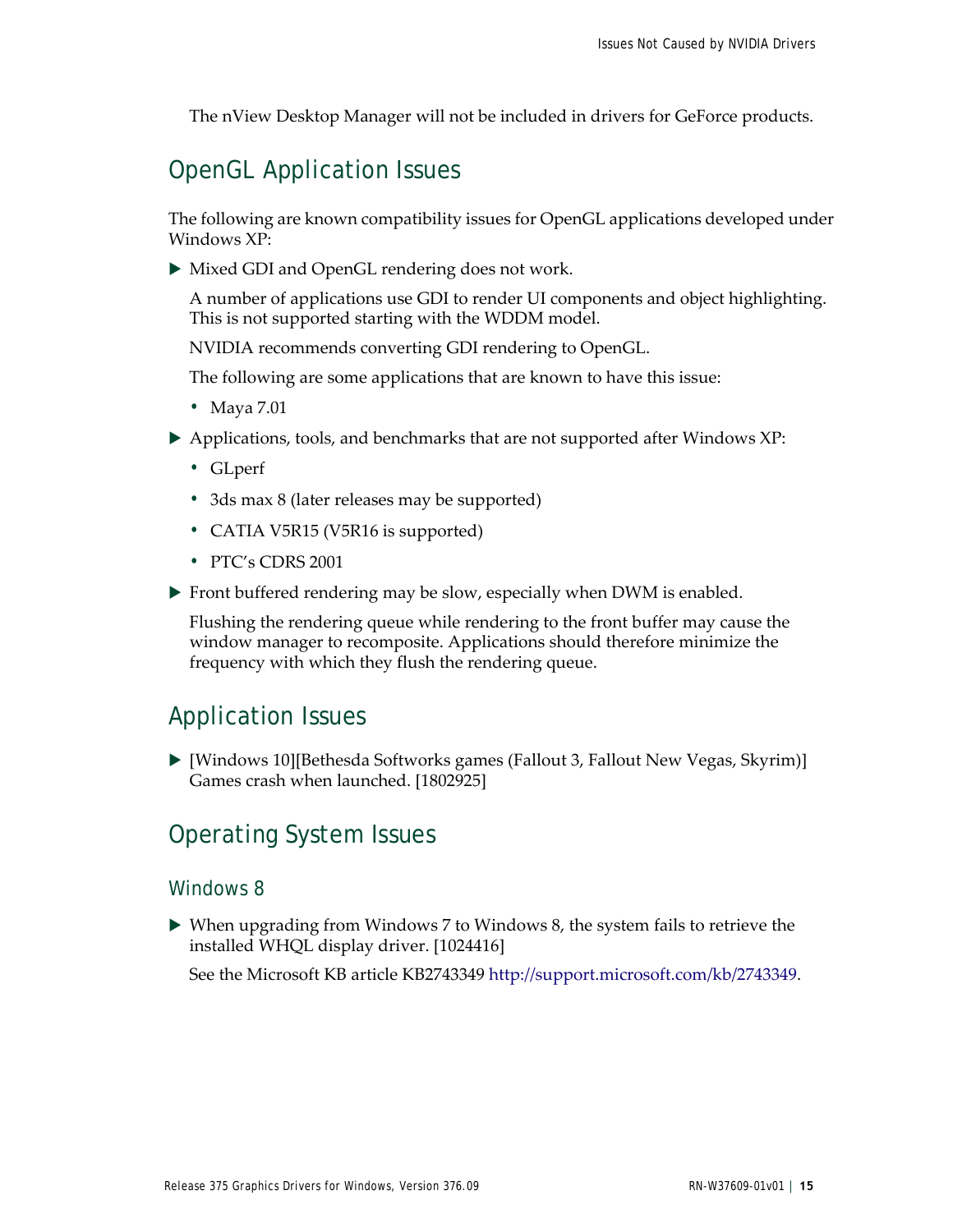# <span id="page-19-2"></span><span id="page-19-0"></span>Known Product Limitations

This section describes problems that will not be fixed. Usually, the source of the problem is beyond the control of NVIDIA. Following is the list of problems and where they are discussed in this document:

- ["GPU Temperature Reported Incorrectly on Optimus Systems" on page](#page-19-1) 16
- ▶ ["Damaged or Missing WMI Service Prevents NVIDIA Driver Installation" on page](#page-20-0) 17
- ["Screen Turns Black During Clean Overinstall of NVIDIA Drivers on Windows 8.1](#page-20-1)  [Optimus Notebook" on page](#page-20-1) 17
- ["Total Available Graphics Memory Reported Incorrectly" on page](#page-22-0) 19
- ["Increasing 4-way SLI/Multi-GPU Performance" on page](#page-23-0) 20
- ["3D Vision USB Driver Does Not Get Installed" on page](#page-23-1) 20
- ▶ ["No PhysX Acceleration Using the GPU" on page](#page-24-0) 21
- ["NVIDIA PhysX System Software Cannot Be Installed or Uninstalled in Windows Safe](#page-24-1)  [Mode" on page](#page-24-1) 21
- ["3DMark 11 Does Not Run in Stereoscopic 3D Mode" on page](#page-24-2) 21
- ▶ ["Do Not Use Windows Rollback for Graphics Drivers" on page](#page-25-0) 22
- ["Uninstalling Drivers Using Device Manager is Not Supported" on page](#page-25-1) 22
- ["Changing Primary Display Across SLI GPUs Slower Than Expected" on page](#page-25-2) 22
- ["Understanding the DirectX Version Shown in the NVIDIA System Information](#page-26-0)  [Window" on page](#page-26-0) 23
- ["Using HDMI Audio with Displays That Have a High Native Resolution" on page](#page-26-1) 23
- ▶ ["Using HDMI/DisplayPort Audio in Dualview or Clone Mode" on page](#page-27-0) 24
- ["Flat Panel Scaling Controls Not Functional for Some TV Modes in Some Displays" on](#page-27-1)  [page](#page-27-1) 24
- ["GPU Runs at a High Performance Level \(full clock speeds\) in Multi-display Modes"](#page-28-0)  [on page](#page-28-0) 25
- ▶ ["1280 × 1024 @ 60 Hz Not Available on BenQ FP241W Monitors" on page](#page-28-1) 25
- ["Image Sharpening Control Not Available with GeForce 8 Series and Later GPUs" on](#page-28-2)  [page](#page-28-2) 25

### <span id="page-19-1"></span>GPU Temperature Reported Incorrectly on Optimus Systems

#### **Issue**

On Optimus systems, temperature-reporting tools such as Speccy or GPU-Z report that the NVIDIA GPU temperature is zero when no applications are running.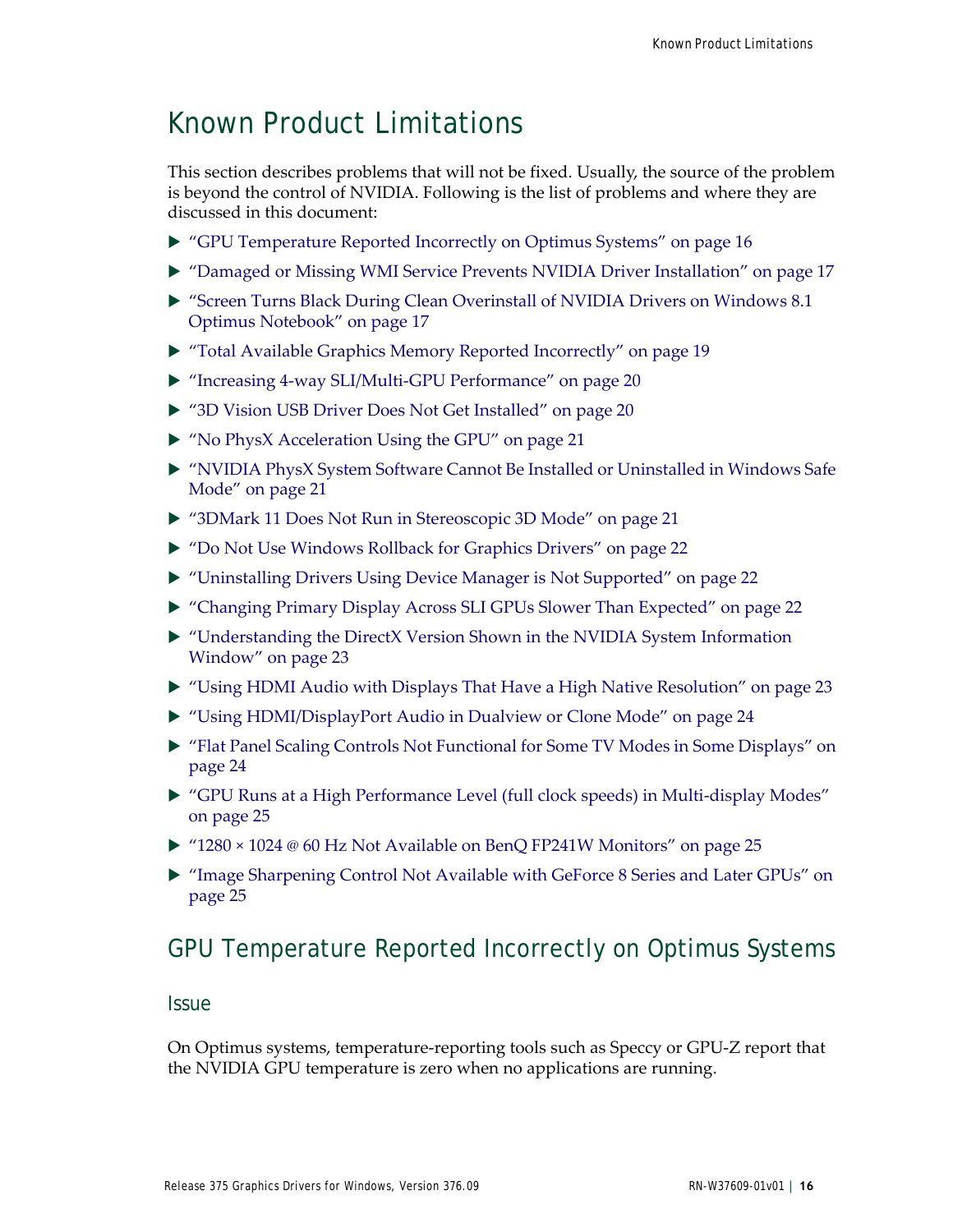### Explanation

On Optimus systems, when the NVIDIA GPU is not being used then it is put into a lowpower state. This causes temperature-reporting tools to return incorrect values.

Waking up the GPU to query the temperature would result in meaningless measurements because the GPU temperature change as a result.

These tools will report accurate temperatures only when the GPU is awake and running.

### <span id="page-20-0"></span>Damaged or Missing WMI Service Prevents NVIDIA Driver Installation

#### **Issue**

"Install failed" or "Install Failed, could not find compatible graphics hardware" message may appear during installation, even if the system has a compatible graphics card. This can occur when installing the NVIDIA driver or GeForce Experience software.

#### Cause

This issue could be the result of a corrupt WMI service on your system. The NVIDIA Installer requires the WMI service to properly install the driver or other NVIDIA software.

#### Resolution

You must repair the WMI service on your system in order to successfully install NVIDIA drivers. A future driver release will alert the user during installation that there is a problem with the WMI service on the system.

### <span id="page-20-1"></span>Screen Turns Black During Clean Overinstall of NVIDIA Drivers on Windows 8.1 Optimus Notebook

#### **Issue**

After installing a Release 325 driver earlier than version 326.09 on an Optimus notebook running Windows 8.1, a subsequent clean overinstall of a later driver results in a black screen. The screen turns black when the driver uninstalls the older driver.

Typically, you may encounter this when attempting to upgrade the NVIDIA driver after installing Windows 8.1. While installing Windows 8.1, Windows Update installs NVIDIA driver version 326.01, then during the clean overinstall the black screen occurs as the older driver is uninstalled.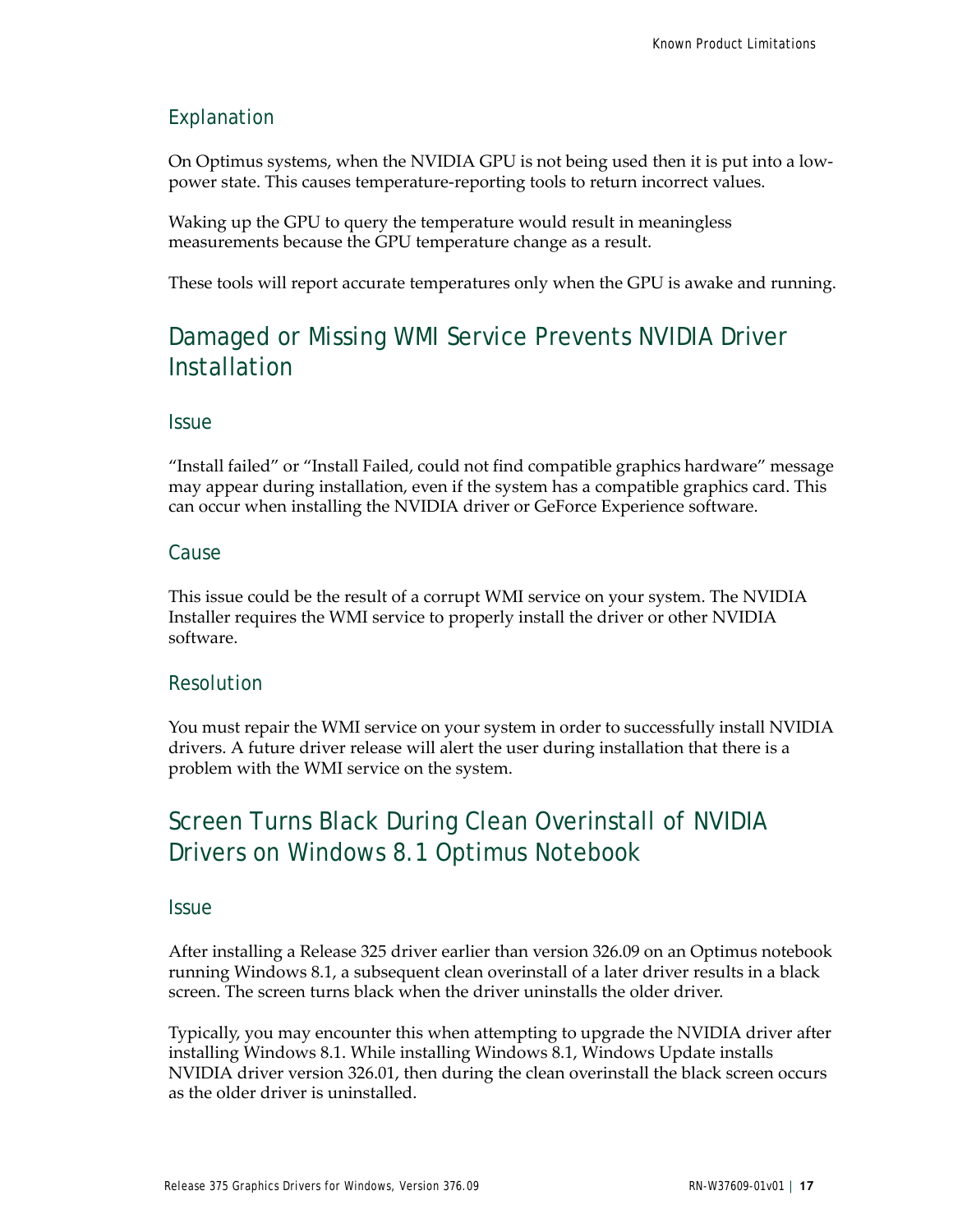#### Workaround - Prevention

To avoid the issue during the initial installation of Windows 8.1, do not reboot the system after Windows Update installs the NVIDIA driver. Then perform the custom clean overinstall of the newer driver.

#### Resolution

This issue does not occur after installing an NVIDIA driver version 326.09 or later for Windows 8.1. When driver version 326.09 or later is installed, performing a clean overinstall with a newer driver will not result in a black screen.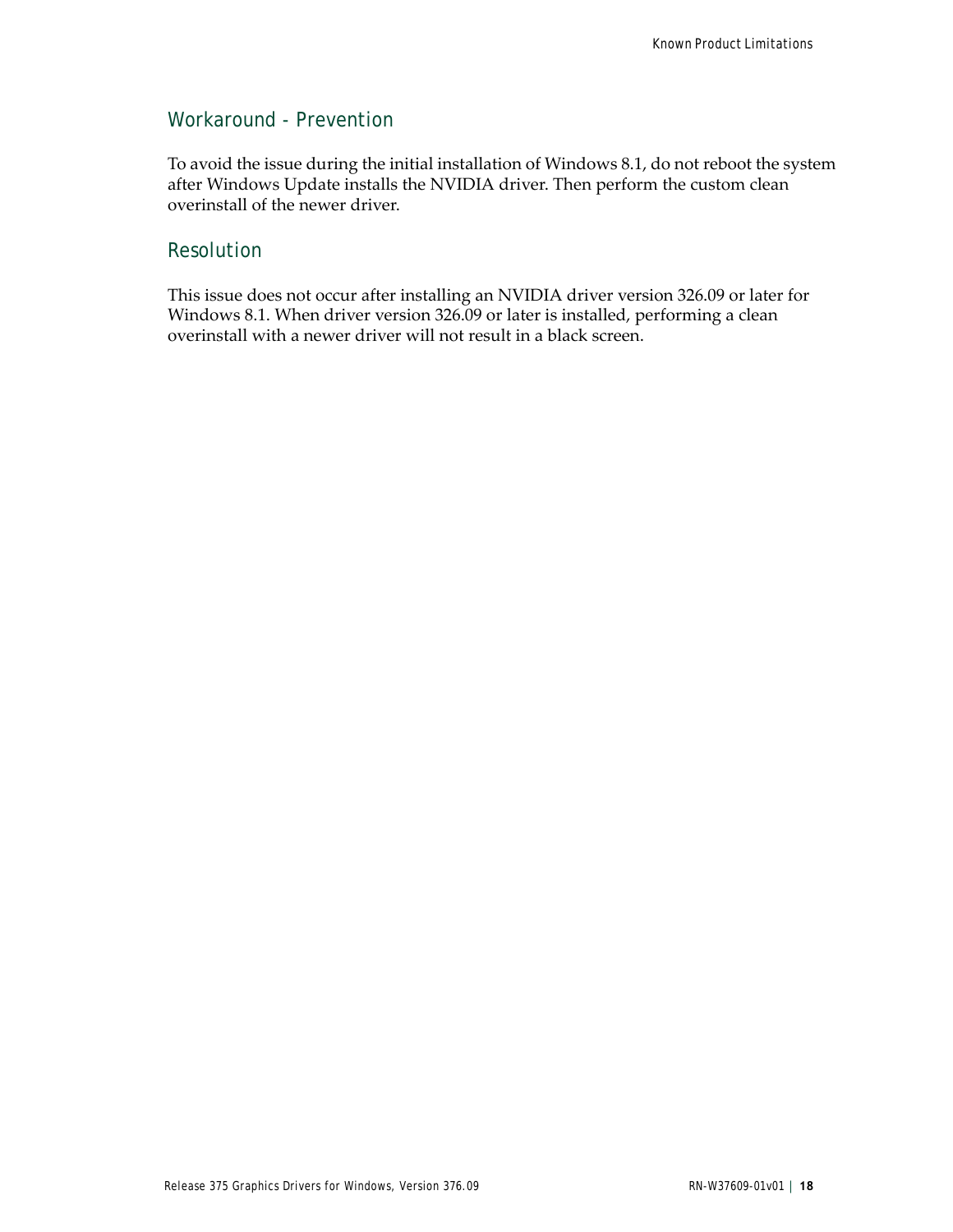### <span id="page-22-0"></span>Total Available Graphics Memory Reported Incorrectly

### Background–TAG Memory

In the Windows Display Driver Model (WDDM), Total Available Graphics (TAG) memory is reported as the sum of

- Dedicated Video Memory (video memory dedicated for graphics use)
- Dedicated System Memory (system memory dedicated for graphics use), and
- Shared System Memory (system memory shared between the graphics subsystem and the CPU).

The values for each of these components are computed according to WDDM guidelines when the NVIDIA Display Driver is loaded.

#### Issue

Some TAG-reporting APIs represent video memory using 32-bits instead of 64-bits, and consequently do not properly report available graphics memory when the TAG would otherwise exceed 4 gigabytes (GB). This results in under reporting of available memory and potentially undesirable behavior of applications that rely on these APIs to report available memory.

The under reporting can be extreme. For example, 6 GB might be reported as 454 MB, and 8 GB might be reported as 1259 MB.

#### Driver Action for GeForce-based Graphics Systems

On graphics systems with less than 2.75 GB of advertized physical memory, the NVIDIA display driver typically limits the Shared System Memory to maintain a TAG memory value of less than  $4 \text{ GB}^1$ .

- $\triangleright$  This results in reliable reporting of sub-4 GB TAG memory on systems with less than 2.75 GB of advertised physical memory.
- On systems with 2.75 GB or more of advertized physical memory, you may see different reported TAG memory values between the NVIDIA Control Panel and other reporting APIs.

<sup>1.</sup> The WDDM guidelines dictate minimum and maximum values for the components, but the display driver may further constrain the values that are reported (within the allowed minimum and maximum).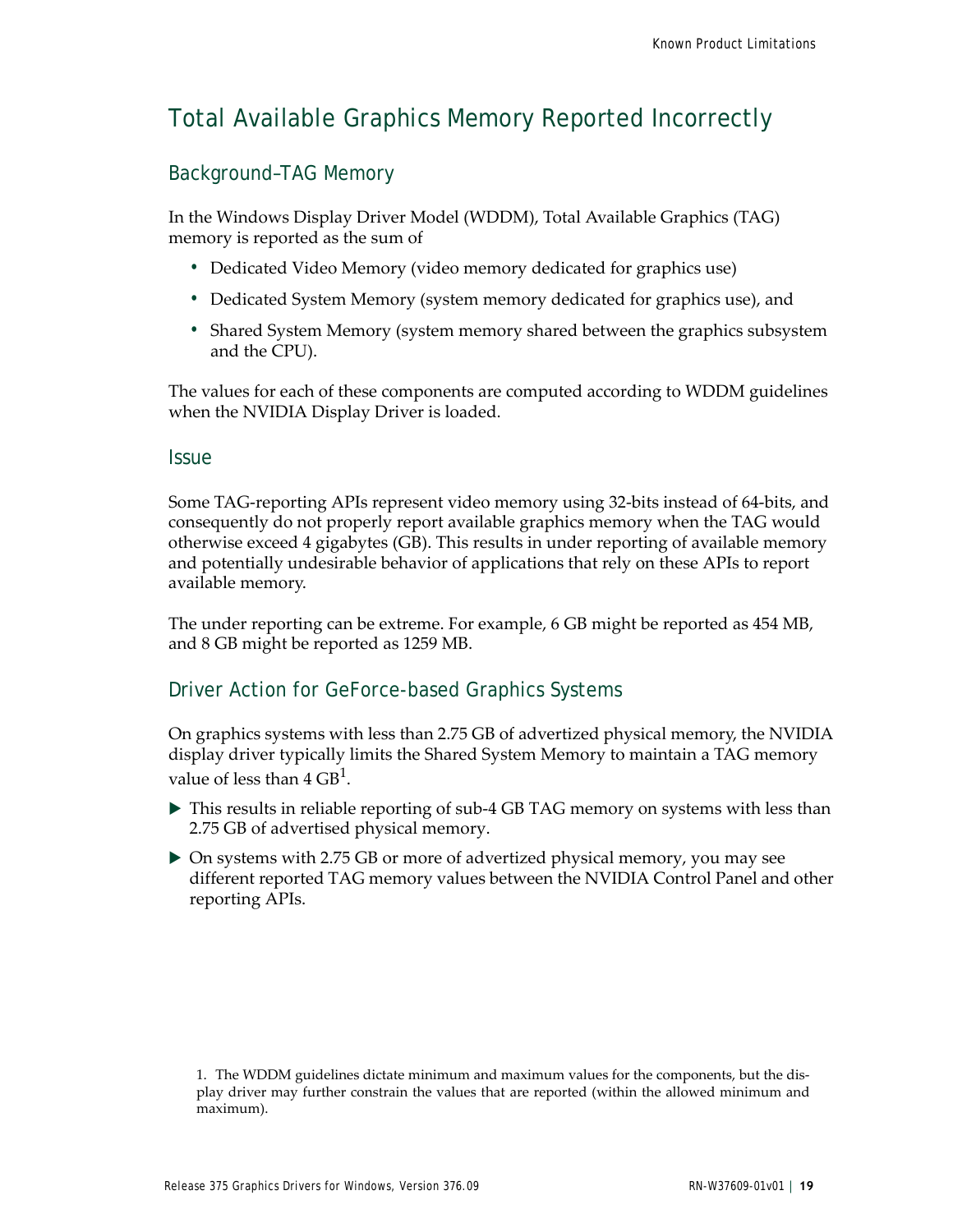### <span id="page-23-0"></span>Increasing 4-way SLI/Multi-GPU Performance

#### **Issue**

With some games and applications, you may experience little to no performance gain or even a performance drop with 4-way SLI or multi-GPU configurations.

#### Resolution

- **1** Open the NVIDIA Control Panel, then click **Manage 3D Settings** from the navigation pane.
- **2** Click the *Global Settings* tab, then scroll to the *Power management mode* feature, click the corresponding list arrow and select **Prefer maximum performance**, then click **Apply**.

### <span id="page-23-1"></span>3D Vision USB Driver Does Not Get Installed

#### **Issue**

After installing the NVIDIA graphics driver, if the 3D Vision USB emitter was not plugged in, the 3D Vision USB Controller driver does not get installed. If you plug in the emitter after installing the driver, the indicator light on the emitter will flash red and will not turn green.

#### Resolution

To fix this issue, NVIDIA recommends performing a driver re-install with the 3D Vision USB emitter connected. Please download the latest drivers and follow these steps:

- **1** Plug in the 3D Vision USB emitter.
- **2** Re-install the NVIDIA driver.

Select **Custom (Advanced)** and then select **Perform a clean Installation** during the driver installation.

**3** Reboot.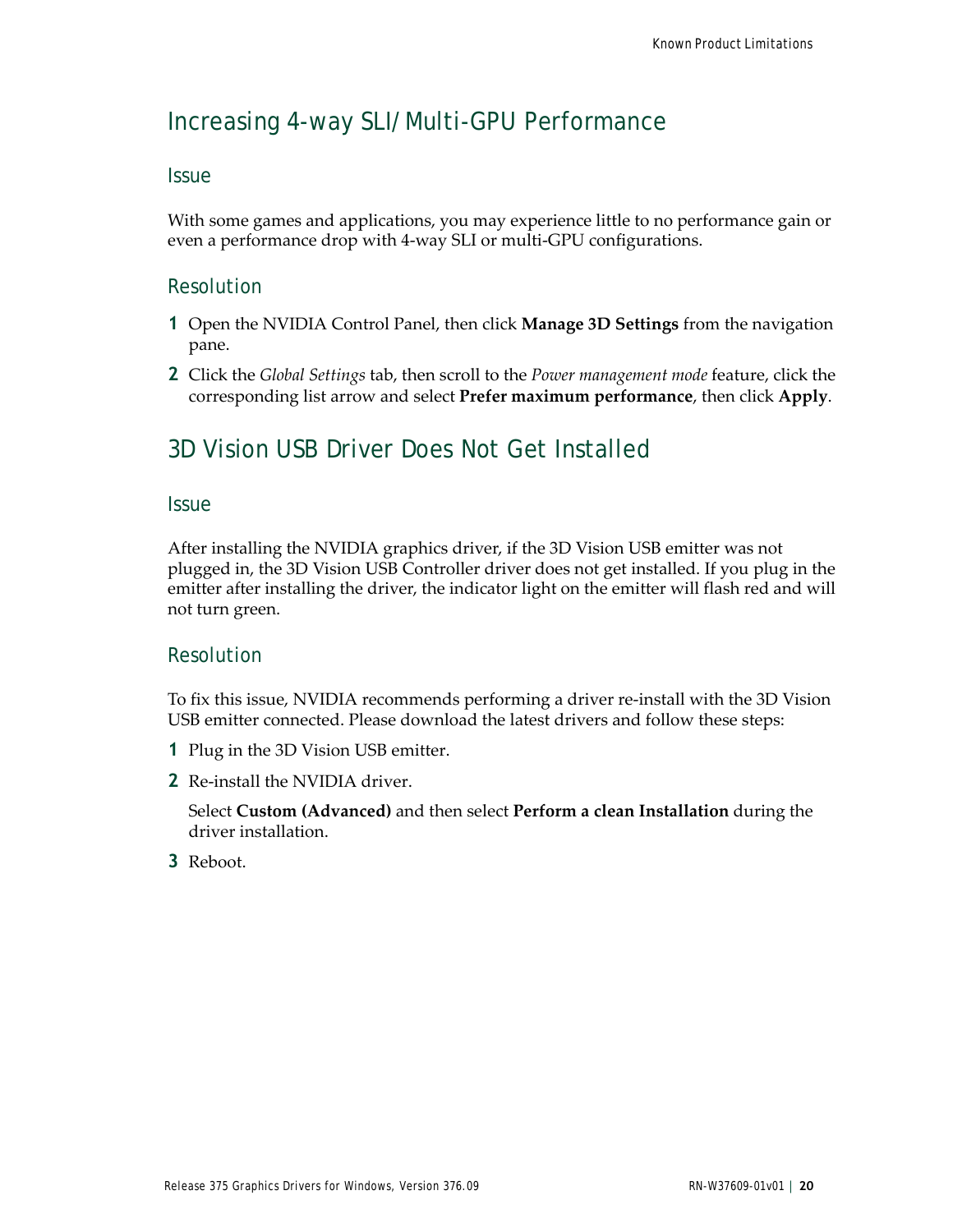### <span id="page-24-0"></span>No PhysX Acceleration Using the GPU

If after installing the PhysX System Software you find that there is no PhysX acceleration on supported applications, repeat the PhysX setup as follows:

- **1** Reboot the PC.
- **2** Open the NVIDIA Control Panel and then, under 3D Settings, click **Set PhysX configuration** to open that page.
- **3** Under **Select a PhysX processor**, verify that either **auto-select** or a specific NVIDIA GPU is selected.
- **4** Click **Apply**.

### <span id="page-24-1"></span>NVIDIA PhysX System Software Cannot Be Installed or Uninstalled in Windows Safe Mode

**Issue** 

The NVIDIA PhysX System Software is not included in the NVIDIA driver installation/ uninstallation under safe mode.

#### Explanation

The NVIDIA PhysX System Software installer is not compatible with Microsoft's policy for Windows Safe Mode. Consequently, installation or uninstallation of the PhysX System Software under safe mode would fail. To allow installation or uninstallation of the graphics driver under safe mode, the NVIDIA PhysX System Software is blocked from the process.

### <span id="page-24-2"></span>3DMark 11 Does Not Run in Stereoscopic 3D Mode

#### **Issue**

When attempting to run 3DMark 11 with NVIDIA 3D Vision enabled, the benchmark may hang, present a black screen, or in other ways not appear correctly.

#### Explanation

3DMark 11 is not compatible with running in stereoscopic 3D. To facilitate running the benchmark, recent drivers will run it in monoscopic mode, even with 3D Vision enabled.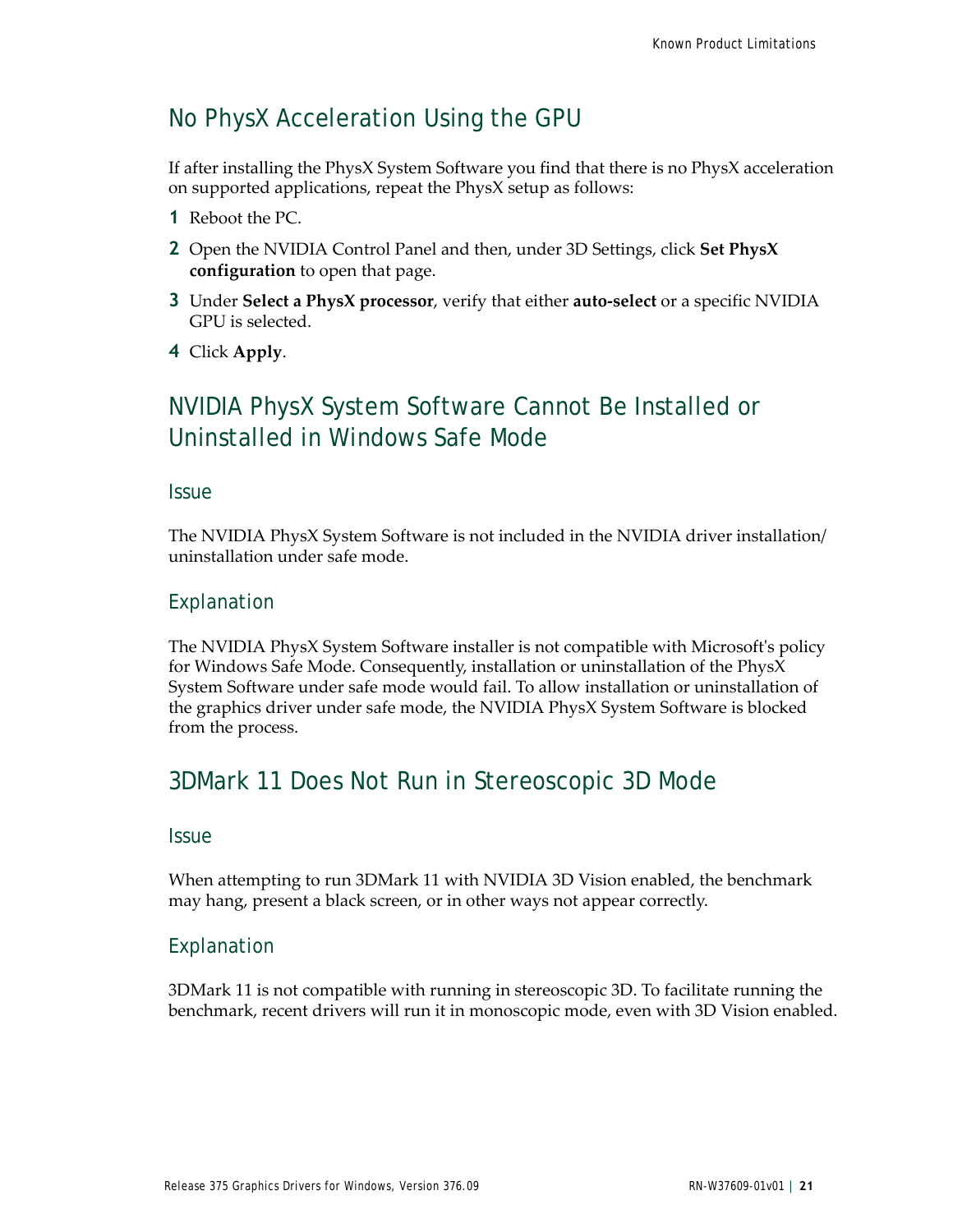### <span id="page-25-0"></span>Do Not Use Windows Rollback for Graphics Drivers

To reinstall a previous or older NVIDIA graphics driver, do not use the Windows rollback feature. This method will not reliably restore all the previous driver files.

Instead, use the Windows Add and Remove programs to remove the current driver, and then install the older driver using setup.exe.

### <span id="page-25-1"></span>Uninstalling Drivers Using Device Manager is Not Supported

#### **Issue**

On all supported versions of Microsoft Windows, uninstalling the NVIDIA driver using the Windows Device Manager may not remove associated files or applications.

#### Explanation

Microsoft has confirmed that this behavior is by design. If you wish to uninstall the NVIDIA driver, it is recommended that you do so using Add and Remove programs.

See the [Microsoft KB article 2278714.](http://support.microsoft.com/kb/2278714)

### <span id="page-25-2"></span>Changing Primary Display Across SLI GPUs Slower Than Expected

#### **Issue**

On an SLI system, switching the primary (or SLI focus) display when each display in the SLI group is connected to a different GPU takes longer than expected.

#### Explanation

On an SLI system with each SLI GPU driving a display, the display connected to the slave GPU is the primary display (also the SLI focus display). In order to switch the primary display to the one connected to the other GPU, the master and slave GPU configuration must also switch. In order to reassign which GPU is the master and which is the slave, the driver must be reloaded. It is the process of reloading the driver that takes the additional time.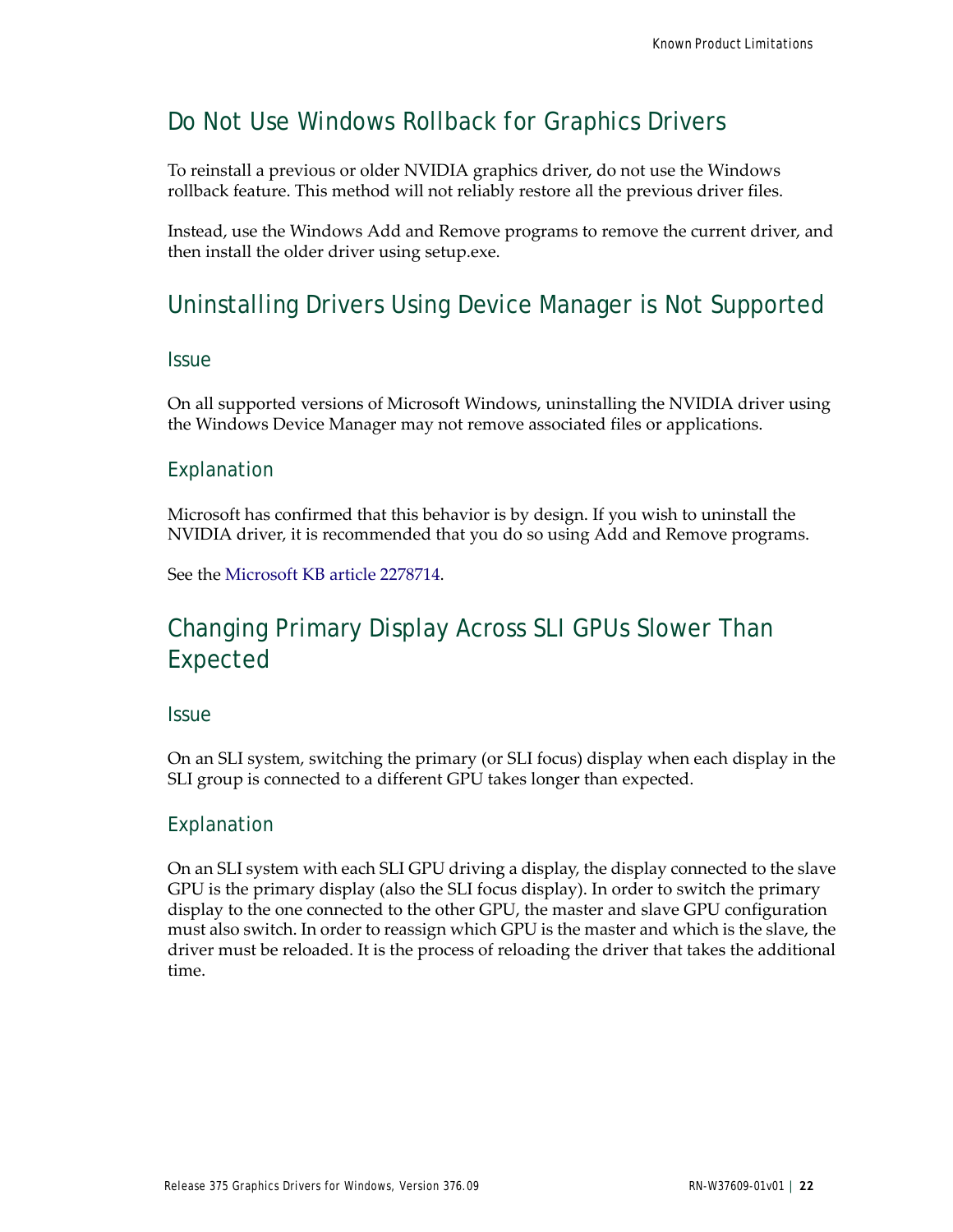### <span id="page-26-0"></span>Understanding the DirectX Version Shown in the NVIDIA System Information Window

The System Information window–accessed by clicking **System Information** at the bottom left corner of the NVIDIA Control Panel–provides technical information about the NVIDIA graphics cards and driver installed in the system.

It also provides information about the Windows version as well as the DirectX version that is installed.

*However, in order to use the version of DirectX reported in the System Information window, the NVIDIA GPU and graphics driver must also support that DirectX version.*

For example, NVIDIA graphics cards starting with the GeForce 400 Series released in 2010, support DirectX 11, so your system must have one of these cards installed in order to take advantage of DirectX 11 performance.

### <span id="page-26-1"></span>Using HDMI Audio with Displays That Have a High Native Resolution

*To use HDMI audio with some displays that have a native resolution higher than 1920 × 1080, you must set the display to a lower HD resolution.*

Some HDMI displays have a native resolution that exceeds the maximum supported HD mode. For example, displays with a native resolution of  $1920 \times 1200$  exceed the maximum supported HD mode of 1920 × 1080.

Applying this native mode results in display overscan which cannot be resized using the NVIDIA Control Panel since the mode is not an HD mode.

To avoid this situation and provide a better user experience, the driver treats certain TVs– such as the Viewsonic VX2835wm and the Westinghouse LVM- 37w3–as a DVI monitor when applying the native mode. Because the driver does not treat the TV as an HDMI in this case, the HDMI audio is not used.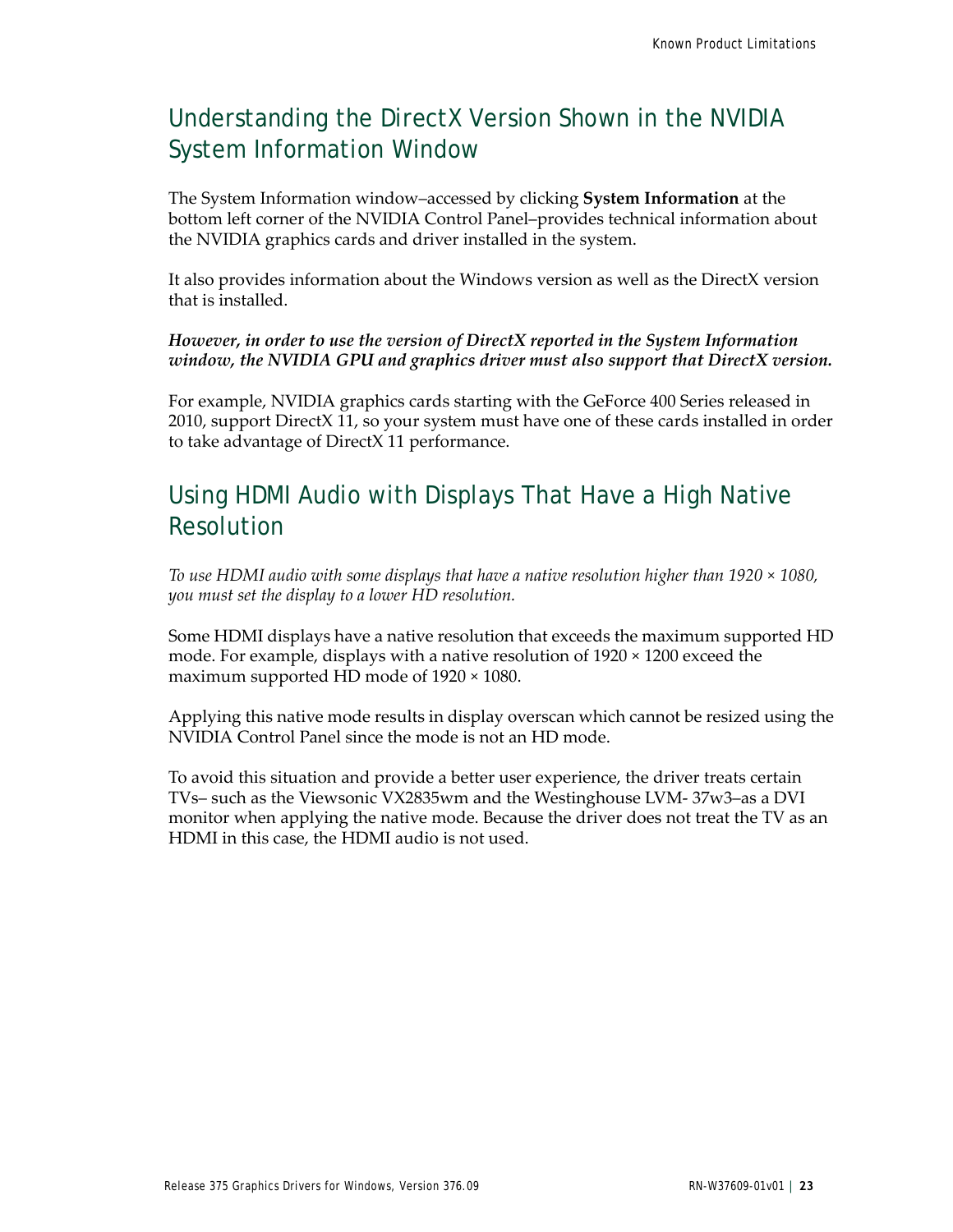### <span id="page-27-0"></span>Using HDMI/DisplayPort Audio in Dualview or Clone Mode

#### Two Audio-enabled Ports

In a multi-display configuration where both HDMI/DisplayPort audio ports are enabled, only the primary display will provide the audio.

#### One Audio-enabled Port

In a multi-display configuration where only one audio port is enabled, such as when one display is a DVI display, then the HDMI/DisplayPort display can provide the audio whether is it the primary or secondary display.

### <span id="page-27-1"></span>Flat Panel Scaling Controls Not Functional for Some TV Modes in Some Displays

The NVIDIA Control Panel flat panel scaling controls on the "Adjust Size & Position" page are not intended to be used for TV modes, and normally the controls are not available for TV or HDTV displays.

However, Microsoft requires that certain TV/HDTV modes be available for all digital displays, including DVI and HDMI, even if they are not HDTV.

While the NVIDIA flat panel scaling controls are available for those displays, they will not be functional for the TV modes that appear in compliance with the Microsoft requirements. The affected modes are as follows:

- $\blacktriangleright$  1920 × 1080i @ 50/59.94/60 Hz
- $1280 \times 720p \otimes 50/59.94/60 Hz$
- $\triangleright$  720 × 480p @ 59.94/60 Hz
- $\triangleright$  720 × 576p @ 50 Hz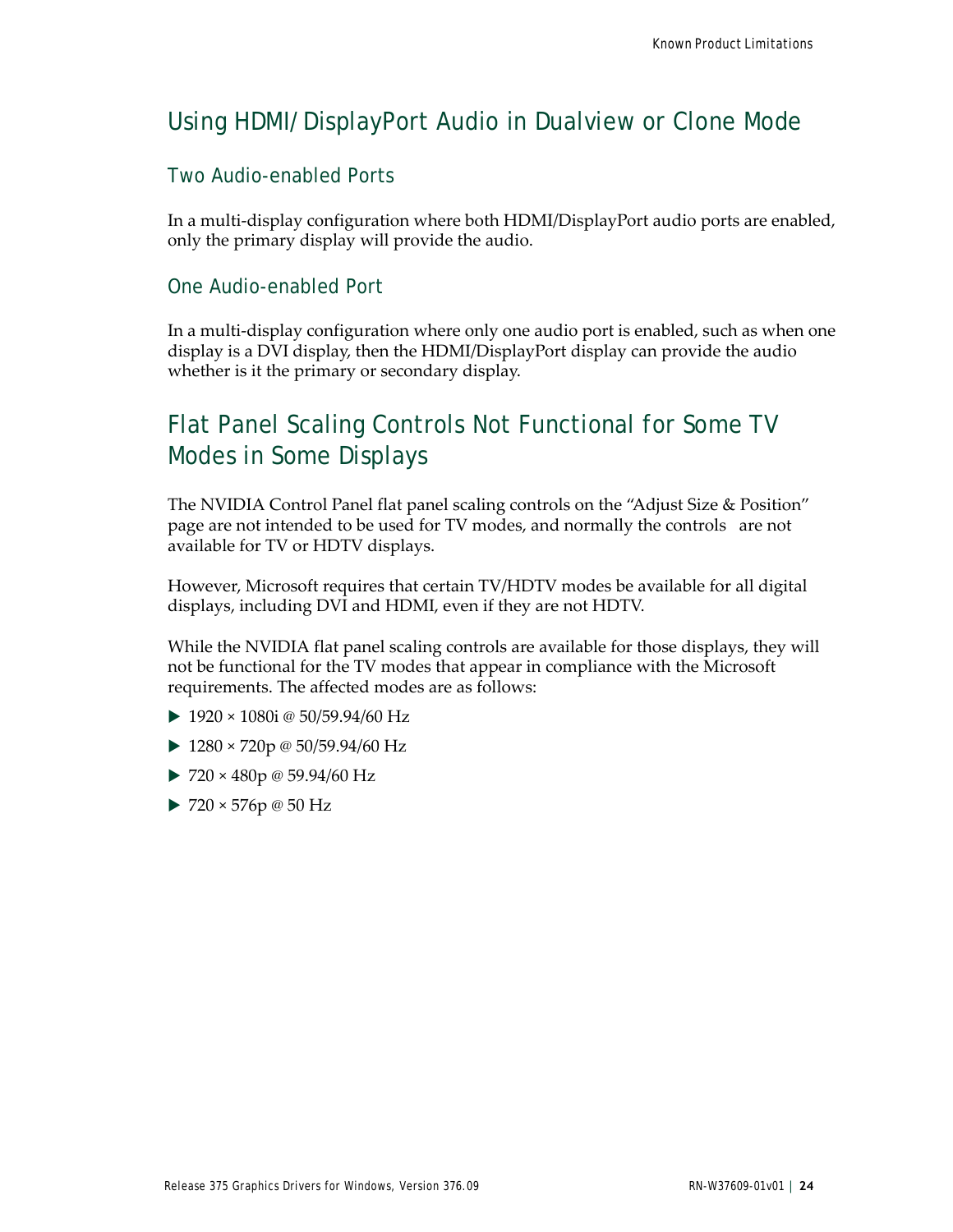### <span id="page-28-0"></span>GPU Runs at a High Performance Level (full clock speeds) in Multi-display Modes

This is a hardware limitation with desktop and older notebook GPUs, and not a software bug. When multiple displays are connected and active, the GPU will always operate with full clock speeds in order to efficiently drive multiple displays–even when no 3D programs are running.

**Note: NVIDIA notebook GeForce 5xxM series and later GPUs do not have this limitation. For those GPUs the driver can adjust the performance level, depending on demand, even when driving multiple displays.**

### <span id="page-28-1"></span>1280 × 1024 @ 60 Hz Not Available on BenQ FP241W Monitors

Even though the monitor EDID lists  $1280 \times 1024 \otimes 60$  Hz, the screen turns blank when using an HDMI connection. This is an issue with the monitor and not the NVIDIA driver.

Because of this issue with the monitor, the NVIDIA driver blocks the problem mode  $(1280 \times 1024 \oplus 60 \text{ Hz})$  and makes it unavailable.

### <span id="page-28-2"></span>Image Sharpening Control Not Available with GeForce 8 Series and Later GPUs

With GeForce 8 Series and later graphics cards, image sharpening is not supported.

▤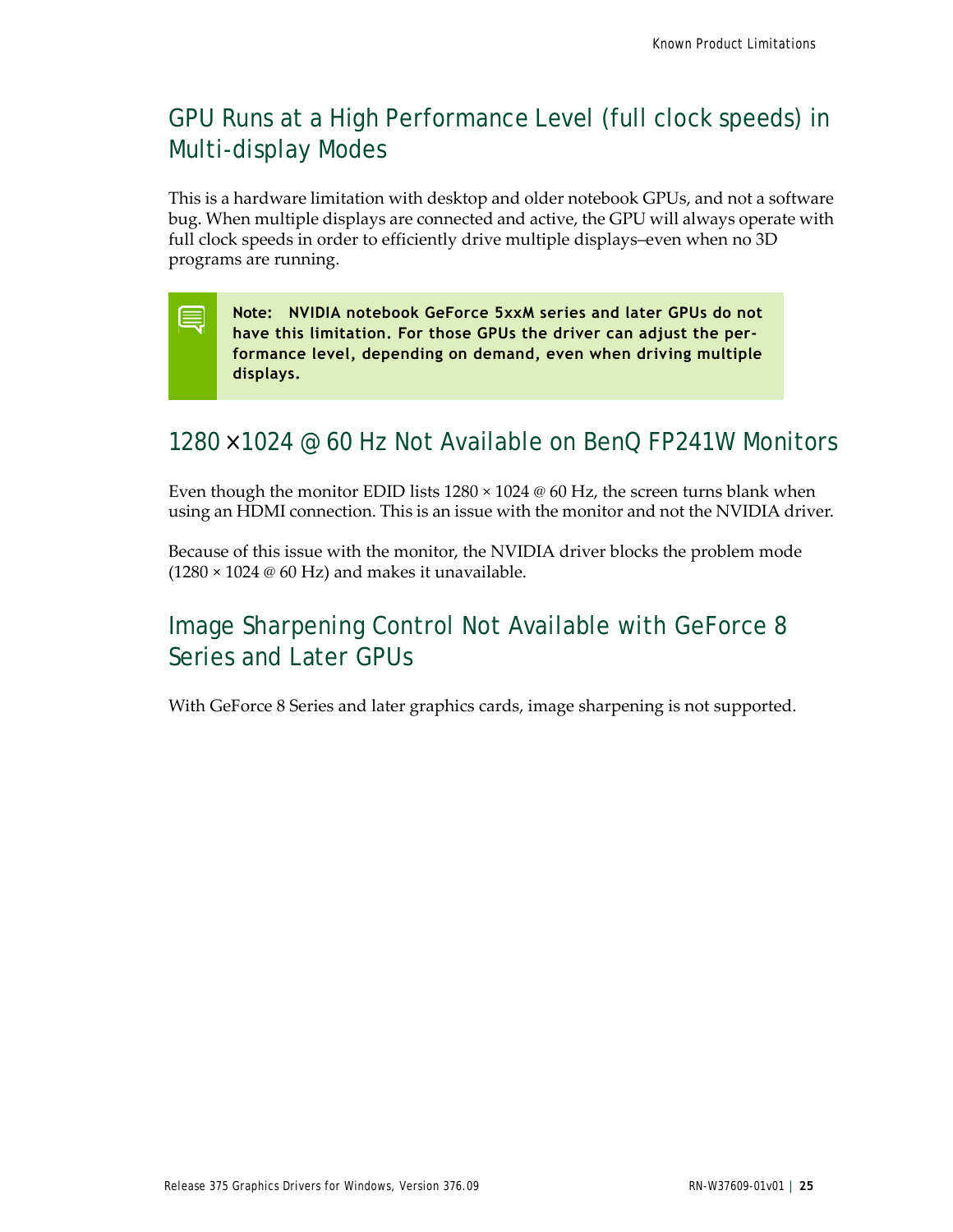# <span id="page-29-3"></span><span id="page-29-0"></span>3 THE RELEASE 375 DRIVER

This chapter covers the following main topics:

- ▶ ["About the Release 375 Driver" on page](#page-29-1) 26
- ["Hardware and Software Support" on page](#page-29-2) 26
- ▶ ["Driver Installation" on page](#page-35-1) 32

### <span id="page-29-1"></span>About the Release 375 Driver

This driver release is from the Release 375 family of drivers (versions 375.*xx* to 376.*xx*). This driver package supports GeForce 400, 500, 600, 700, 900, and 1000-series GPUs. See ["Supported NVIDIA Desktop Products" on page](#page-30-2) 27 and ["Supported NVIDIA Notebook](#page-32-0)  [Products" on page](#page-32-0) 29 for current products supported in this release.

As part of the NVIDIA Notebook Driver Program, this is a reference driver that can be installed on supported NVIDIA notebook GPUs. However, please note that your notebook original equipment manufacturer (OEM) provides certified drivers for your specific notebook on their website. NVIDIA recommends that you check with your notebook OEM about recommended software updates for your notebook. OEMs may not provide technical support for issues that arise from the use of this driver.

### <span id="page-29-2"></span>Hardware and Software Support

- ["Supported Operating Systems" on page](#page-30-0) 27
- ▶ ["Support for OpenCL 1.2" on page](#page-30-1) 27
- ["Supported NVIDIA Desktop Products" on page](#page-30-2) 27
- ["Supported NVIDIA Notebook Products" on page](#page-32-0) 29
- ["Supported Languages" on page](#page-35-0) 32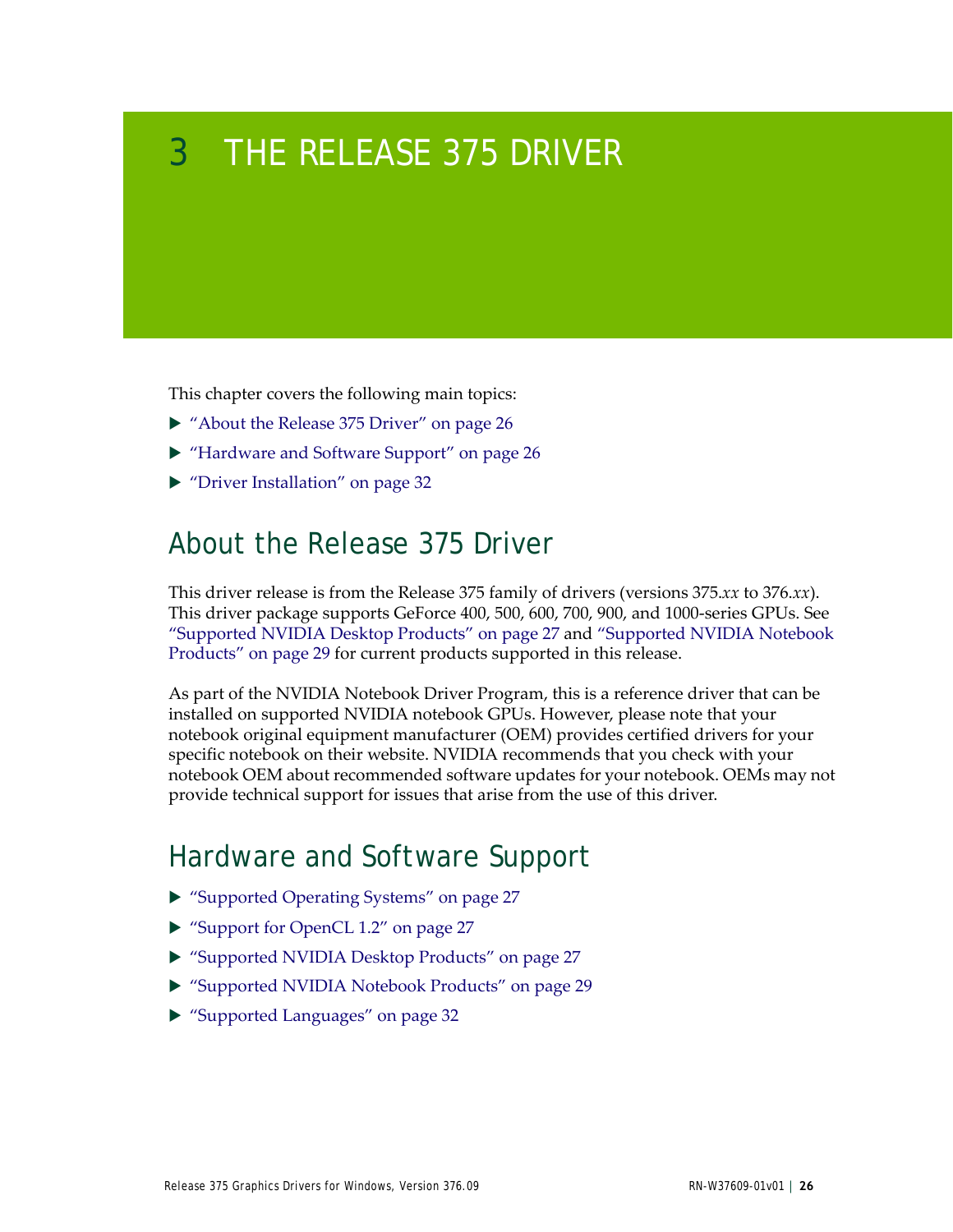### <span id="page-30-0"></span>Supported Operating Systems

This Release 375 driver includes drivers designed for the following Microsoft<sup>®</sup> operating systems:

- $\blacktriangleright$  Microsoft Windows<sup>®</sup> 10, supporting both 32-bit and 64-bit versions.
- $\triangleright$  Microsoft Windows<sup>®</sup> 8.1, supporting both 32-bit and 64-bit versions.
- $\triangleright$  Microsoft Windows<sup>®</sup> 8, supporting both 32-bit and 64-bit versions.
- $\blacktriangleright$  Microsoft Windows<sup>®</sup> 7, supporting both 32-bit and 64-bit versions.

### <span id="page-30-1"></span>Support for OpenCL 1.2

Kepler Maxwell, and Pascal GPUs are supported.

### <span id="page-30-3"></span><span id="page-30-2"></span>Supported NVIDIA Desktop Products

The following table (from http://www.geforce.com/hardware) lists current NVIDIA desktop products supported by version 376.09 WHQL of the Release 375 driver. For information about desktop products not shown, please see http://www.geforce.com/ hardware/desktop-gpus.

#### Table 3.1 Supported NVIDIA Desktop GPUs

| <b>Consumer Products</b>   | Architecture |
|----------------------------|--------------|
| NVIDIA Titan X             | Pascal       |
| GeForce GTX 1080           | Pascal       |
| GeForce GTX 1070           | Pascal       |
| GeForce GTX 1060 3GB       | Pascal       |
| GeForce GTX 1060           | Pascal       |
| GeForce GTX 1050 Ti        | Pascal       |
| GeForce GTX 1050           | Pascal       |
| <b>GeForce GTX TITAN X</b> | Maxwell      |
| GeForce GTX TITAN 7        | Kepler       |
| GeForce GTX TITAN Black    | Kepler       |
| <b>GeForce GTX TITAN</b>   | Kepler       |
| GeForce GTX 980 Ti         | Maxwell      |
| GeForce GTX 980            | Maxwell      |
| GeForce GTX 970            | Maxwell      |
| GeForce GTX 960            | Maxwell      |
| GeForce GTX 950            | Maxwell      |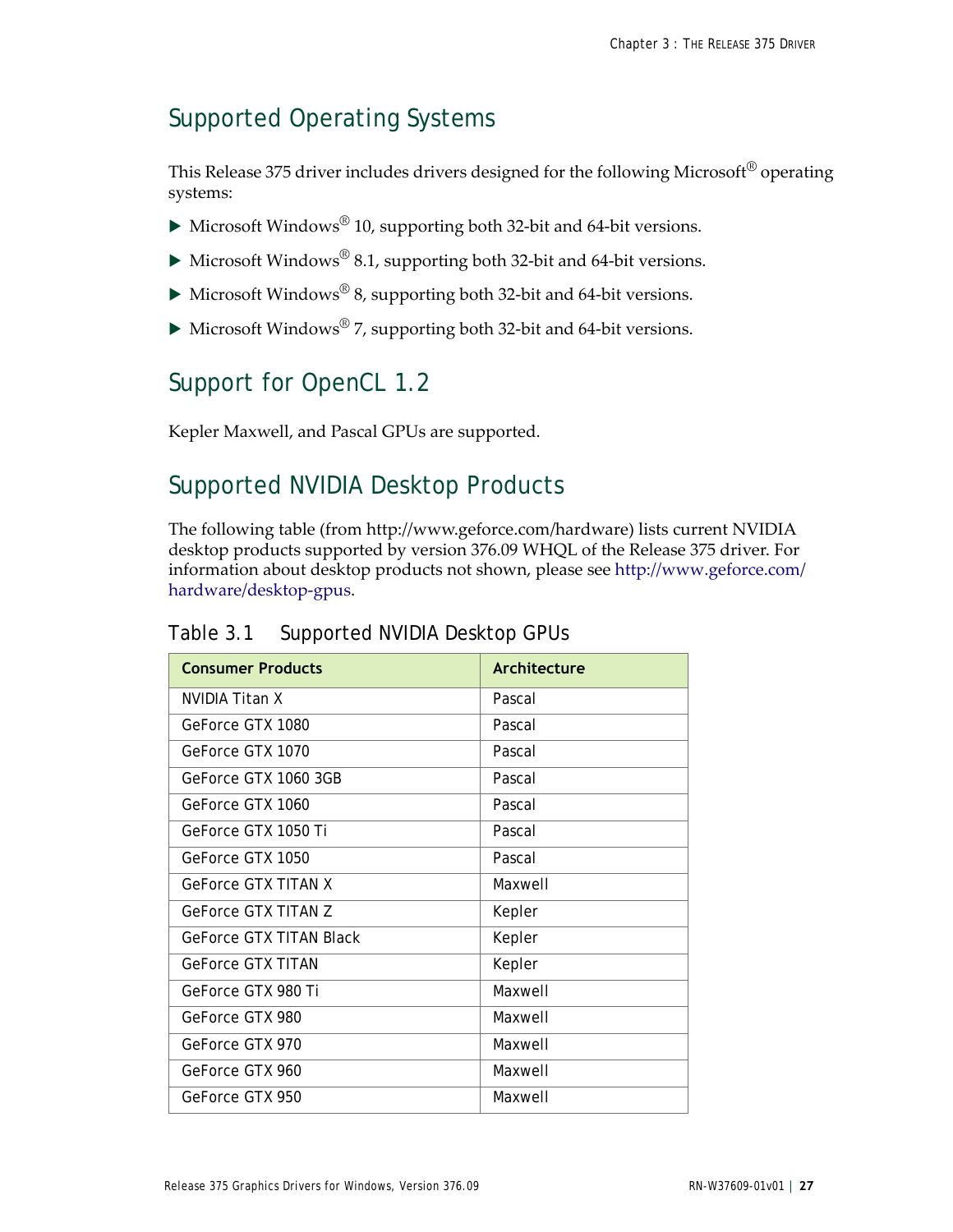| <b>Consumer Products</b> | Architecture |
|--------------------------|--------------|
| GeForce GTX 780 Ti       | Kepler       |
| GeForce GTX 780          | Kepler       |
| GeForce GTX 770          | Kepler       |
| GeForce GTX 760          | Kepler       |
| GeForce GTX 760 Ti (OEM) | Kepler       |
| GeForce GTX 750 Ti       | Maxwell      |
| GeForce GTX 750          | Maxwell      |
| GeForce GTX 745          | Maxwell      |
| GeForce GT 740           | Kepler       |
| GeForce GT 730           | Fermi/Kepler |
| GeForce GT 720           | Kepler       |
| GeForce GT 710           | Kepler       |
| GeForce GT 705           | Fermi        |
| GeForce GTX 690          | Kepler       |
| GeForce GTX 680          | Kepler       |
| GeForce GTX 670          | Kepler       |
| GeForce GTX 660 Ti       | Kepler       |
| GeForce GTX 660          | Kepler       |
| GeForce GTX 650 Ti BOOST | Kepler       |
| GeForce GTX 650 Ti       | Kepler       |
| GeForce GTX 650          | Kepler       |
| GeForce GTX 645          | Kepler       |
| GeForce GT 645           | Fermi/Kepler |
| GeForce GT 640           | Fermi/Kepler |
| GeForce GT 635           | Kepler       |
| GeForce GT 630           | Fermi/Kepler |
| GeForce GT 620           | Fermi        |
| GeForce GT 610           | Fermi        |
| GeForce 605              | Fermi        |
| GeForce GTX 590          | Fermi        |
| GeForce GTX 580          | Fermi        |
| GeForce GTX 570          | Fermi        |
| GeForce GTX 560 Ti       | Fermi        |
| GeForce GTX 560 SE       | Fermi        |
| GeForce GTX 560          | Fermi        |

Table 3.1 Supported NVIDIA Desktop GPUs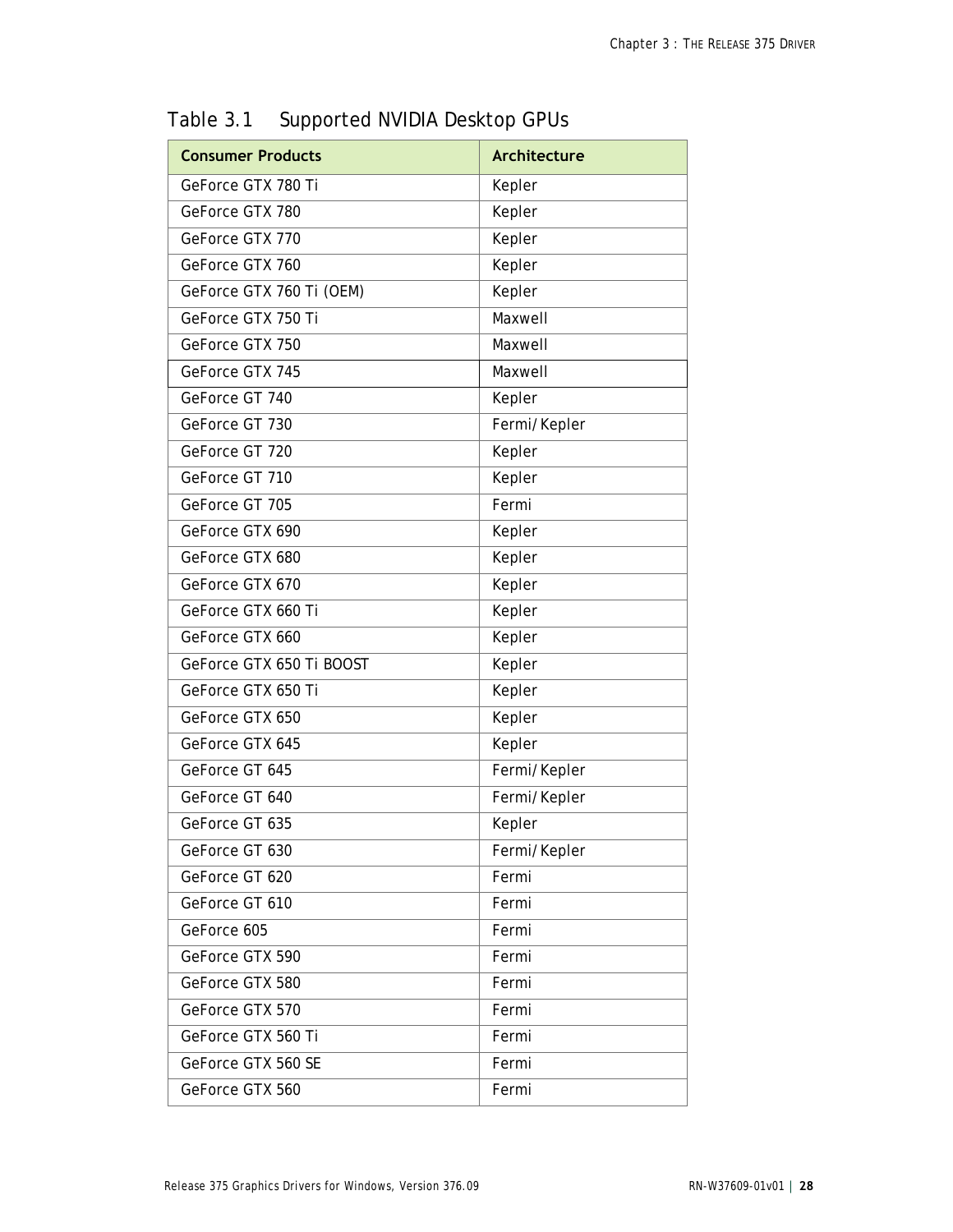| <b>Consumer Products</b> | Architecture |
|--------------------------|--------------|
| GeForce GTX 555          | Fermi        |
| GeForce GTX 550 Ti       | Fermi        |
| GeForce GT 545           | Fermi        |
| GeForce GT 530           | Fermi        |
| GeForce GT 520           | Fermi        |
| GeForce 510              | Fermi        |
| GeForce GTX 480          | Fermi        |
| GeForce GTX 470          | Fermi        |
| GeForce GTX 465          | Fermi        |
| GeForce GTX 460 SF v2    | Fermi        |
| GeForce GTX 460 SF       | Fermi        |
| GeForce GTX 460          | Fermi        |
| GeForce GTS 450          | Fermi        |
| GeForce GT 440           | Fermi        |
| GeForce GT 430           | Fermi        |
| GeForce GT 420           | Fermi        |

Table 3.1 Supported NVIDIA Desktop GPUs

### <span id="page-32-2"></span><span id="page-32-0"></span>Supported NVIDIA Notebook Products

The following table lists current NVIDIA notebook products supported by version 376.09 WHQL of the Release 375 driver. For information about notebook products not shown, please see http://www.geforce.com/hardware/notebook-gpus.

#### **Note:**

E

**● The following Sony VAIO notebooks are supported: Sony VAIO F Series with GeForce GT 425M, GeForce GT 520M or GeForce GT 540M. Other Sony VAIO notebooks are not supported. (Please contact Sony for driver support.)**

**● Fujitsu notebooks are not supported. (Fujitsu Siemens notebooks are supported.)**

<span id="page-32-1"></span>

| Supported NVIDIA Notebook GPUs<br>Table 3.2 |
|---------------------------------------------|
|---------------------------------------------|

| <b>Consumer Products</b>      | Architecture |
|-------------------------------|--------------|
| GeForce GTX 1080              | Pascal       |
| GeForce GTX 1070              | Pascal       |
| GeForce GTX 1060              | Pascal       |
| GeForce GTX 980 for notebooks | Maxwell      |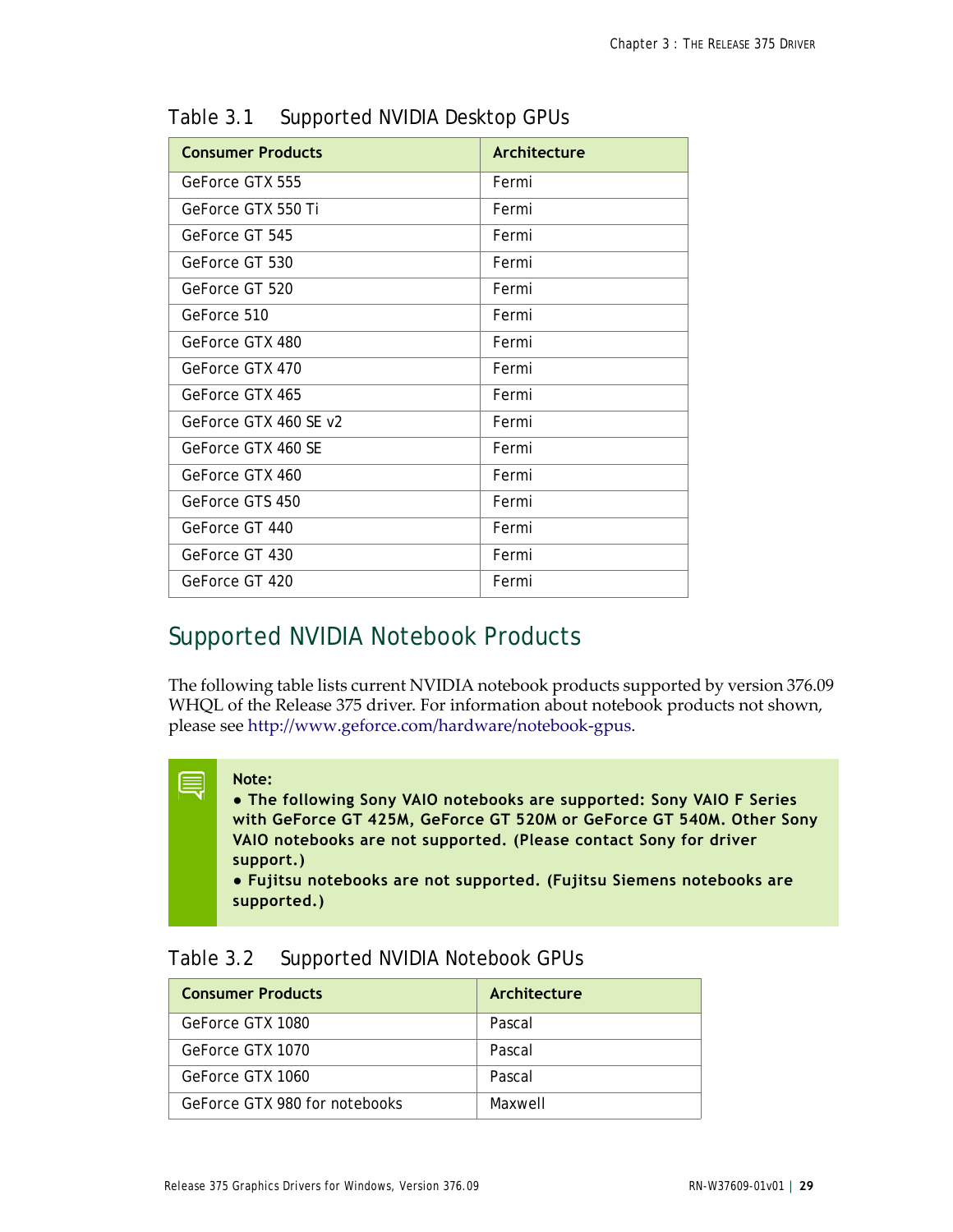| <b>Consumer Products</b> | Architecture   |
|--------------------------|----------------|
| GeForce GTX 980M         | Maxwell        |
| GeForce GTX 970M         | Maxwell        |
| GeForce GTX 965M         | Maxwell        |
| GeForce GTX 960M         | Maxwell        |
| GeForce GTX 950M         | Maxwell        |
| GeForce 945M             | Maxwell        |
| GeForce 940MX            | Maxwell        |
| GeForce 940M             | Maxwell        |
| GeForce 930MX            | Maxwell        |
| GeForce 930M             | Maxwell        |
| GeForce 920MX            | Maxwell        |
| GeForce 920M             | Kepler         |
| GeForce 910M             | Kepler         |
| GeForce GTX 880M         | Kepler         |
| GeForce GTX 870M         | Kepler         |
| GeForce GTX 860M         | Kepler/Maxwell |
| GeForce GTX 850M         | Maxwell        |
| GeForce 840M             | Maxwell        |
| GeForce 830M             | Maxwell        |
| GeForce 820M             | Fermi          |
| GeForce 800M             | Fermi          |
| GeForce GTX 780M         | Kepler         |
| GeForce GTX 770M         | Kepler         |
| GeForce GTX 765M         | Kepler         |
| GeForce GTX 760M         | Kepler         |
| GeForce GT 755M          | Kepler         |
| GeForce GT 750M          | Kepler         |
| GeForce GT 745M          | Kepler         |
| GeForce GT 740M          | Kepler         |
| GeForce GT 735M          | Kepler         |
| GeForce GT 730M          | Kepler         |
| GeForce GT 720M          | Fermi          |
| GeForce 710M             | Fermi          |
| GeForce 705M             | Fermi          |
| GeForce GTX 680MX        | Kepler         |

Table 3.2 Supported NVIDIA Notebook GPUs (continued)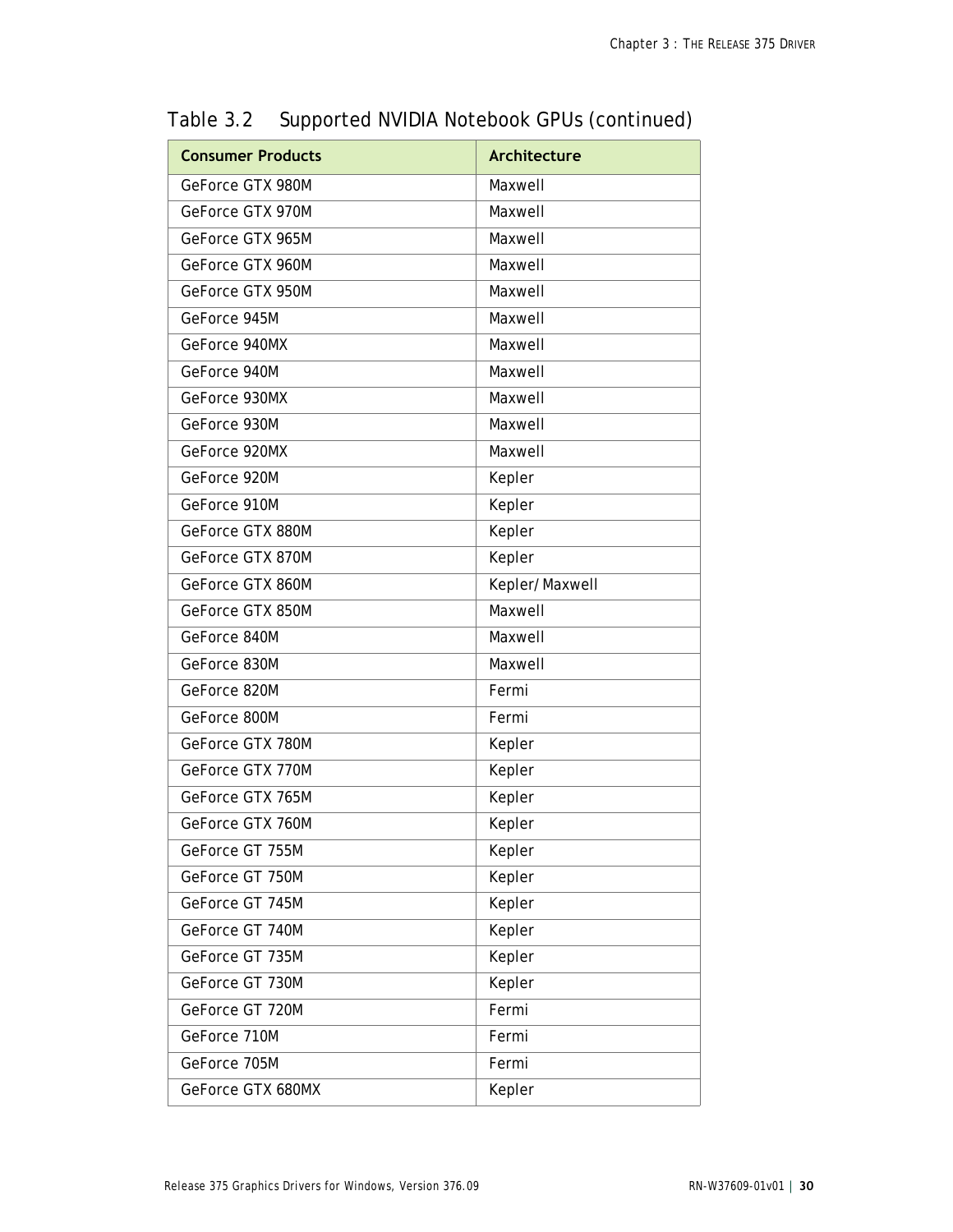| <b>Consumer Products</b> | <b>Architecture</b> |
|--------------------------|---------------------|
| GeForce GTX 680M         | Kepler              |
| GeForce GTX 675MX        | Kepler              |
| GeForce GTX 675M         | Fermi               |
| GeForce GTX 670MX        | Kepler              |
| GeForce GTX 670M         | Fermi               |
| GeForce GTX 660M         | Kepler              |
| GeForce GT 650M          | Kepler              |
| GeForce GT 645M          | Kepler              |
| GeForce GT 640M LE       | Kepler              |
| GeForce GT 640M          | Kepler              |
| GeForce GT 635M          | Fermi               |
| GeForce GT 630M          | Fermi               |
| GeForce GT 625M          | Fermi               |
| GeForce GT 620M          | Fermi               |
| GeForce GT 610M          | Fermi               |
| GeForce GTX 580M         | Fermi               |
| GeForce GTX 570M         | Fermi               |
| GeForce GTX 560M         | Fermi               |
| GeForce GT 555M          | Fermi               |
| GeForce GT 550M          | Fermi               |
| GeForce GT 540M          | Fermi               |
| GeForce GT 525M          | Fermi               |
| GeForce GT 520MX         | Fermi               |
| GeForce GT 520M          | Fermi               |
| GeForce GTX 485M         | Fermi               |
| GeForce GTX 480M         | Fermi               |
| GeForce GTX 470M         | Fermi               |
| GeForce GTX 460M         | Fermi               |
| GeForce GT 445M          | Fermi               |
| GeForce GT 435M          | Fermi               |
| GeForce GT 425M          | Fermi               |
| GeForce GT 420M          | Fermi               |
| GeForce GT 415M          | Fermi               |
| GeForce 410M             | Fermi               |
| GeForce 405M             | Fermi               |

Table 3.2 Supported NVIDIA Notebook GPUs (continued)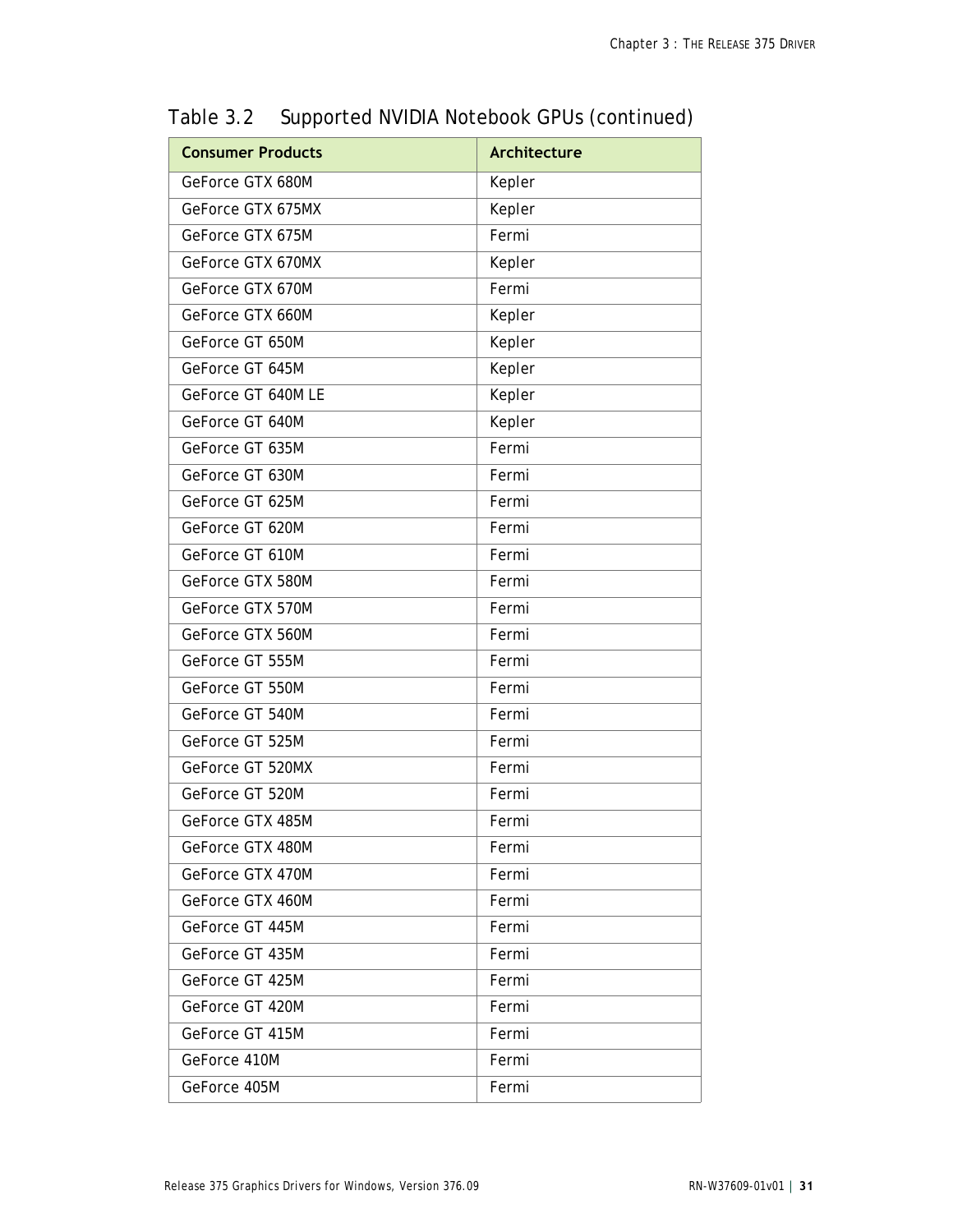### <span id="page-35-0"></span>Supported Languages

The Release 375 Graphics Drivers supports the following languages in the main driver Control Panel:

| English (USA)         | German              | Portuguese (Euro/Iberian) |
|-----------------------|---------------------|---------------------------|
| English (UK)          | Greek               | Russian                   |
| Arabic                | Hebrew              | Slovak                    |
| Chinese (Simplified)  | Hungarian           | Slovenian                 |
| Chinese (Traditional) | Italian             | Spanish                   |
| Czech                 | Japanese            | Spanish (Latin America)   |
| Danish                | Korean              | Swedish                   |
| Dutch                 | Norwegian           | Thai                      |
| Finnish               | Polish              | Turkish                   |
| French                | Portuguese (Brazil) |                           |

# <span id="page-35-1"></span>Driver Installation

### <span id="page-35-2"></span>Minimum Hard Disk Space

### Desktop

The hard disk space requirement for 32-bit is minimum 220 MB for English-only, and 300 MB for International.

The hard disk space requirement for 64-bit is minimum 320 MB for English-only, and 400 MB for International.

#### Notebook

The hard disk space requirement for 32-bit is minimum 300 MB.

The hard disk space requirement for 64-bit is minimum 400 MB.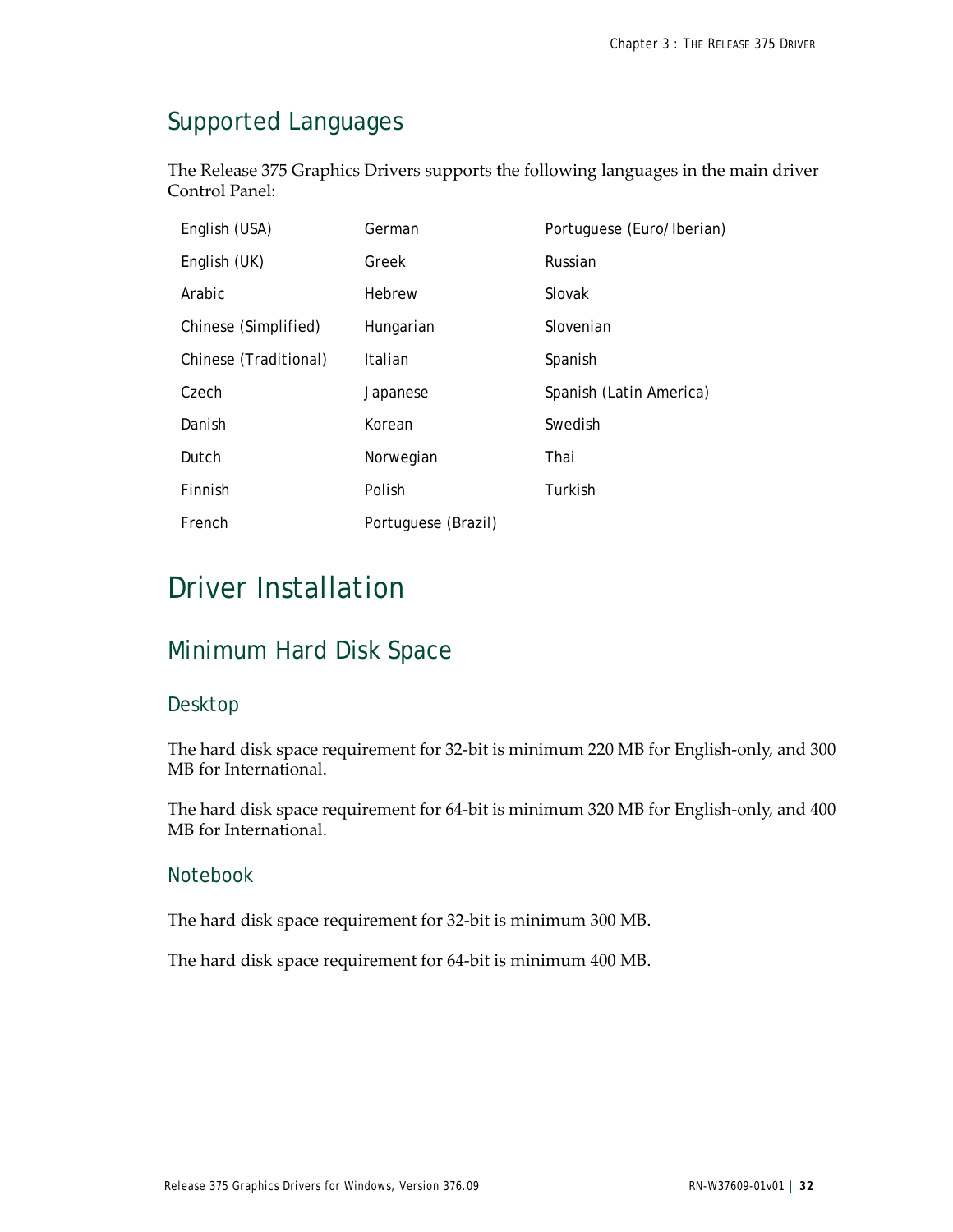### <span id="page-36-0"></span>Before You Begin

#### nTune

If you have previously installed NVIDIA nTune, NVIDIA recommends that you uninstall nTune before installing this driver. After the driver install is complete, you can reinstall NVIDIA nTune.

#### **Notebooks**

- Check to make sure that your notebook has a supported GPU (see ["Supported](#page-32-0)  [NVIDIA Notebook Products" on page](#page-32-0) 29).
- $\blacktriangleright$  It is recommended that you back up your current system configuration.
- If you own a Dell Inspiron 1420, Dell XPS M1330, Dell XPS M1530, or Dell Latitude D630 or D630c, it is highly recommended that you first install this [Dell](http://www.nvidia.com/object/recommended_software_updates.htm)  [software update.](http://www.nvidia.com/object/recommended_software_updates.htm)

### <span id="page-36-1"></span>Installation Instructions

- **1** Follow the instructions on the NVIDIA.com Web site driver download page to locate the appropriate driver to download, based on your hardware and operating system.
- **2** From the driver download page, click the **Download** button.

The *Download Confirmation* page appears.

**3** If you agree to the "License For Customer Use of NVIDIA Software", click the **Agree & Download** button to begin the download.

The *File Download* dialog appears.

**4** Either click **Save** to save the file and then run it from your PC, or click **Run.**

An extraction path dialog appears prompting you to specify where on your PC you want the driver files to be installed.

**5** Click **OK** to use the default location, or click the folder icon and specify an alternate location to install the driver files.

The files are extracted and then the NVIDIA Installer is launched automatically.

**6** At the *License Agreement* page of the Installer, click **Agree and Continue**.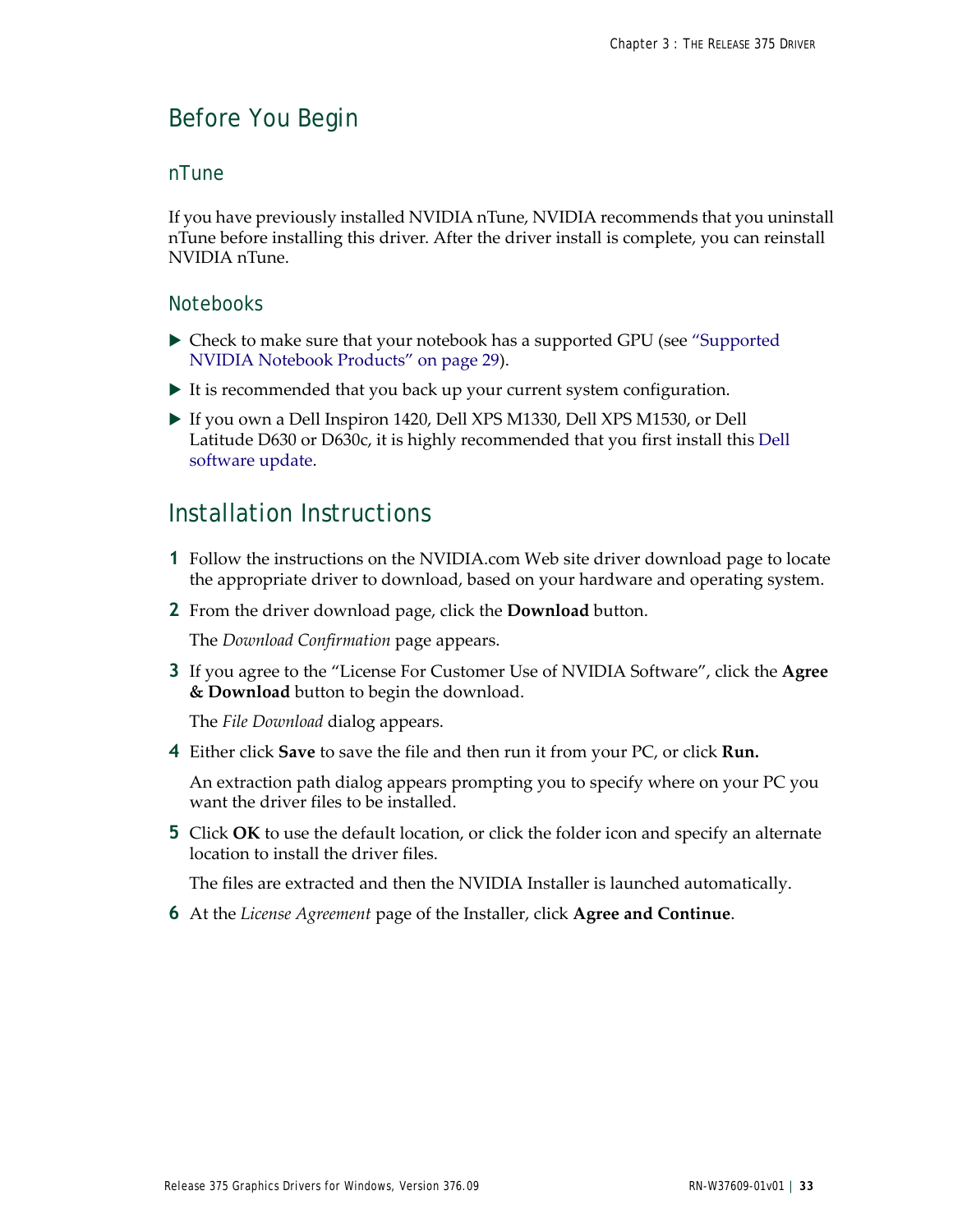- **7** Follow the instructions in the NVIDIA Installer to complete the installation.
	- **Note:** The driver presents game screenshots while the driver is installing. If you are not connected to the internet during the installation, you may see a "Navigation to the webpage was cancelled" message instead. The message can be ignored and does not affect the installation. The message won't appear if the browser cache is cleared.
- **Note:** The NVIDIA PhysX System Software will not be included in the ▤ installation if the same version or a later version is already installed.
	- **Note:** After the driver installation, Windows 7 may default to 16-bpp color and disable the Desktop Window Manager (DWM). To work around this issue, set the color to 32-bpp and then reboot the PC.

See also the installation/uninstallation considerations explained in ["Known Product](#page-19-2)  [Limitations" on page](#page-19-2) 16.

▤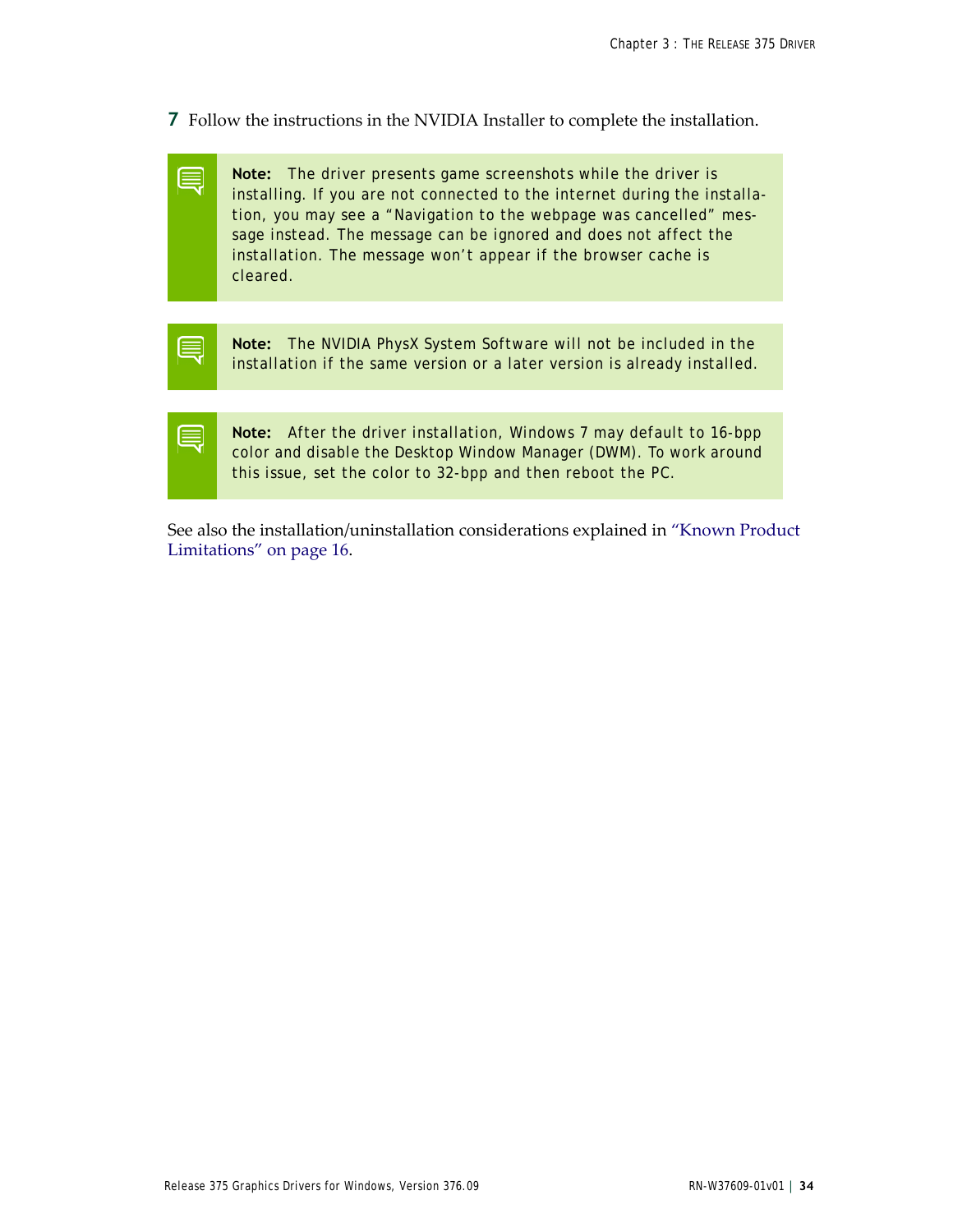# <span id="page-38-1"></span><span id="page-38-0"></span>APPENDIX A MODE SUPPORT FOR **WINDOWS**

This chapter details the Windows modes supported by the Release 375 driver for NVIDIA products. It contains these sections:

- ["General Mode Support Information" on page](#page-39-0) 36
- ["Default Modes Supported by GPU" on page](#page-40-1) 37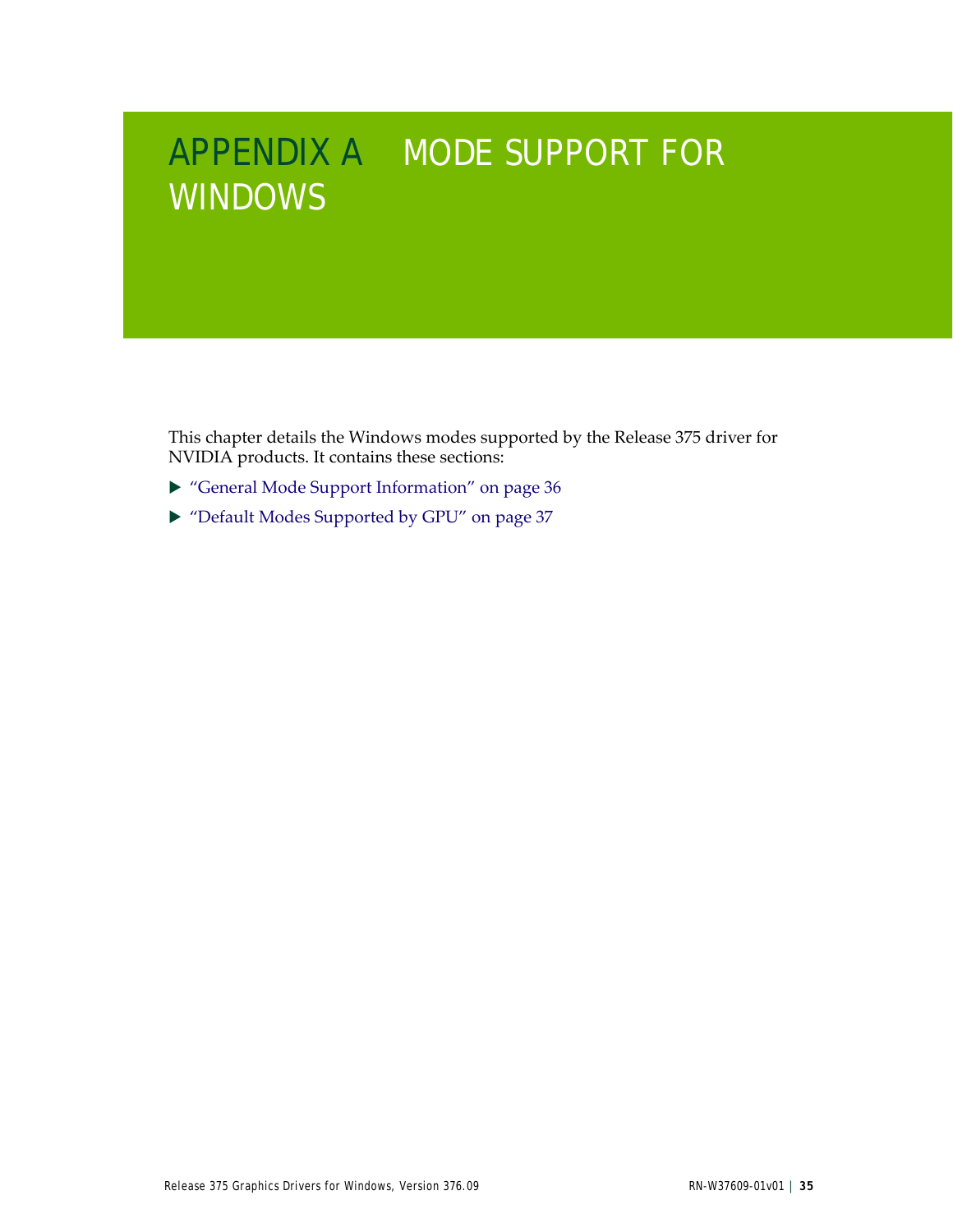# <span id="page-39-0"></span>General Mode Support Information

The NVIDIA graphics driver includes a standard list of display modes that are supported by default. These modes are listed in the section ["Default Modes Supported by GPU" on](#page-40-1)  [page](#page-40-1) 37.

The actual modes available depend on the capabilities of the display. In addition, the NVIDIA graphics driver has a "dynamic EDID detection" capability and will make available *additional* modes that are listed in the display EDID, provided the graphics hardware can support it.

The NVIDIA graphics driver also supports the high resolutions available with the displays listed in [Table A.1](#page-39-1) as well as the non-standard modes listed in [Table A.2.](#page-39-2)

### <span id="page-39-1"></span>Table A.1 Modes Supported for High Resolution Displays

| <b>Display</b>                                                                | <b>Maximum Resolution</b>                   |
|-------------------------------------------------------------------------------|---------------------------------------------|
| Apple 30" Cinema HD Display (Dual link DVI) $\mid$ 2560 $\times$ 1600 @ 60 Hz |                                             |
| Dell WFP 3007 (Dual Link DVI)                                                 | $2560 \times 1600 \text{ @ } 60 \text{ Hz}$ |
| HP LP3065 dual-link DVI flat panel                                            | $2560 \times 1600 \text{ @ } 60 \text{ Hz}$ |

#### <span id="page-39-2"></span>Table A.2 Non-standard Modes Supported

| <b>Resolution</b>  |  |
|--------------------|--|
| $1680 \times 1050$ |  |
| $1366 \times 768$  |  |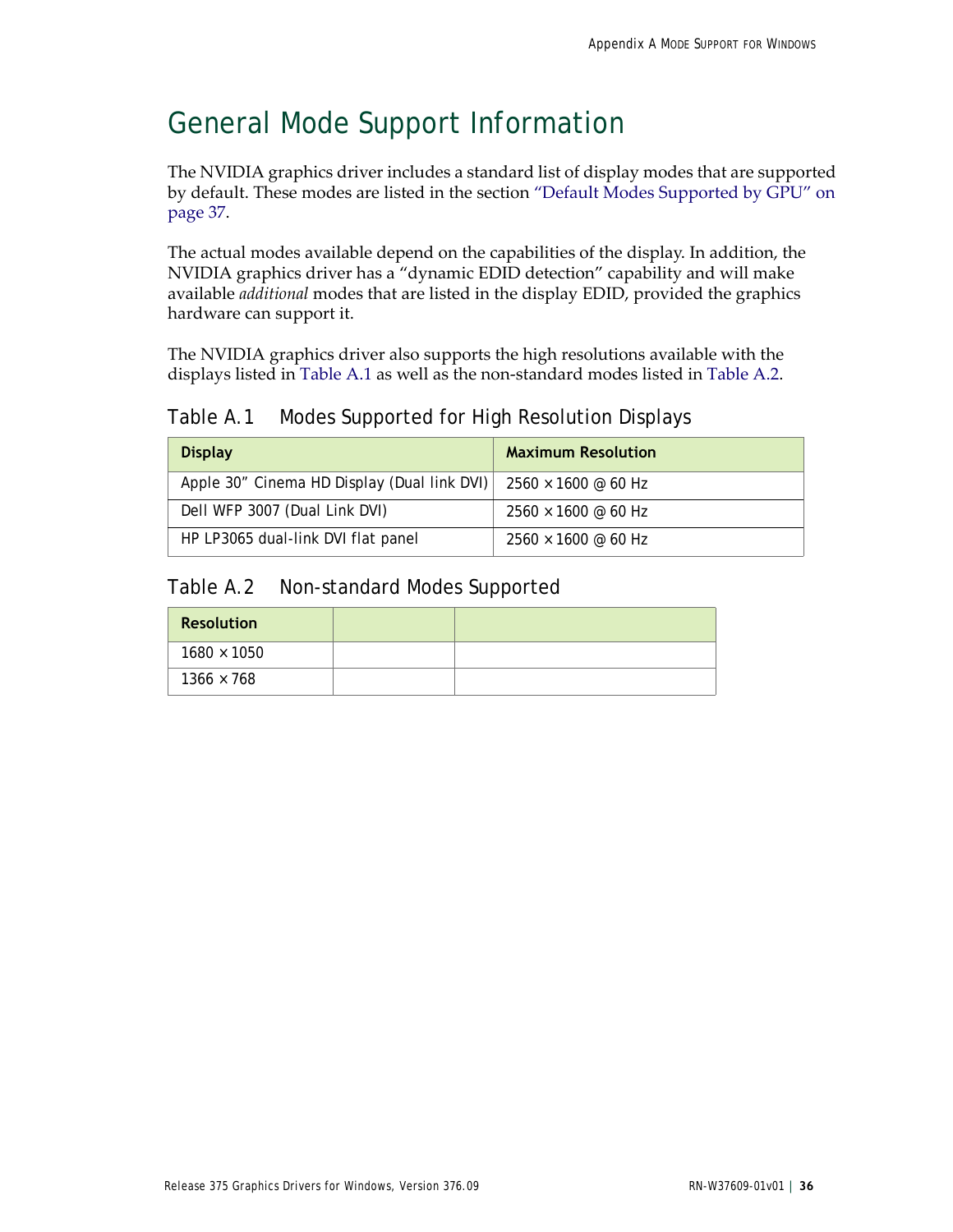### <span id="page-40-1"></span>Default Modes Supported by GPU

This section lists the modes that are included by default in the driver INF for the following product families:

- ["GeForce 1000, 900, 700, 600, 500, and 400 Series GPUs" on page](#page-41-0) 38
- ["GeForce 900M, 800M, 700M, 600M, 500M, and 400M Series GPUs \(Notebooks\)" on](#page-42-0)  [page](#page-42-0) 39

### <span id="page-40-0"></span>Understanding the Mode Format

[Figure A.1](#page-40-2) is an example of how to read the mode information presented in this section.

 **Mode entry** 1600 x 1024 8,16,32,64 60 70 72 75 85 100 120

| Meaning | Resolution: | $1600 \times 1024$                             |
|---------|-------------|------------------------------------------------|
|         |             | Color depths: 8, 16, 32, 64 bpp                |
|         |             | Refresh rates: 60, 70, 72, 75, 85, 100, 120 Hz |

<span id="page-40-2"></span>Figure A.1 Mode Format

Note: Horizontal spanning modes of 3840 × 1080 and above, and vertical spanning modes of 1920 × 2160 and above generally require at least 32 MB of video memory at 32 bpp.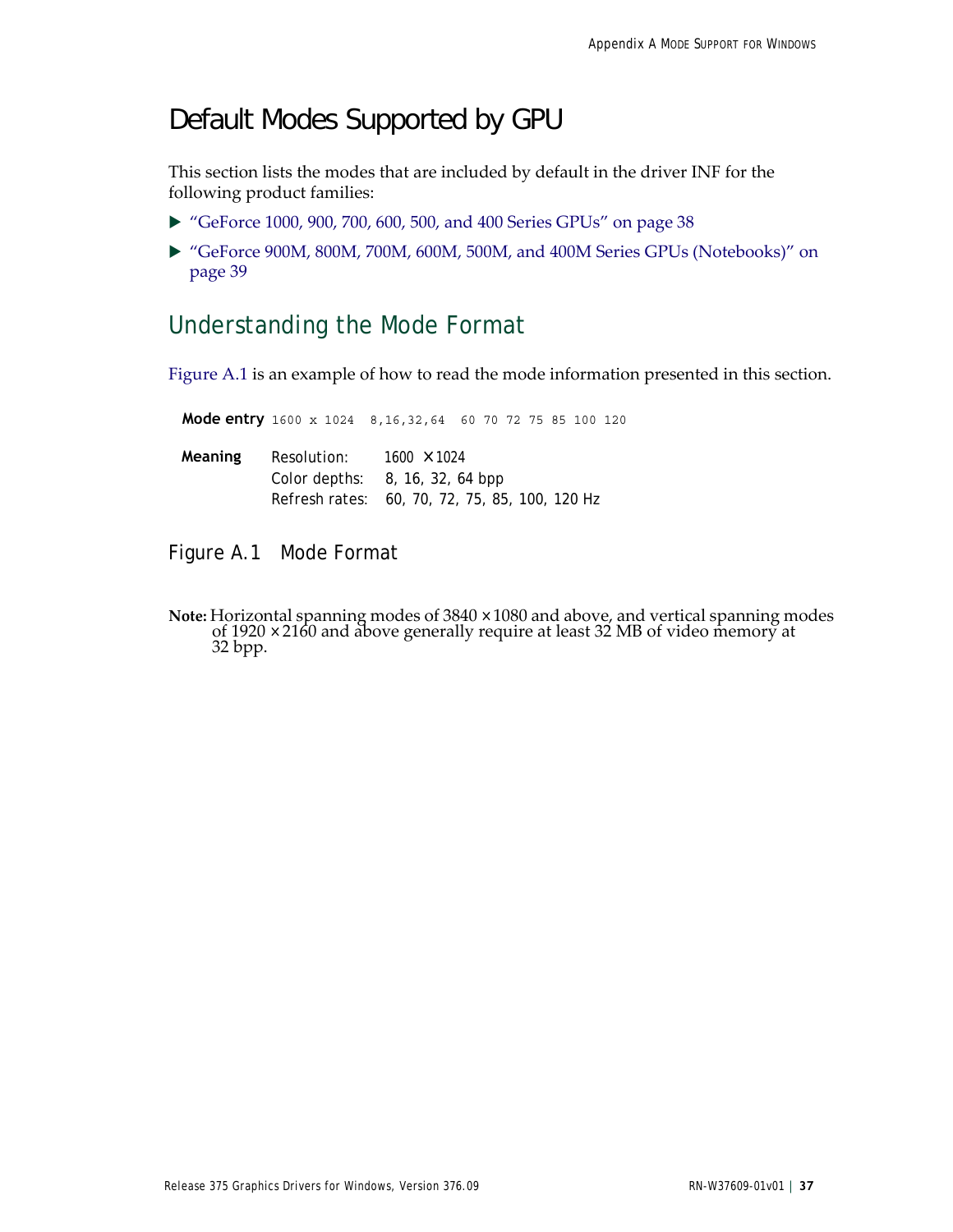### <span id="page-41-0"></span>GeForce 1000, 900, 700, 600, 500, and 400 Series GPUs

This sections lists the supported display resolutions, color depths, and refresh rates for the products listed in ["Supported NVIDIA Desktop Products" on page](#page-30-3) 27.

#### Standard Modes

| 640 x         | 480         | 8,16,32,64    60    70    72    75    85    100    120    140    144    150    170    200    240 |  |  |  |  |  |  |  |
|---------------|-------------|--------------------------------------------------------------------------------------------------|--|--|--|--|--|--|--|
| 720 x         | 480         | 8,16,32,64 60                                                                                    |  |  |  |  |  |  |  |
| 720 x         | 576         | 8,16,32,64 50 60                                                                                 |  |  |  |  |  |  |  |
| 800 x         | 600         | 8, 16, 32, 64 60 70 72 75 85 100 120 140 144 150 170 200 240                                     |  |  |  |  |  |  |  |
| 1024 x        | 768         | 8, 16, 32, 64 60 70 72 75 85 100 120 140 144 150 170 200 240                                     |  |  |  |  |  |  |  |
| 1152 x        | 864         | 8, 16, 32, 64 60 70 72 75 85 100 120 140 144 150 170 200                                         |  |  |  |  |  |  |  |
| $1280 \times$ | 720         | 8, 16, 32, 64 60                                                                                 |  |  |  |  |  |  |  |
| 1280 x        | 768         | 8, 16, 32, 64 60 70 72 75 85 100 120 140 144 150 170                                             |  |  |  |  |  |  |  |
|               | 1280 x 800  | 8,16,32,64 60 70 72 75 85 100 120 140 144 150 170                                                |  |  |  |  |  |  |  |
|               | 1280 x 960  | 8,16,32,64 60 70 72 75 85 100 120 140 144 150 170                                                |  |  |  |  |  |  |  |
|               | 1280 x 1024 | 8, 16, 32, 64 60 70 72 75 85 100 120 140 144 150 170                                             |  |  |  |  |  |  |  |
|               | 1360 x 768  | 8, 16, 32, 64 60 70 72 75 85 100 120 140 144 150 170                                             |  |  |  |  |  |  |  |
|               | 1600 x 900  | 8,16,32,64 60 70 72 75 85 100 120 140 144 150                                                    |  |  |  |  |  |  |  |
|               | 1600 x 1024 | 8,16,32,64 60 70 72 75 85 100 120                                                                |  |  |  |  |  |  |  |
|               |             | 1600 x 1200 8, 16, 32, 64 60 70 72 75 85 100 120                                                 |  |  |  |  |  |  |  |
|               | 1680 x 1050 | 8,16,32,64 60                                                                                    |  |  |  |  |  |  |  |
|               |             | 1920 x 1080 8, 16, 32, 64 60                                                                     |  |  |  |  |  |  |  |
|               | 1920 x 1200 | 8,16,32,64 60 70 72 75 85 100                                                                    |  |  |  |  |  |  |  |
|               | 1920 x 1440 | 8,16,32,64 60 70 72 75 85                                                                        |  |  |  |  |  |  |  |
| 2048 x 1536   |             | 8,16,32,64 60                                                                                    |  |  |  |  |  |  |  |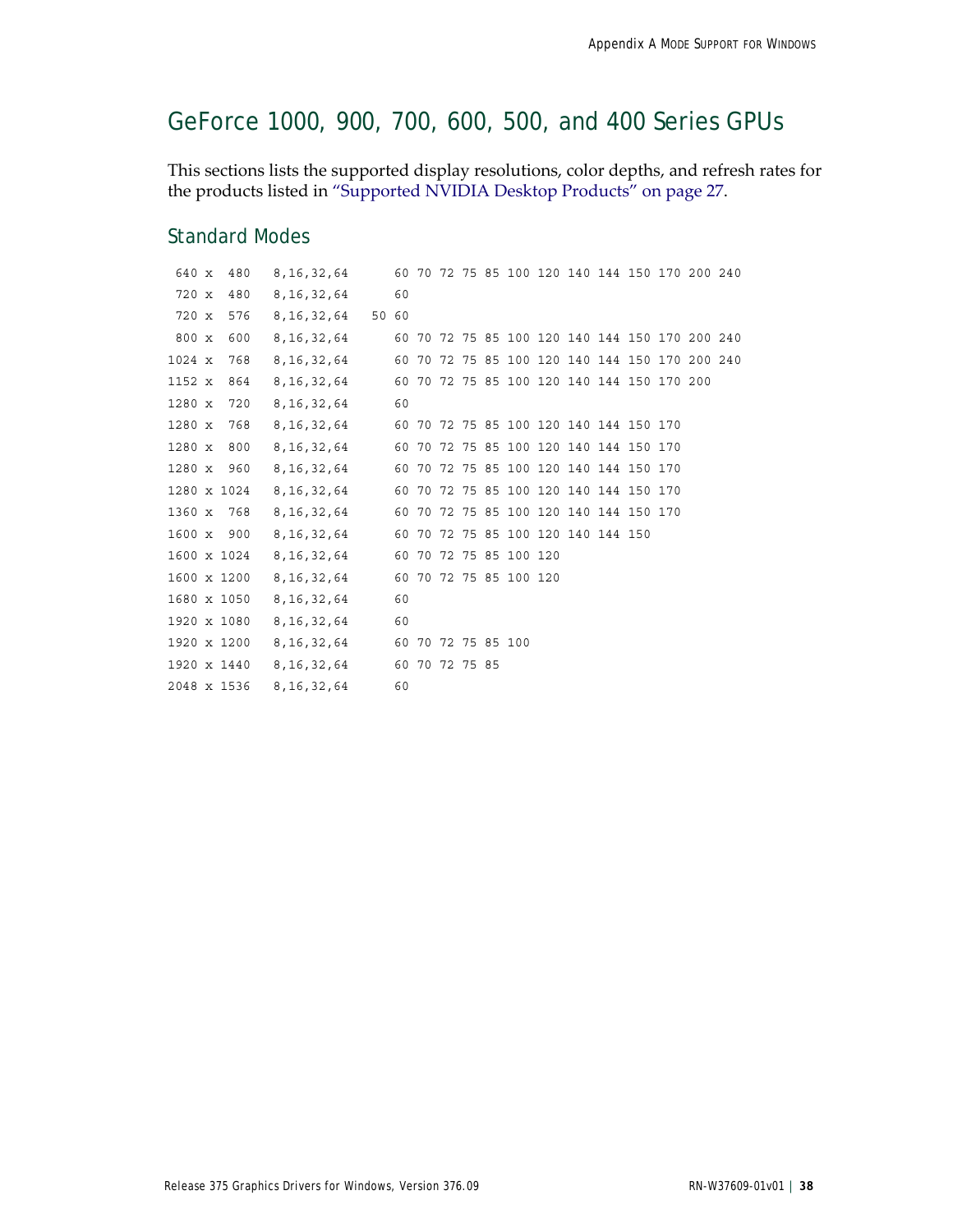### <span id="page-42-0"></span>GeForce 900M, 800M, 700M, 600M, 500M, and 400M Series GPUs (Notebooks)

This sections lists the supported display resolutions, color depths, and refresh rates for the products listed in ["Supported NVIDIA Notebook Products" on page](#page-32-2) 29.

#### Standard Modes

| 640 x         | 480         | 8, 16, 32, 64 60 70 72 75 85 100 120 140 144 150 170 200 240 |    |    |  |  |  |  |  |  |
|---------------|-------------|--------------------------------------------------------------|----|----|--|--|--|--|--|--|
| 720 x         | 480         | 8,16,32,64                                                   | 60 |    |  |  |  |  |  |  |
| 720 x         | 576         | 8,16,32,64 50 60                                             |    |    |  |  |  |  |  |  |
| 800 x         | 600         | 8,16,32,64 60 70 72 75 85 100 120 140 144 150 170 200 240    |    |    |  |  |  |  |  |  |
| 1024 x        | 768         | 8, 16, 32, 64 60 70 72 75 85 100 120 140 144 150 170 200 240 |    |    |  |  |  |  |  |  |
| 1152 x        | 864         | 8, 16, 32, 64 60 70 72 75 85 100 120 140 144 150 170 200     |    |    |  |  |  |  |  |  |
| $1280 \times$ | 720         | 8, 16, 32, 64 60                                             |    |    |  |  |  |  |  |  |
| 1280 x        | 768         | 8,16,32,64 60 70 72 75 85 100 120 140 144 150 170            |    |    |  |  |  |  |  |  |
| 1280 x        | 800         | 8,16,32,64 60 70 72 75 85 100 120 140 144 150 170            |    |    |  |  |  |  |  |  |
|               | 1280 x 960  | 8,16,32,64 60 70 72 75 85 100 120 140 144 150 170            |    |    |  |  |  |  |  |  |
|               | 1280 x 1024 | 8, 16, 32, 64 60 70 72 75 85 100 120 140 144 150 170         |    |    |  |  |  |  |  |  |
| 1360 x        | 768         | 8,16,32,64 60 70 72 75 85 100 120 140 144 150 170            |    |    |  |  |  |  |  |  |
| 1600 x 900    |             | 8,16,32,64 60 70 72 75 85 100 120 140 144 150                |    |    |  |  |  |  |  |  |
|               | 1600 x 1024 | 8, 16, 32, 64 60 70 72 75 85 100 120                         |    |    |  |  |  |  |  |  |
|               | 1600 x 1200 | 8, 16, 32, 64 60 70 72 75 85 100 120                         |    |    |  |  |  |  |  |  |
| 1680 x 1050   |             | 8, 16, 32, 64                                                |    | 60 |  |  |  |  |  |  |
| 1920 x 1080   |             | 8,16,32,64 60                                                |    |    |  |  |  |  |  |  |
| 1920 x 1200   |             | 8,16,32,64 60 70 72 75 85 100                                |    |    |  |  |  |  |  |  |
| 1920 x 1440   |             | 8,16,32,64 60 70 72 75 85                                    |    |    |  |  |  |  |  |  |
| 2048 x 1536   |             | 8,16,32,64 60                                                |    |    |  |  |  |  |  |  |
|               |             |                                                              |    |    |  |  |  |  |  |  |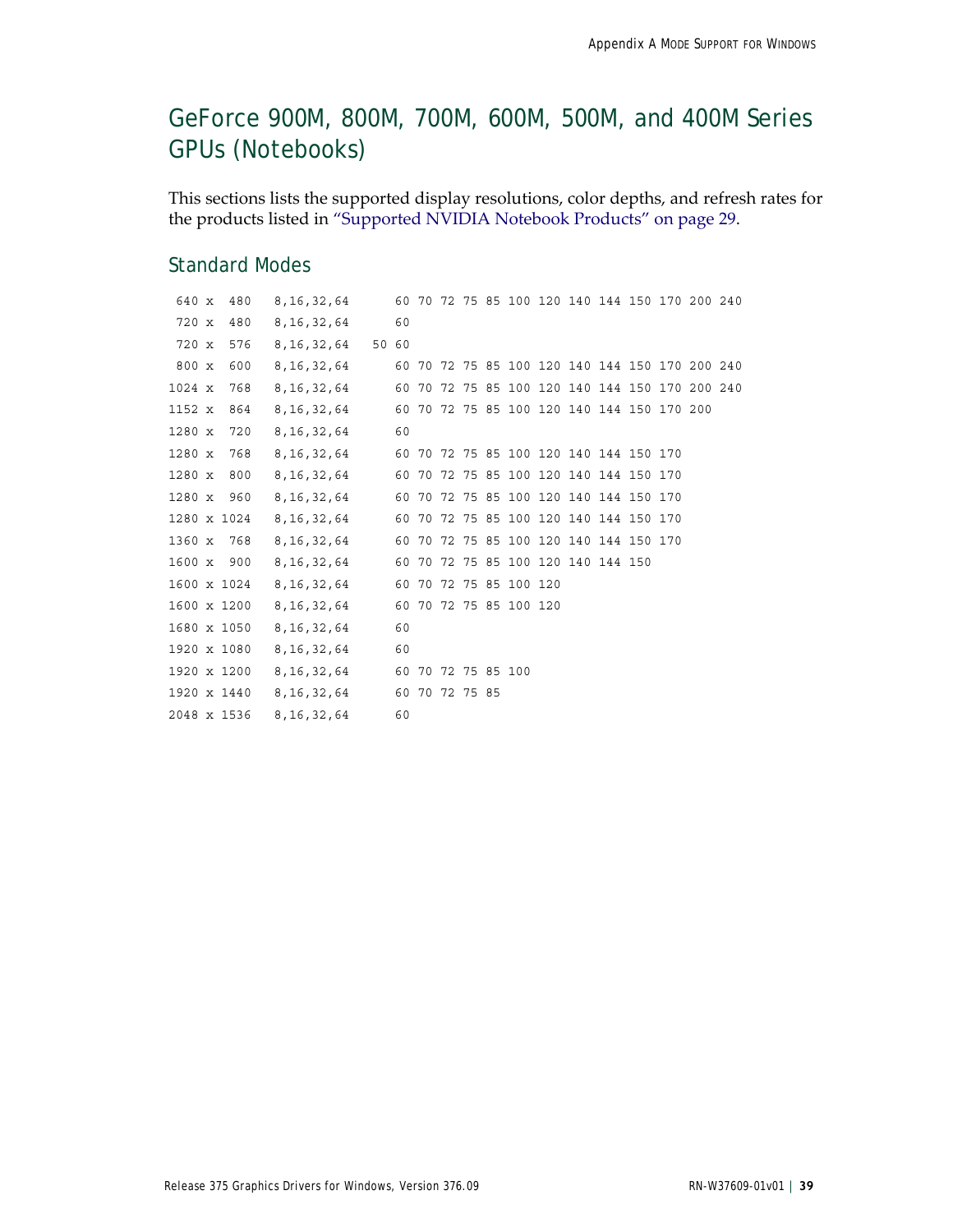#### **Notice**

ALL NVIDIA DESIGN SPECIFICATIONS, REFERENCE BOARDS, FILES, DRAWINGS, DIAGNOSTICS, LISTS, AND OTHER DOCUMENTS (TOGETHER AND SEPARATELY, "MATERIALS") ARE BEING PROVIDED "AS IS." NVIDIA MAKES NO WARRANTIES, EXPRESSED, IMPLIED, STATUTORY, OR OTHERWISE WITH RESPECT TO THE MATERIALS, AND EXPRESSLY DISCLAIMS ALL IMPLIED WARRANTIES OF NONINFRINGEMENT, MERCHANTABILITY, AND FITNESS FOR A PARTICULAR PURPOSE.

Information furnished is believed to be accurate and reliable. However, NVIDIA Corporation assumes no responsibility for the consequences of use of such information or for any infringement of patents or other rights of third parties that may result from its use. No license is granted by implication of otherwise under any patent rights of NVIDIA Corporation. Specifications mentioned in this publication are subject to change without notice. This publication supersedes and replaces all other information previously supplied. NVIDIA Corporation products are not authorized as critical components in life support devices or systems without express written approval of NVIDIA Corporation.

#### **HDMI**

HDMI, the HDMI logo, and High-Definition Multimedia Interface are trademarks or registered trademarks of HDMI Licensing LLC.

#### **Macrovision Compliance Statement**

NVIDIA Products that are Macrovision enabled can only be sold or distributed to buyers with a valid and existing authorization from Macrovision to purchase and incorporate the device into buyer's products.

Macrovision copy protection technology is protected by U.S. patent numbers 5,583,936; 6,516,132; 6,836,549; and 7,050,698 and other intellectual property rights. The use of Macrovision's copy protection technology in the device must be authorized by Macrovision and is intended for home and other limited pay-per-view uses only, unless otherwise authorized in writing by Macrovision. Reverse engineering or disassembly is prohibited.

#### **Third Party Notice**

Portions of the NVIDIA system software contain components licensed from third parties under the following terms:

Clang & LLVM:

Copyright (c) 2003-2015 University of Illinois at Urbana-Champaign.

All rights reserved.

Portions of LLVM's System library:

Copyright (C) 2004 eXtensible Systems, Inc.

Developed by:

LLVM Team

University of Illinois at Urbana-Champaign

http://llvm.org

Permission is hereby granted, free of charge, to any person obtaining a copy of this software and associated documentation files (the "Software"), to deal with the Software without restriction, including without limitation the rights to use, copy, modify, merge, publish, distribute, sublicense, and/or sell copies of the Software, and to permit persons to whom the Software is furnished to do so, subject to the following conditions:

\* Redistributions of source code must retain the above copyright notice, this list of conditions and the following disclaimers.

\* Redistributions in binary form must reproduce the above copyright notice, this list of conditions and the following disclaimers in the documentation and/or other materials provided with the distribution.